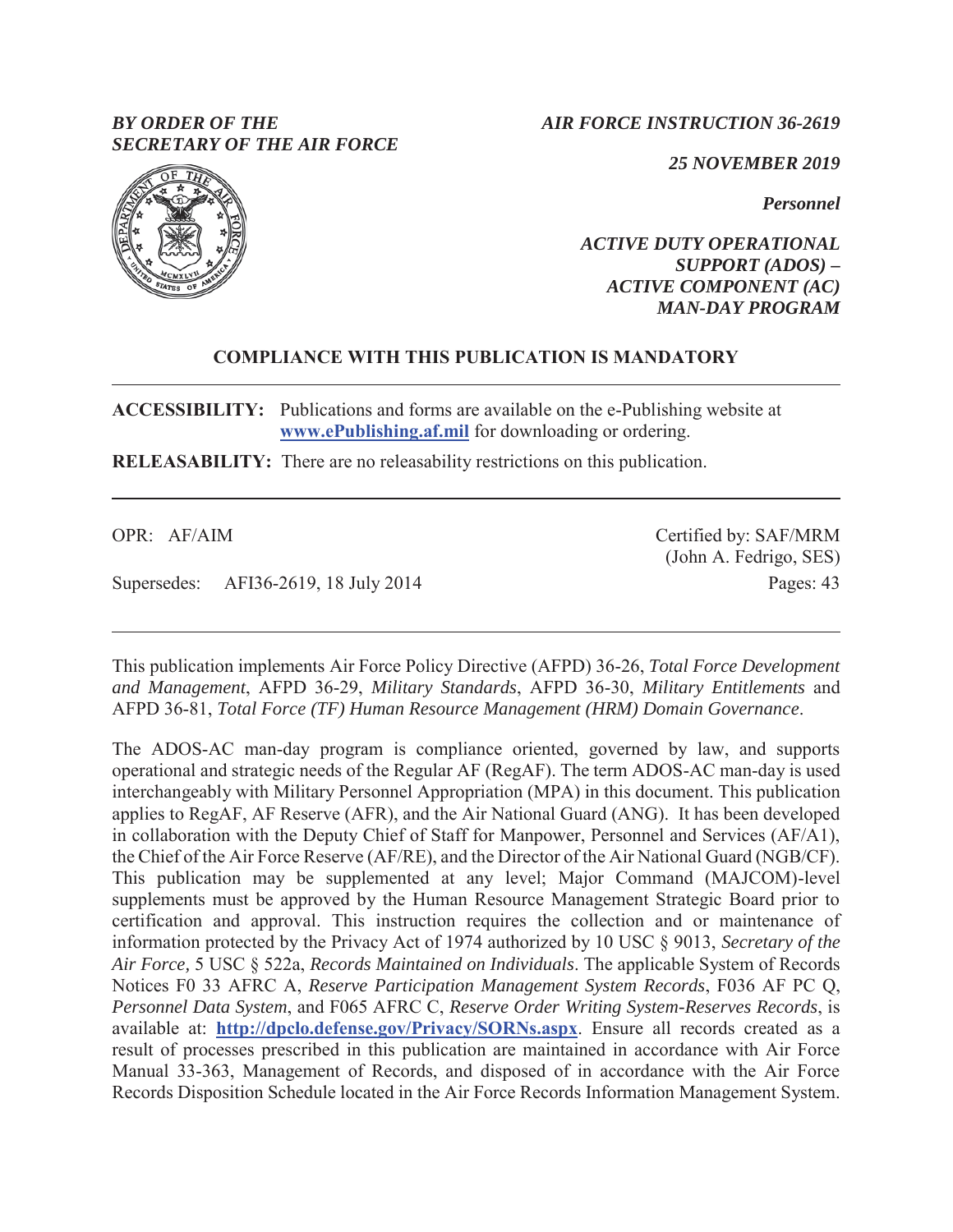Refer recommended changes and questions regarding this publication to the Office of Primary Responsibility (OPR) using the AF Form 847, *Recommendation for Change of Publication*; route AF Form 847 from the field through the appropriate functional chain of command. The authorities to waive wing/unit level requirements in this publication are identified with a Tier ("T-0, T-1, T-2, T-3") number following the compliance statement. See AF Instruction (AFI) 33-360, *Publications and Forms Management*, for a description of the authorities associated with the Tier numbers. Submit requests for waivers through the chain of command to the appropriate Tier waiver approval authority or alternately, to the requestor's commander for non-tiered compliance items.

### *SUMMARY OF CHANGES*

This document has been substantially revised and needs to be completely reviewed. Major changes include controls to ensure proper accountability of appropriations; implements policy changes for Air Reserve Component (ARC) Airmen who are or become pregnant during an ADOS-AC tour; updates ADOS-AC man-day management guidance; updates medical continuation (MEDCON) process; establishes policy for synchronization of Operational and Maintenance resources with ADOS-AC man-day requirements; clarifies guidance on who can attend Inactive Duty Training/Unit Training Assembly/Annual Tour (IDT/UTA/AT) while on ADOS-AC tours and ADOS-AC tour eligibility. This revision also synchronizes the ADOS-AC man-day program with the mission requirements policies and procedures as set forth in AFI 10-301, *Managing Operational Utilization Requirements of the Air Reserve Component Forces*.

#### **CHAPTER 1—OVERVIEW 4**

|       | 1.1. |                                                                                                  | $\overline{4}$ |
|-------|------|--------------------------------------------------------------------------------------------------|----------------|
|       | 1.2. |                                                                                                  | $\overline{4}$ |
|       | 1.3. |                                                                                                  | 12             |
|       | 1.4. |                                                                                                  | 13             |
|       | 1.5. |                                                                                                  | 15             |
|       | 1.6. | Valid uses of ADOS-AC Man-Days (this list is not all-inclusive and does not                      | 16             |
|       |      | <b>CHAPTER 2—MPA MAN-DAY TOUR PROVISIONS DETERMINING ADOS-AC MAN-</b><br><b>DAY REQUIREMENTS</b> | 17             |
|       | 2.1. | Planning and Programming for Steady State ADOS-AC Man-day                                        | 17             |
|       | 2.2. |                                                                                                  | 17             |
|       | 2.3. |                                                                                                  | 18             |
| Table | 2.1. |                                                                                                  | 19             |
|       | 2.4. |                                                                                                  | 20             |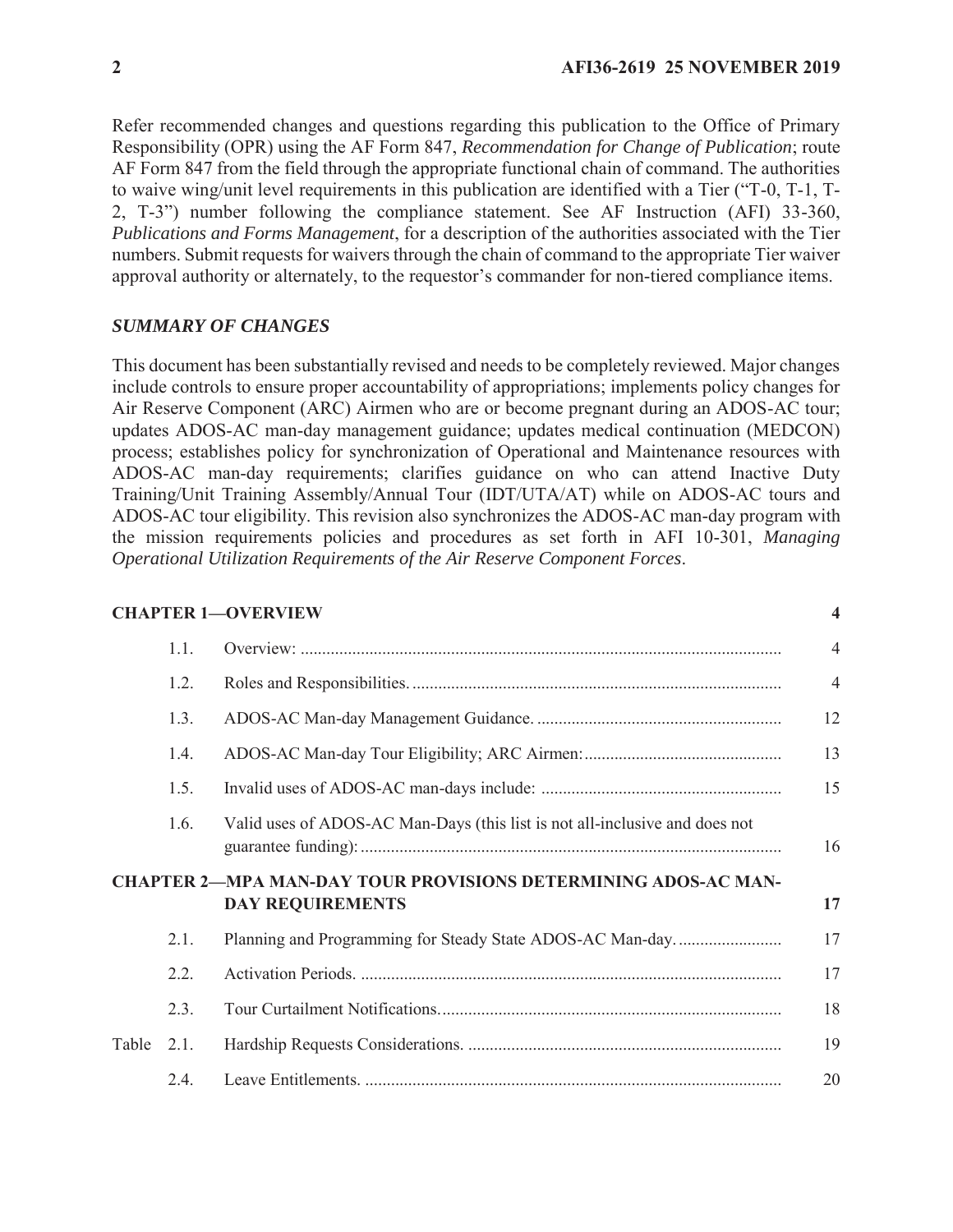# **AFI36-2619 25 NOVEMBER 2019 3**

|                                                                 | 2.5. |                                                                                                       | 20 |  |
|-----------------------------------------------------------------|------|-------------------------------------------------------------------------------------------------------|----|--|
|                                                                 | 2.6. |                                                                                                       | 22 |  |
|                                                                 |      | <b>CHAPTER 3-MPA ALLOCATION FOR MEDICAL CONTINUATION (MEDCON)</b>                                     | 23 |  |
|                                                                 | 3.1. |                                                                                                       | 23 |  |
|                                                                 | 3.2. |                                                                                                       | 23 |  |
|                                                                 | 3.3. |                                                                                                       | 24 |  |
|                                                                 | 3.4. |                                                                                                       | 24 |  |
|                                                                 | 3.5. |                                                                                                       | 24 |  |
|                                                                 |      | <b>CHAPTER 4-ADOS-AC 1,095 END STRENGTH ACCOUNTING</b>                                                | 25 |  |
|                                                                 | 4.1. |                                                                                                       | 25 |  |
|                                                                 | 4.2. |                                                                                                       | 25 |  |
|                                                                 | 4.3. |                                                                                                       | 26 |  |
|                                                                 |      | <b>CHAPTER 5-MISCELLANEOUS MILITARY PERSONNEL APPROPRIATION</b><br><b>ACTIONS</b>                     | 27 |  |
|                                                                 | 5.1. | Air Expeditionary Force (AEF) Military Personnel Appropriation Process.                               | 27 |  |
|                                                                 | 5.2. |                                                                                                       | 28 |  |
|                                                                 | 5.3. |                                                                                                       | 29 |  |
|                                                                 |      | <b>Attachment 1-GLOSSARY OF REFERENCES AND SUPPORTING INFORMATION</b>                                 | 30 |  |
|                                                                 |      | <b>Attachment 2-ASSIGNMENT LEVELS FOR STEADY STATE MPA REQUIREMENTS</b>                               | 38 |  |
|                                                                 |      | <b>Attachment 3-STATEMENT OF UNDERSTANDING WAIVER OF NOTIFICATION</b><br><b>FOR TOUR MODIFICATION</b> | 40 |  |
|                                                                 |      | Attachment 4-HARDSHIP REQUEST CHECKLIST REQUEST CHECKLIST                                             | 41 |  |
| <b>Attachment 5-AEF MAN-DAY TOUR REQUIREMENT TEMPLATE</b><br>43 |      |                                                                                                       |    |  |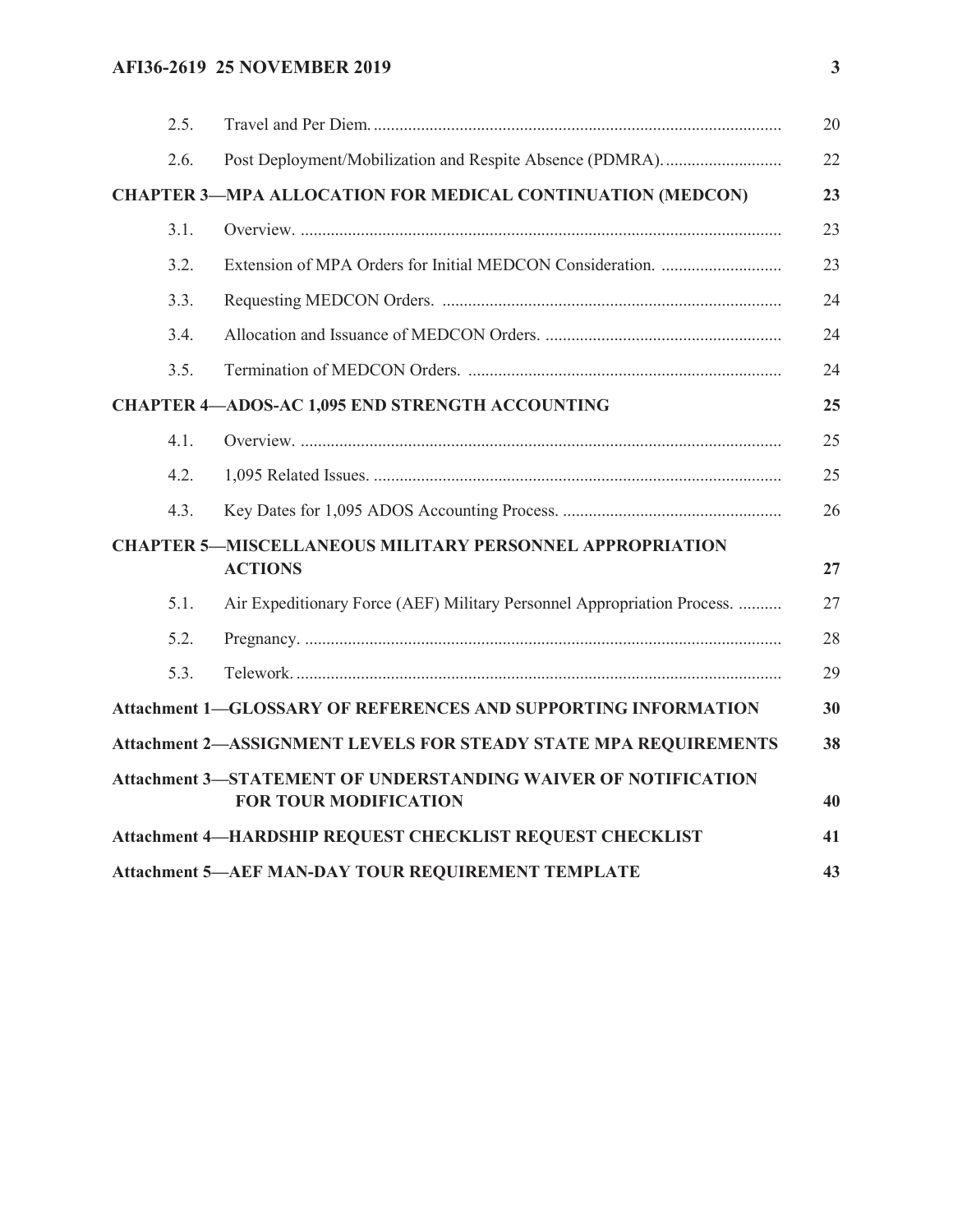#### **CHAPTER 1**

#### **OVERVIEW**

**1.1. Overview:** This instruction provides guidance as it applies under 10 USC § 12301(d) and (h) and all Title 10 mobilization authorities for ADOS-AC for the RegAF, with the exception of ADOS-AC resulting in reassignment from the Ready Reserve to a RegAF position in accordance with AFI 36-2008, *Voluntary Extended Active Duty (EAD) For Air Reserve Commissioned Officers*. The RegAF MPA (3500 Appropriation) funds the ADOS-AC man-day program. The overarching purpose for ADOS-AC man-day program is to provide the AF with skilled manpower to support AF missions when regular component resources are not available or sufficient. All AF personnel will use the ADOS-AC man-day program to access capabilities within the ARC to support RegAF missions, and Total Force Integration (TFI) tasked operational missions. For mobilization under Title 10 and the management of ARC utilization requirements, also refer to processes outlined in AFI 10-401, *Air Force Operations Planning and Execution*, AFI 10-402, *Mobilization Planning* and AFI 10-301*.*

1.1.1. Guidance in this AFI applies to all ADOS-AC authorities unless specifically identified. An ADOS-AC man-day tour will specify a continuous period of activation under the authorities specified in **paragraph 1.1**.

1.1.2. The institutionalized, requirements-based management plan uses the Program Objective Memorandum (POM) process, where the commands, staffs, and agencies work closely with their respective Combatant Commanders, Directorate of Current Operations, and Strategic Plans and Programs staffs to identify annual ADOS-AC man-day requirements.

1.1.3. Before volunteering for activation for an ADOS-AC man-day tour:

1.1.3.1. ANG Airmen must have concurrence of their state and wing leadership. **(T-1).**

1.1.3.2. Unit Reservist must have concurrence of the supporting commander. **(T-1).**

1.1.3.3. Individual Mobilization Augmentees (IMA) must have approval of owning RegAF commander/director and detachment commander. **(T-1).**

1.1.3.4. Supporting units will verify all ARC Airmen meet AF readiness requirements as well as uniform, dress and appearance standards. **(T-1).**

1.1.4. ARC Airmen cannot perform ADOS-AC tours for the same chain of command that evaluates them as a civilian or contractor employee. **(T-1).**

1.1.5. ARC Airmen, regardless of activation authority, are subject to the Uniform Code of Military Justice (UCMJ) while performing MPA man-day tours.

#### **1.2. Roles and Responsibilities.**

1.2.1. Functional Area Roles and Responsibilities.

1.2.1.1. Secretary of the AF. The Secretary of the Air Force serves as the approval authority for all General Officer 1,095 requests affecting RegAF end strength reporting (30 September). Requests for approvals must be coordinated with the General Officer Management Office (AF/DPG), AF/A1, AF/JA, SAF/GC, and SAF/MR. General officer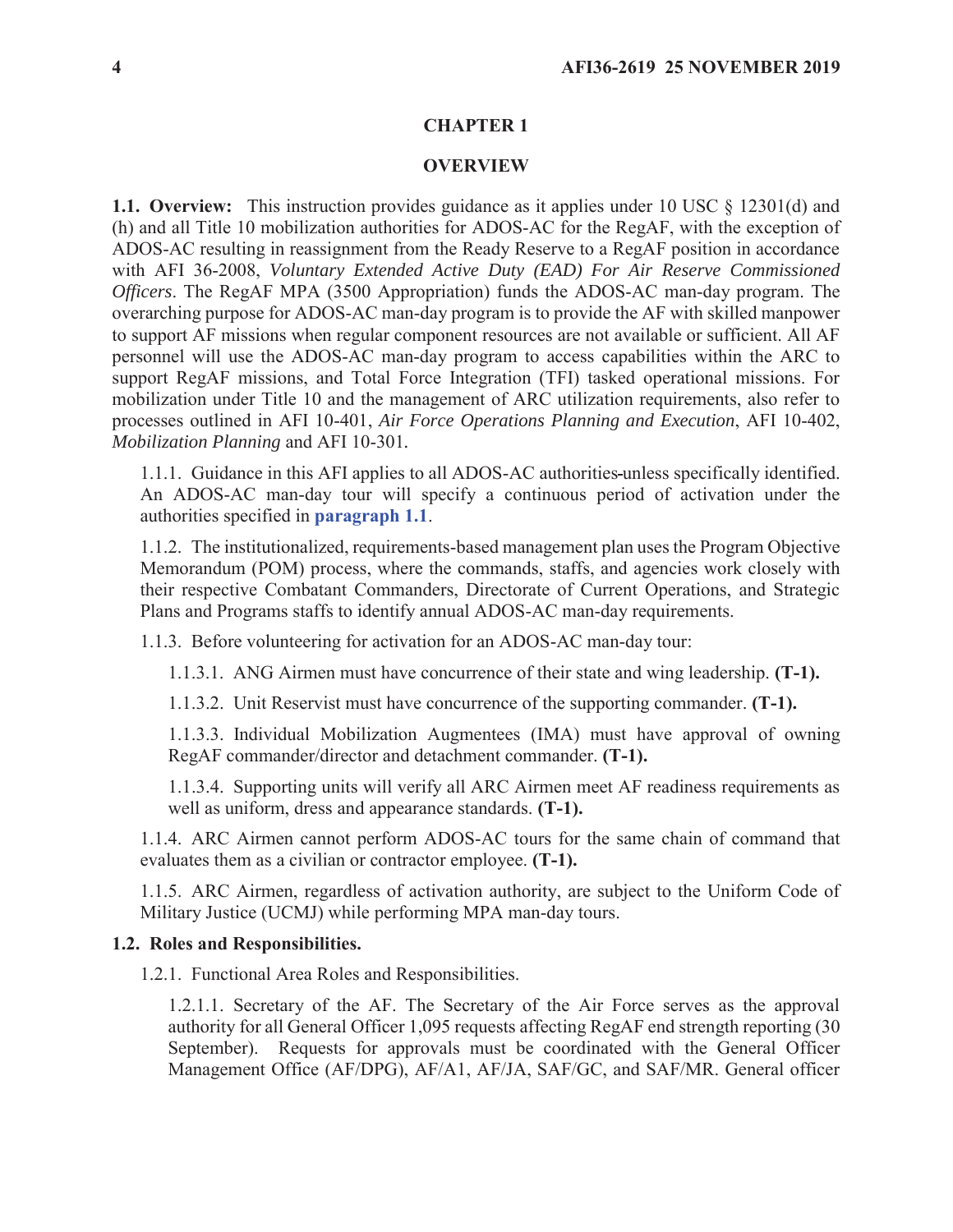authorizations must comply with 10 USC § 526 and 10 USC § 12004, *Restrictions On General Officer End Strength* **(T-0)**.

1.2.1.2. Secretary of the AF for Manpower and Reserve Affairs (SAF/MR).

1.2.1.2.1. Establishes policy for the overall management of the ADOS-AC man-day program.

1.2.1.2.2. Unless otherwise delegated, SAF/MR serves as the approval authority for 1,095 requests affecting RegAF end strength reporting (30 September). They also are the approval authority for previously disapproved/denied 1,095 questionnaires at AF level, for Airman affecting RegAF end strength with more than 1,400 total ADOS days.

1.2.1.2.3. Serves as a voting member of the ADOS panel.

1.2.1.3. Secretary of the Director of Budget Operations (SAF/FMBO).

1.2.1.3.1. Establishes management controls for operating the AF MPA as a Centrally Managed Allotment.

1.2.1.3.2. Serves as a voting member of the ADOS panel.

1.2.1.4. Deputy Chief of Staff for Manpower, Personnel and Services (AF/A1), in coordination with AF/A3, manages and executes the overall ADOS-AC man-day program.

1.2.1.5. Director of Manpower, Organization, and Resources (AF/A1M).

1.2.1.5.1. Implements the MPA program in accordance with SAF/MR policies and ensures compliance with Office of Secretary of Defense and Office of Management and Budget (OMB) directives, the AF Annual Planning and Programming Instructions and referenced laws, directives and instructions.

1.2.1.5.2. In collaboration with War Planning and Policy Division (AF/A3OD), collects, adjudicates and advocates MPA requirements to the AF Corporate Structure for funding consideration.

1.2.1.5.3. Chairs and establishes ADOS panel business rules. Provides ADOS business rules to panel members prior to convening the ADOS panel.

1.2.1.5.4. Determines the eligible amount of man-days that may be applied to each valid ADOS-AC requirement using manpower programming guidance issued at the beginning of the POM cycle. Provides eligible amounts of man-days for each command to AF/A3OD.

1.2.1.5.5. Allocates MPA man-days, informed by AF/A3 force-wide mission prioritization, to commands, staffs, and agencies before, during and throughout the Fiscal Year (FY).

1.2.1.5.6. Conducts mid-year and as needed reviews of MPA man-day requirements in coordination with AF/A3OD. Addresses funding issues through the corporate structure and the Personnel Budget Review Committee.

1.2.1.5.7. In coordination with SAF/FMBOP and AF/A3OD, authorizes transfers, withdrawals, category conversions and reallocations of MPA man-days between using commands, staffs and agencies.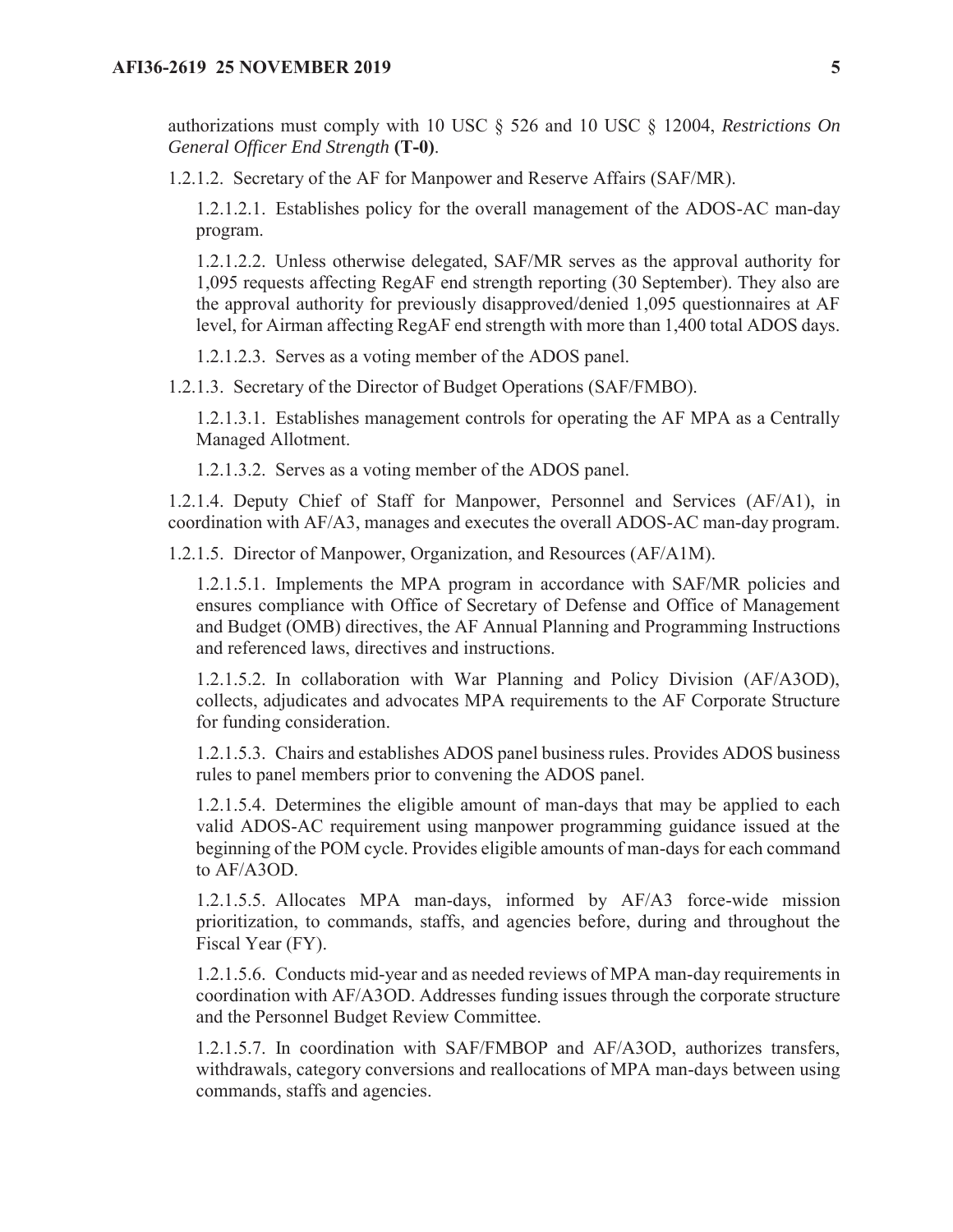1.2.1.5.8. For supplemental requirements (e.g., contingency), coordinates with AF/A3OD to develop timeline and collection tools used to identify supplemental requirements for funding consideration in accordance with the latest guidance provided by Assistant Secretary of the AF, Financial Management and Comptroller (SAF/FM) and OMB.

1.2.1.5.9. Develops and maintains the MPA man-day accounting, allocation, and execution database.

1.2.1.5.10. Periodically, informed by the ARC, reconciles disconnects between MPA and ARC databases.

1.2.1.5.11. Reviews 1,095 and 1,400 end strength accounting packages and provides recommendations to SAF/MR.

1.2.1.5.11.1. Obtains a monthly ADOS-RC listing from the ARC to incorporate into the MPA database to ensure all eligible ADOS in the past 1,460 days is captured.

1.2.1.5.11.2. Updates status of all 1,095 threshold requests in MPA database.

1.2.1.5.12. Reviews and allocates MEDCON ADOS-AC MPA using the AF MPA database. Provides MPA management guidance on MEDCON tours where necessary and within the purview of proper man-day guidance and operations.

1.2.1.6. Deputy Chief of Staff for Operations (AF/A3) in coordination with AF/A1, manages ARC operational utilization requirements in accordance with AFPD 10-3, *Operational Utilization of the Air Reserve Component Forces* and AFI 10-301.

1.2.1.7. War Planning and Policy Division (AF/A3OD)**.**

1.2.1.7.1. Specifies systems, methods, and responsibilities for ARC utilizing organizations to document their ARC operational utilization requirements for the planning, programming, budgeting, and execution system.

1.2.1.7.2. Develops, communicates, and applies a standardized weighting methodology for ARC operational requirements and derives an AF-prioritized mission requirements list for ARC operational utilization and provides it to AF/A1M.

1.2.1.7.3. Manages the AF involuntary mobilization program in coordination with SAF/MR.

1.2.1.7.4. Serves as a focal point, along with AF/A1M, for out of cycle ARC operational utilization requirements in any funding discussions, decisions, panels needed to source those requirements.

1.2.1.7.5. Compiles and maintains comprehensive ARC utilization projections in coordination with relevant resource managers (those in MAJCOMs, on the Headquarters AF staff, or elsewhere).

1.2.1.7.6. Serves as a voting member of the ADOS panel.

1.2.1.8. AF Director of Staff for Integration (AF/DSI) serves as a voting member of the ADOS panel.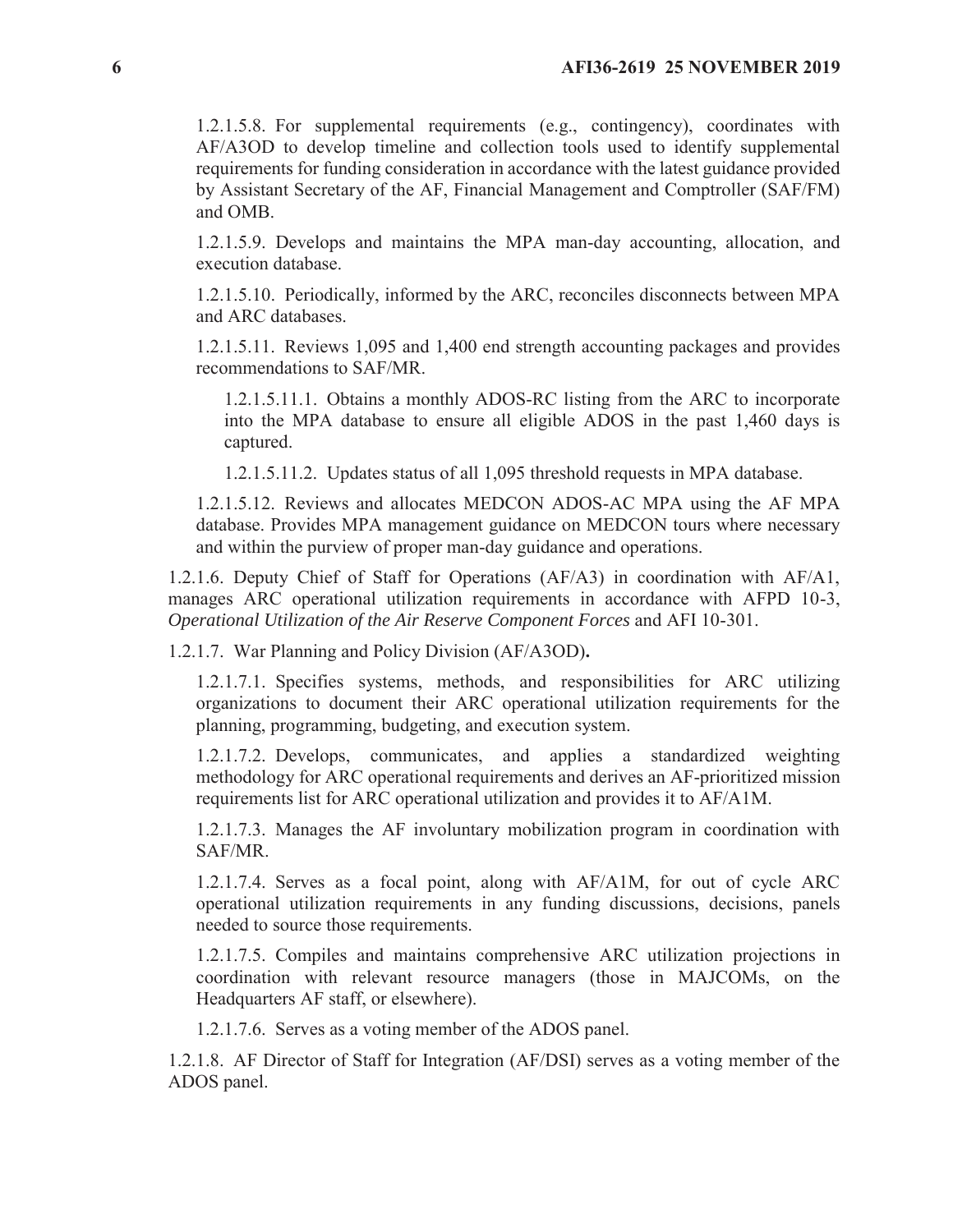1.2.1.9. AF/REP serves as a voting member of the ADOS panel.

1.2.1.10. NGB/A1X serves as a voting member of the ADOS panel.

1.2.2. Commands, Staffs and Agencies:

1.2.2.1. Supported commander or deputy ommander (or civilian equivalent).

1.2.2.1.1. Manages and executes the command's ADOS-AC man-day program.

1.2.2.1.2. Ensures coordination with the ARC to identify TFI requirements based on workload shifted between RegAF and ARC. **(T-1).**

1.2.2.2. Command A1, staff or agency equivalent.

1.2.2.2.1. Oversees their ADOS-AC man-day program.

1.2.2.2.2. Appoints in writing a uniformed or appropriated funded RegAF civilian as the command's ADOS-AC Man-Day Manager. Provides AF/A1M the name, grade, office symbol, and telephone number of the ADOS-AC Man-Day Manager and reports changes as they occur. **(T-1).**

1.2.2.2.3. Annually reviews MPA database generated *ADOS Trend Report* to determine if consideration has been given to documenting a full time RegAF requirement. **(T-2).**

1.2.2.2.4. Monthly or as needed reviews all 1,095 threshold requests for recommendation, approval or denial. Evaluates each 1,095 package and applies approved measures of merit provided by SAF/MR and other command related criteria as appropriate. **(T-1).**

1.2.2.2.5. Approves tours for Airmen who will exceed 1,095 days to enter tours not extending beyond 29 September. Documents panel decisions and forwards results to AF/A1MT monthly. **(T-1). Exception**: Airmen exceeding 1,400 ADOS days within the last four years and Airmen who have been disapproved by SAF/MR must go thru SAF/MR for approval prior to starting a MPA tour.

1.2.2.2.5.1. Requests for Airmen denied or disapproved in prior FYs, regardless of tour length, must be submitted to AF/A1MT under a signed memo or email by the supported command deputy commander, staff director or agency deputy director for SAF/MR consideration. **(T-1).**

1.2.2.2.5.2. Airmen exceeding 1,400 ADOS days within the last four years must be submitted to AF/A1M under a signed memo or email by the supported command deputy Commander, Staff director or Agency deputy director. **(T-1).**

1.2.2.3. The ADOS-AC Man-Day Management Office (MMO):

1.2.2.3.1. Works closely with command RegAF Functional Area Managers (FAMs) (Ref AFI 10-401, para 6.1, 10.21.7, 12.9), as well as the ANG and Reserve Advisors to gain a better understanding of ARC Personnel policies and participation requirements (training, medical, fitness, sanctuary, etc). Ensures the ANG and Reserve Advisors understand command ADOS-AC man-day procedures and policies.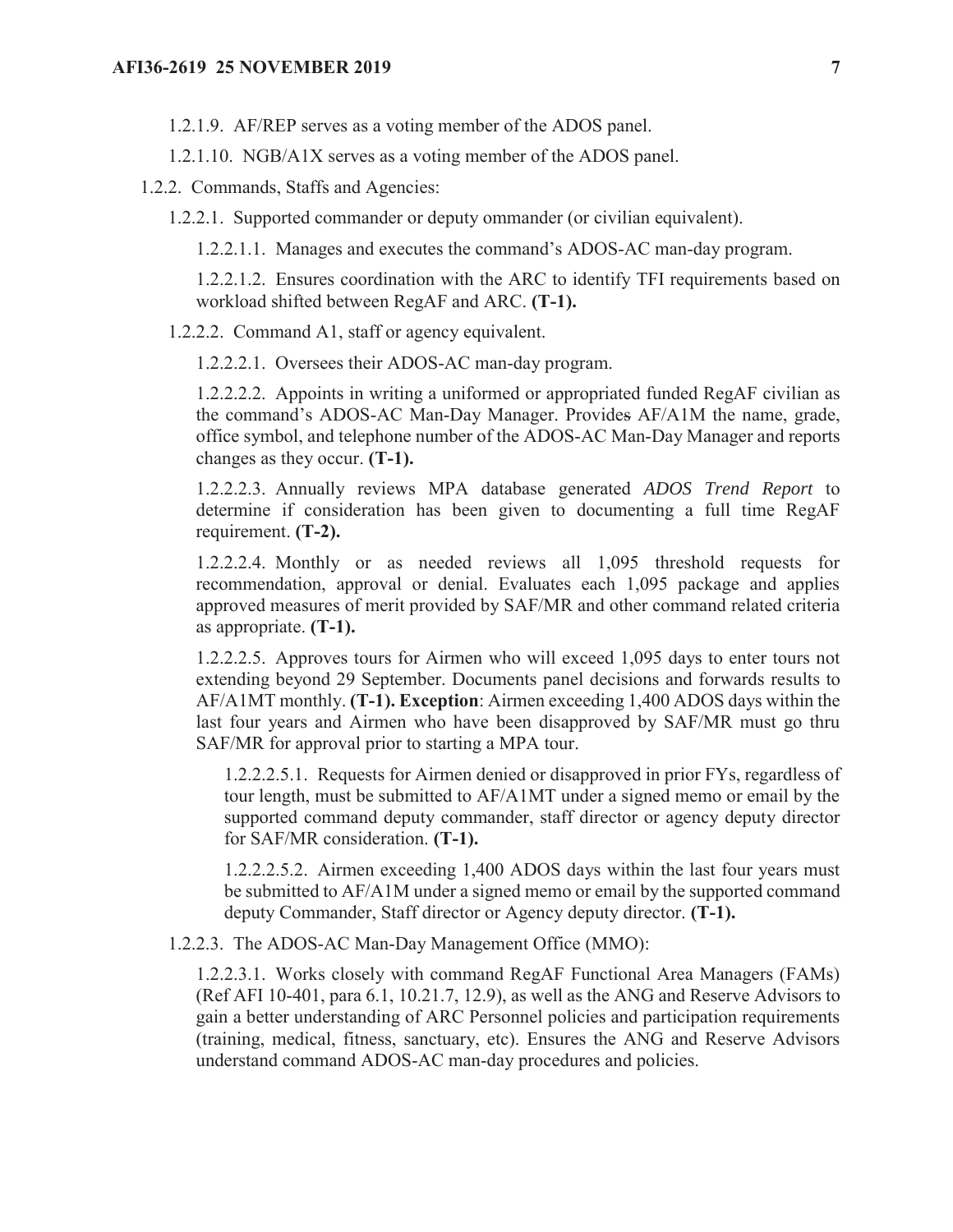1.2.2.3.2. Formulates and executes ADOS-AC man-day program which enables total force solutions. **(T-1).**

1.2.2.3.3. Annually submits ADOS-AC man-day requirements as tasked by AF/A1MT by appropriate funding category (Steady State and Supplemental funded), following the guidance in the applicable data calls. When identifying requirements, works with associate unit to include a total force solution for both Global Force Management and Non-Global Force Management requirements. **(T-1).**

1.2.2.3.4. Submits Steady State ADOS-AC man-day requests via the Manpower MPA data system for validation. Each request must include a justification for using mandays; i.e., why is the assigned capability unable to support the requirement, and why is ARC augmentation the solution? AF/A1MT, AF/A3OD, along with command, staff, or agency representatives within the AF Corporate Structure, will provide advocacy for funding during the POM. **(T-1).**

1.2.2.3.5. Executes authorization approval of the ADOS-AC man-day program and establishes such control as necessary to ensure the program is in compliance with this instruction, referenced laws and directives (**Attachment 1**). MMOs may not suballocate below the command level (e.g., to numbered AF or wing level). **(T-1).**

1.2.2.3.6. Approves and allocates ADOS-AC man-days for valid requirements. Ensures the ADOS-AC man-days are not over allocated. **(T-1).**

1.2.2.3.7. Ensures days allocated for tasked requirements are only used for that specific requirement and individual performing the ADOS-AC man-day duty. **(T-1).**

1.2.2.3.8. Monitors questionnaires, registrations, and certifications (e.g., Sanctuary waivers (see para 4.5.3) and 1,095 End Strength Accounting (see **Chap 4**)). **(T-1).**

1.2.2.3.9. Ensures compliance with the Joint Travel Regulation (JTR): **https://www.defensetravel.dod.mil/site/travelreg.cfm** . **(T-0)**.

1.2.2.3.10. Ensures ADOS-AC man-day requests are not allocated after the Airman has performed duty, unless a valid Verbal Order of the Commander (VOCO) was authorized in accordance with **para 1.2.2.4.10 (T-1).**

1.2.2.3.11. Administers the ADOS-AC man-day program between the command's organizations, associated subordinate RegAF and supporting ANG and AFR Units. **(T-1).**

1.2.2.4. The ADOS-AC Man-Day Account Functional Manager/Validating Authority:

1.2.2.4.1. Ensures all MPA requirements are validated and include how the requested days were calculated (i.e., more specifically justification substantiates the use of MPA man-days). **(T-1).**

1.2.2.4.2. Ensures ARC operational utilization requirements are documented in accordance with AFI 10-301 and unique mission identification numbers are assigned to each mission by AF/A3. Mission identification numbers are attached to requirements submitted annually to command, staff or agency ADOS-AC man-day program managers for review and consolidation.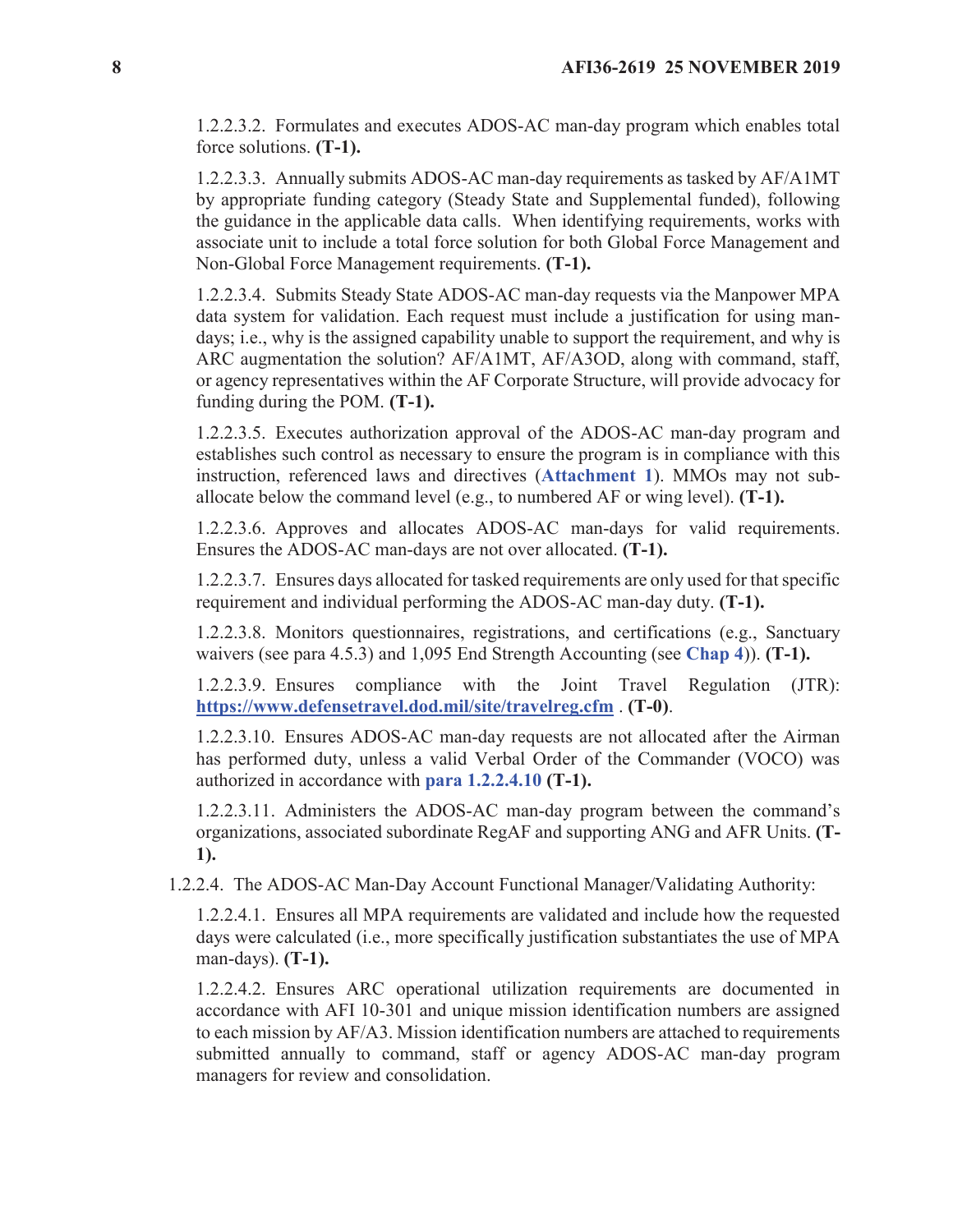1.2.2.4.3. Ensures that Operations and Maintenance funds needed to support the estimated travel and per diem costs are included as part of the program and budget submission; also ensures that these funds align with the appropriate MPA requirements submitted to the MMO. **(T-1).**

1.2.2.4.4. Ensures documentation is maintained for tours that include a permanent change of station (PCS) greater than or equal to 180 days at one location. Documentation should justify why the requirements are critical to the success of the mission and how the PCS cost is advantageous to the government. Further, Airman must be counselled that voluntary curtailments will not be supported unless a minimum of 180 days are served at the PCS location. **(T-1).** A1 or Deputy must endorse the request and submit to AF/A1MT to release the PCS.

1.2.2.4.4.1. Traffic Management Office has guidance that determines shipment allowances based on length of PCS tour.

1.2.2.4.4.2. If a PCS tour is extended the PCS fund cite can be continued for a period not to exceed 5 FYs, providing there is no change to the requirement or a break in tour.

1.2.2.4.5. Advise that dependent travel/Command Sponsorship to an overseas area is not authorized unless requested and approved through SAF/MR. At the minimum, justification must include a valid funded AF Position number and personnel accounting symbol Code. **(T-1).**

1.2.2.4.6. Advise the Airman that PCS entitlements upon completion of the tour may be effected in accordance with JTR based on changes to IDT location and/or subsequent ADOS tour(s). **(T-1).**

1.2.2.4.7. Obtains ARC Functional Manager approval before selecting volunteers outside their primary AF Specialty Code (AFSC) prior to starting the tour. The ARC AFSC functional managers must coordinate on any request that involves Airmen working outside of their career field. **(T-1.)**

1.2.2.4.8. Ensures allocated ADOS-AC man-days are only used for the specified requirement or individual and expeditiously curtailed when the requirement no longer exists. Tour curtailment may result in JTR implications. **(T-1).**

1.2.2.4.9. Ensures ARC Airmen volunteering for an ADOS-AC man-day tour who are approaching or who are in the active duty retirement sanctuary zone comply with the requirements of AFI 36-2131, *Administration of Sanctuary in the Air Reserve Components*. Limit tours to no more than the period specified in AFI 36-2131. **(T-1).**

1.2.2.4.10. Ensures verbal orders by the Commander (VOCO) are issued only by exception and are not used to circumvent core administrative processes. **(T-1).** Airmen requiring 1,095 end strength or accounting per diem waivers are not authorized VOCO. **(T-1).**

1.2.2.4.11. Verifies and notifies the requestor whether or not sufficient days are available in the ADOS-AC man-day account.

1.2.2.4.12. Updates the MPA database within 3 duty days after issuance of the VOCO.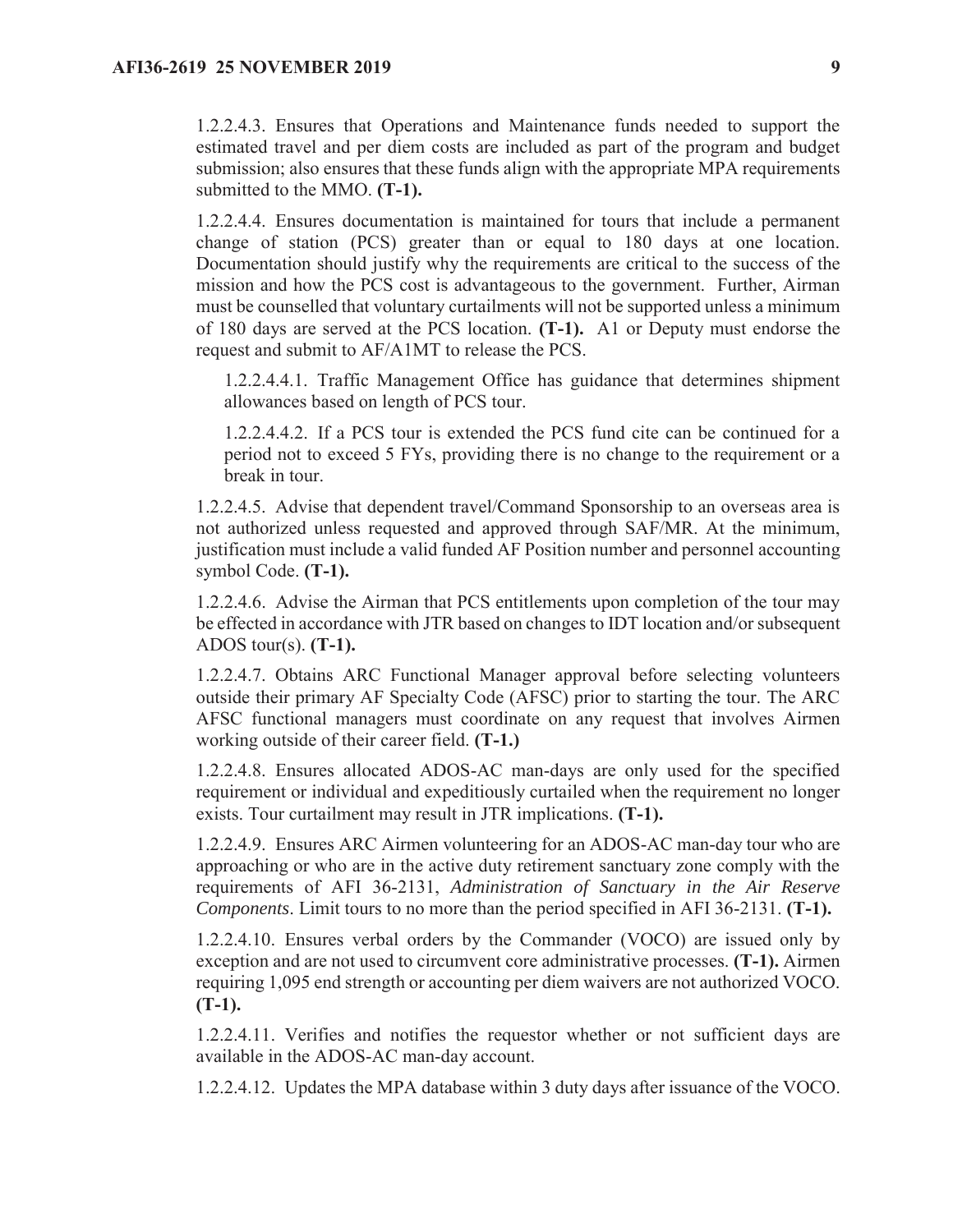1.2.2.4.13. Reports requests to AF/A1MT through the MMO for man-days submitted after the ARC Airman has performed the duty and the duty does not fall within VOCO guidance. **(T-1).**

1.2.2.4.14. Functional Managers may require or request the ARC Airman to provide Air Force Reserve Orders Writing System (AROWS) orders for accounting and or auditing purposes. **(T-1).**

1.2.2.4.15. Performs 1,095 accounting responsibilities.

1.2.2.4.15.1. Reviews ADOS-AC data system generated *ADOS Trend Report* at the beginning of each FY. This list identifies Airmen having tours at one location and within the same career field for 730 or more days cumulative ADOS (MPA or Reserve Personnel Appropriation) in the past four years. This review assists in determining if this requirement is an "enduring requirement". If enduring, rationale must be provided as to why it is not considered or documented as a full time RegAF requirement as part of the mitigation plan on the questionnaire.

1.2.2.4.15.2. When selecting an Airman for an ADOS tour, reviews the ADOS status in MPA database, which will be updated monthly to show total MPA and ADOS days. This is used to determine an Airman's 1,095 status. If Airman has over 1,095 man-days or the tour will trigger the Airman to go over 1,095 man-days, a questionnaire is required. If one is not automatically generated by the MPA data system one can be manually generated.

1.2.2.4.15.3. Ensures sufficient justification is provided on the questionnaire prior to confirming the questionnaire. Address why this individual is being selected to continue or fill this requirement.

1.2.2.4.15.4. Includes a mitigation plan with the current status of any long term requirements (greater than 180 days).

1.2.2.4.15.5. Every effort must be made to allocate tours for personnel required beyond 29 September and exceed the 1,095 threshold, no later than June.

1.2.3. Air Force Reserve Command Force Generation Center (AFRC/FGC) and Air National Guard Readiness Center (ANGRC):

1.2.3.1. Acts as the single focal point for the RegAF to request ARC manpower assistance.

1.2.3.2. Assigns the RegAF tasking to the appropriate wing, group, unit and/or local IMA Readiness and Integration Organization Detachment who provide volunteers or nonvolunteers to meet the assigned man-day requirement.

1.2.3.3. Ensures ARC required oversight and reporting requirements are met through coordination with system and program OPRs.

1.2.4. ARC Case Management Division **(**ARCCMD):

1.2.4.1. Maintains supporting documentation required to determine eligibility prior to submitting requests for MEDCON.

1.2.4.2. Practices due diligence in requesting MPA man-days.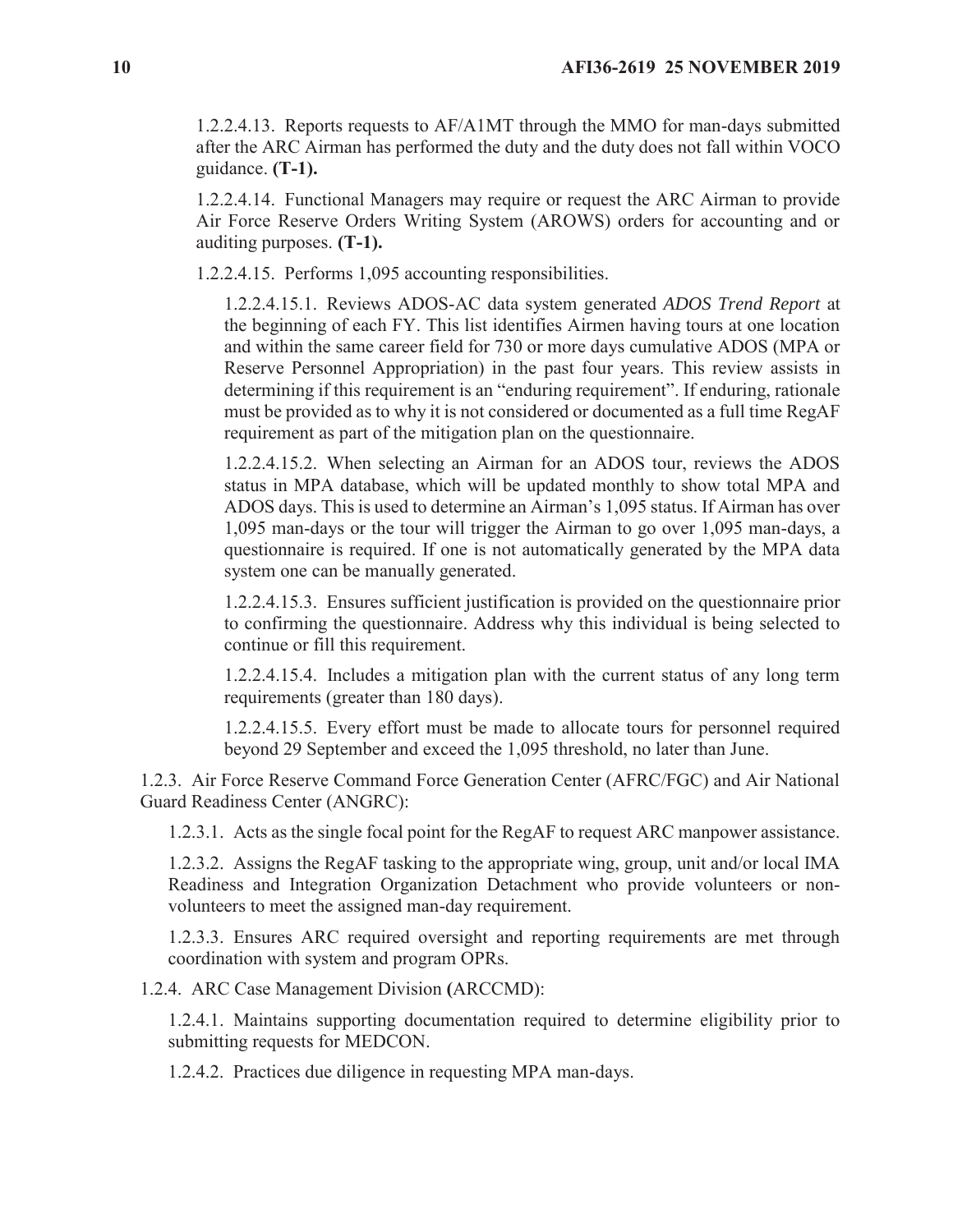1.2.4.3. Conducts audit actions pertaining to MEDCON ADOS-AC MPA funding certification.

1.2.5. Supporting ARC Units and Units/Organizations to which ARC Airmen are assigned:

1.2.5.1. Acknowledges and confirms receipt of MPA allocation in the MPA database within 2 duty days of the allocation.

1.2.5.2. Identifies volunteer filling the ADOS-AC tasking and ensure Airmen meet basic AF readiness requirements (e.g., training, fitness, immunizations, dental, medical, security clearance). **(T-1).**

1.2.5.3. Ensures Airmen are counseled on active duty retirement sanctuary when Total Active Federal Military Service is exceeded in accordance with AFR/NGB established guidance. **(T-0).**

1.2.5.4. Ensures days allocated for tasked requirement are only used for that specific requirement/individual. **(T-0).**

1.2.5.5. Ensures tours are curtailed within both allocation and orders data systems and in accordance with the SAF/MR policy. **(T-1).**

1.2.5.6. Ensures orders are not published without a valid ADOS-AC man-day allocation authorization and maintains a copy of the allocation message with each order.

1.2.5.7. Ensures orders do not authorize more days than the number authorized in the ADOS-AC man-day allocation. All ADOS-AC man-day orders must match the specification and reporting instructions provided in the ADOS-AC man-day Authorization. This requirement can only be waived by AF/A1M. **(T-1).**

1.2.5.8. Ensures a copy of the order is provided to the ADOS-AC Man-Day Account Functional Manager/validating authority who validated the requirement, if requested. **(T-1).**

1.2.5.9. Ensures no Airman performs duty without orders unless there is a documented request per **paragraph 1.2.2.4.10 (T-1).**

1.2.5.10. Publishes MEDCON (10 USC § 12301(h)) AROWS order, within 5 duty days after receipt of allocation or prior to expiration of MEDCON tour whichever occurs earlier and forward a copy to AF/A1MT. **(T-0).**

1.2.5.11. If initial MEDCON (10 USC § 12301(h)) is authorized and no further MEDCON is requested, ensures AF/A1MT is notified the reason for not continuing Airman beyond the initial MEDCON, via email and endorsed by the commander. **(T-0).**

1.2.5.12. Determines the 1,095 count prior to assigning the Airman to an ADOS-AC tour. If Airman will exceed 1,095 days while on ADOS-AC tour, justification must be provided on the ADOS-AC data system generated 1,095 questionnaire. If questionnaire is not automatically generated in the ADOS-AC data system, the submitter will manually generate the questionnaire. **(T-1).**

1.2.5.13. Ensures 1,095 end strength reporting and per diem registration waiver and approval is completed no later than 60 days prior to tour start date. In the case of emergent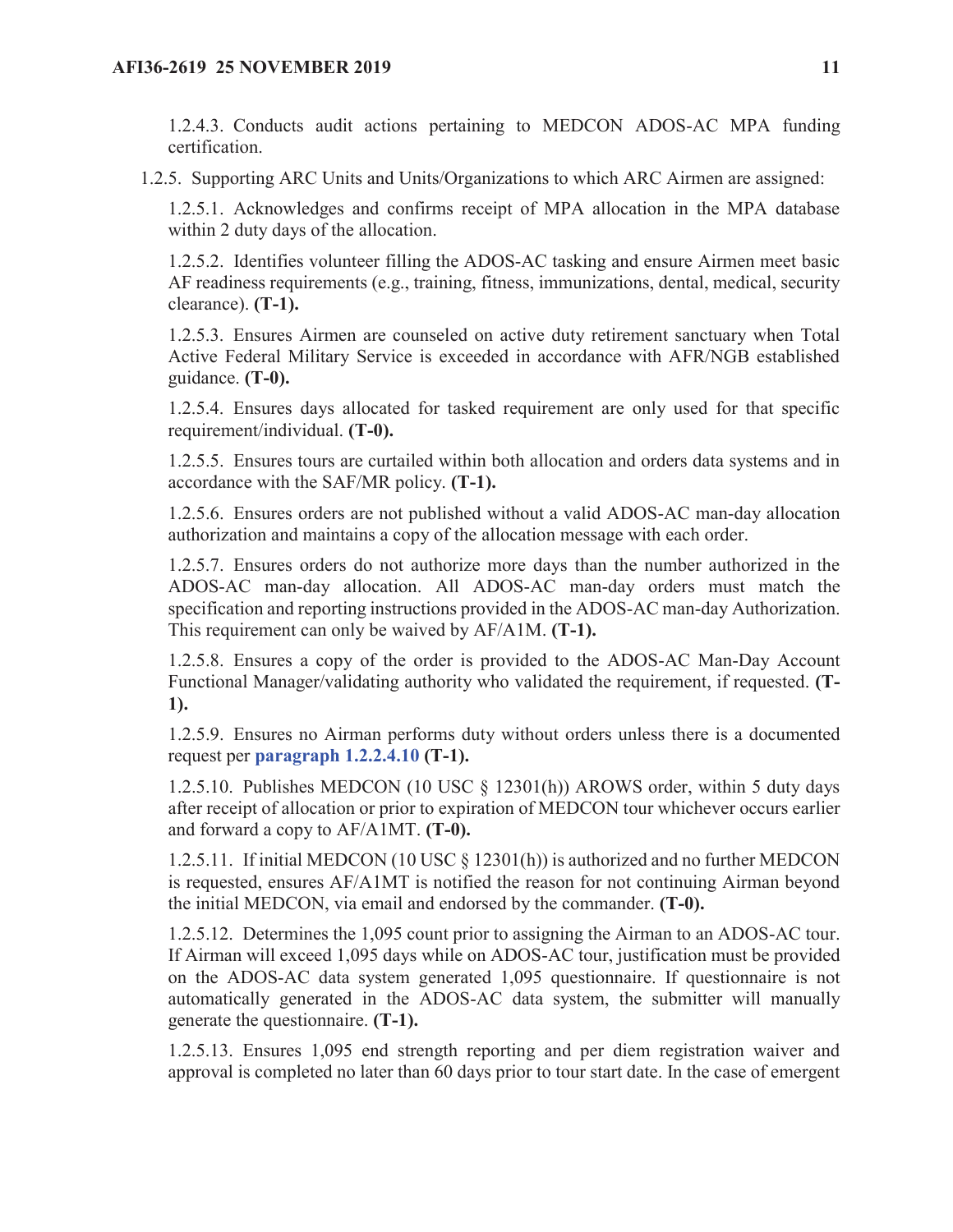requirements with less than 60 days' notice, submits questionnaires as soon as possible, but before the activation begins.

1.2.6. ARC Airmen.

1.2.6.1. Maintains AF readiness requirements. **(T-1).**

1.2.6.2. Does not perform duty without orders. **(T-1).**

#### **1.3. ADOS-AC Man-day Management Guidance.**

1.3.1. ARC Airmen are subject to the UCMJ while on ADOS-AC man-day tours. If disciplinary action is necessary, the Airmen's RegAF supervisors and commanders should consult with a servicing Staff Judge Advocate office. For ANG Airmen, coordinate actions with the 201st Mission Support Squadron, Joint Base Andrews, MD 20762; the 201 Mission Support Squadron retains Administrative Control over ANG Airmen on MPA tours. For IMA Airmen, coordinate actions with the Airmen's detachment Program Managers; for all other AFR Airmen, coordinate actions with the AF Reserve Command Staff Judge Advocate (AFRC/JA). For information on tour curtailment for cause see **paragraph 2.3**. Tour Curtailment Notifications. **(T-1).**

1.3.2. Travel and per diem is not included in the ADOS-AC man-day fund citation. Supported units are responsible for providing the fund citation such as their Operations and Maintenance or Transportation Working Capital Funds to cover travel and per diem costs in accordance with AFI 65-601 Vol 1.

1.3.3. Commands, staffs and agencies should make every reasonable effort to find volunteers that are aligned to their commands as this maximizes the operational readiness of the ARC asset.

1.3.4. ARC Airmen must not be in dual status (civilian/military) on the same day for the same period of performance. Military Technicians/Civil Service employees must be in military status when performing an ADOS-AC man-day tour. **(T-0).**

1.3.5. Annual leave programs give Airmen the opportunity to take leave within the constraints of operational requirements.

1.3.5.1. All ADOS-AC man-day tours include authorized travel time and tours longer than 30 days include leave. Barring unforeseen circumstances, Airmen must be afforded the opportunity to take unused leave, prior to the end of their tour. Additional tours or extensions may not be created for the sole purpose of taking leave. **(T-1).**

1.3.5.2. ARC members may use, carry forward and/or sell unused leave in accordance with AFI 36-3003, *Military Leave Program*. **(T-1)**. Airmen wishing to take leave carried over from a previous tour must coordinate and gain approval from the supported unit commander prior to starting the tour so all projected leave can be accounted in the tour length. Leave will be taken within the parameters of the order in which it was requested, as orders will not be extended for the sole purpose of taking leave or leave carryover. For additional information, refer to **Chapter 3**.

1.3.6. Supplemental ADOS-AC man-day tours may include Combatant Commander-directed training and/or Joint Expeditionary Team training, as required for deployment and identified by specific line item remarks.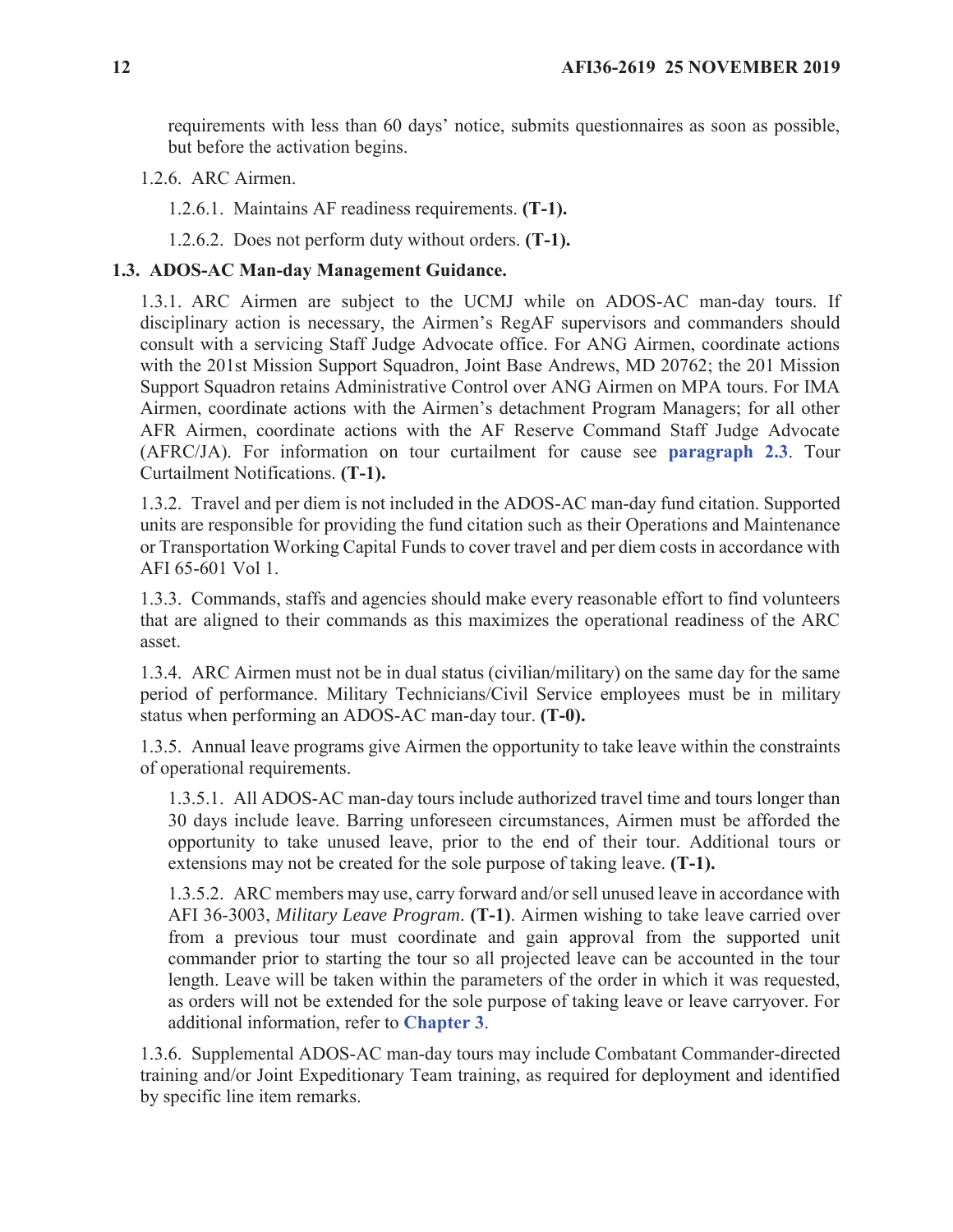1.3.7. ADOS-AC man-days are based on calendar days and not by hours.

1.3.8. Members may attend UTA/IDT while on an MPA tour only if requested by the ARC commander and approved by the RegAF commander, and if attendance is required to maintain mission certification as applicable to their AFSC. Members may not collect dual compensation for UTA/IDT while on an MPA tour. Approved documentation must be maintained by the RegAF unit supported and the MPA functional manager prior to the start of the ADOS-AC tour. These members will not receive additional pay, points or other compensation for supporting unit mission training requirements, participating in mission certification training while on long term ADOS. (T-0).

1.3.9. Once an ARC Airman begins an ADOS-AC man-day tour, they are obligated to fulfill the entire tour length unless: a) they are found not capable or unfit to perform the RegAF mission for which they were selected; b) the ARC commander (supporting commander) requests early termination based on ARC mission requirements; or, c) the RegAF commander (supported commander) approves early release based on the ARC member's request. For RegAF missions completed earlier than expected, refer to **Chapter 3** for tour curtailment policy. **(T-1).**

1.3.10. ADOS-AC man-days are not transferred from one FY to the next; however, tours may be approved to cross FYs (multi-year tours) provided a Continuing Resolution Authority statement is included in the allocation and on the Airman's order. The Continuing Resolution Authority statement indicates the AF is operating on a limited MPA budget until regular appropriations acts are enacted by Congress. Commands must consider that all tours crossing the FY, results in an automatic obligation of future MPA allocation. Adjustments to tours based on Continuing Resolution Authority approval may be required as part of effective ADOS-AC man-day program management. **(T-0).**

1.3.11. The MMOs at the commands, staffs, and agencies will coordinate on any Memorandums of Agreements or Memorandums of Understanding that involves ADOS-AC man-day usage. **(T-1.)**

1.3.12. Off duty employment concurrent with an ADOS-AC man-day tour requires coordination and approval from the supported RegAF supervisor. ARC Airmen must accomplish an AF Form 3902, *Application and Approval for Off-Duty Employment*, and receive approval prior to beginning of tour or off duty employment. **(T-1).**

1.3.13. When allocating ADOS-AC man-days, MMOs should consider command manning levels in required AFSCs and allocate man-days in stressed AFSCs or those most vital to the command. Command A1's can obtain manning statistics from the AF Personnel Center (AFPC) Secure Site - Retrieval Application Website.

1.3.14. ADOS-AC tours can be allocated for telecommuting only if the respective RegAF organizations has established telework procedures/guidelines. Telework agreements must be provided to the MMO prior to tour allocation. Agreement must be in compliance with DoDI 1035.01, *Telework Policy*. **(T-0).** For additional guidance, refer to **paragraph 5.3**

## **1.4. ADOS-AC Man-day Tour Eligibility; ARC Airmen:**

1.4.1. Approaching sanctuary will be treated in accordance with AFI 36-2131. If an ARC Airman exceeds Total Active Federal Military Service established limitations, the supporting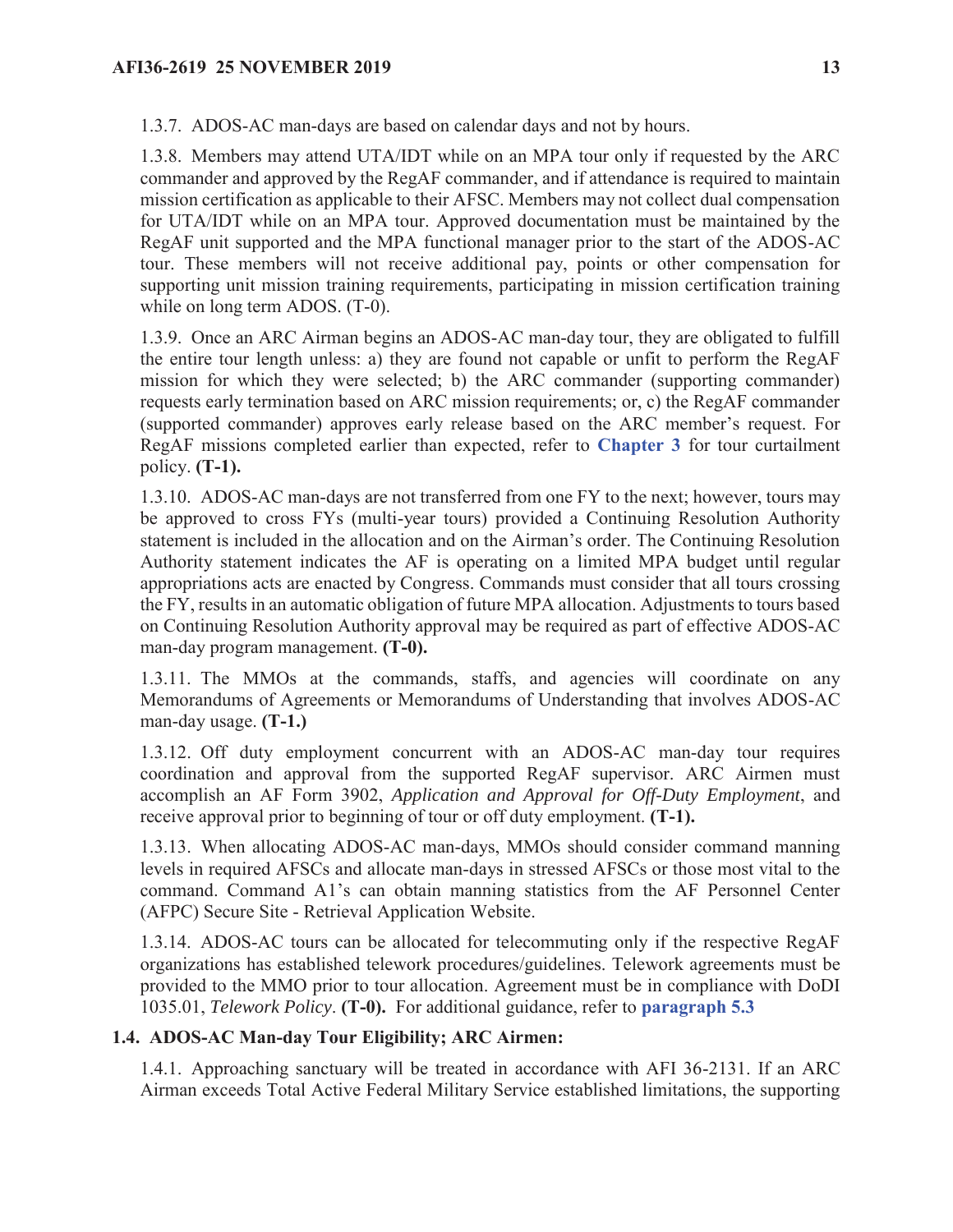ARC Unit/IMA detachment is responsible for identifying ARC Airman and completing a sanctuary waiver, and notifying the supported command, staff, or agency of applicable tour limitations. **(T-1).**

1.4.2. Must not have a mandatory discharge, retirement, or enlistment that will expire prior to the end of the ADOS-AC man-day Tour. **(T-1).**

1.4.3. Must meet requirements in AFI 36-2903, *Dress and Personal Appearance of Air Force Personnel,* AFI 36-2905, *Fitness Program,* AFI 48-123, *Medical Examinations and Standards,*  and AFI 36-2651, *Air Force Training Program*. **(T-1).**

1.4.4. Must possess the appropriate security clearance required in the proposed duty assignment. **(T-1).** Interim clearances will be accepted only with concurrence of the commander of the RegAF unit for which the ARC Airman will work.

1.4.5. For female ARC Airmen determined to be pregnant while serving on ADOS-AC duty orders refer to **paragraph 5.2** for guidance. **(T-1).**

1.4.6. Must gain approval from their Administrative Control (ADCON) commander before performing a man-day tour. Further, ADCON commander may withdraw his/her consent to release for cause, due to mission requirement, etc., as needed. If performing duty for another command, staff, or agency, the Airman remains obligated to fulfill necessary training requirements as directed by the supported unit or parent organization. ARC commanders must adhere to **paragraph 1.3.7 (T-1).**

1.4.7. Must possess the necessary AFSC and skill level required to perform the RegAF mission. **(T-1).**

1.4.8. Retired reserve or active duty Airmen are not eligible to perform ADOS-AC man-day tours. **(T-1).**

1.4.9. While serving on an ADOS-AC man-day tour, ANG Airmen are not authorized to conduct work or training in a Title 32 status. **(T-1).** 

1.4.10. Full Time Support (FTS) and MPA eligibility (**Note**: The PCS process is a different process). The primary duties of Active Guard and Reserve (AGR) Airmen serving under 10 USC § 12310 or 32 USC § 328 are organizing, administering, recruiting, instructing or training the RC. The primary duties of AFR Air Reserve Technicians (10 USC § 10216 and ANG Technicians (32 USC § 709) and Title 10 dual-status technicians include organizing, administering, instructing or training the Selected Reserve and maintaining or repairing supplies and equipment (including aircraft) of the armed forces. Title 32 technicians' primary duties include organizing, administering, instructing or training the National Guard and maintaining or repairing supplies and equipment (including aircraft) of the armed forces. In addition to these primary duties, FTS Airmen (AGRs and technicians) can support various operations or missions specified in statutes, as long as those additional duties "do not interfere" with Airmen's primary duties. Requests for voluntary ADOS-AC orders for more than 180 days (cumulative in a 12 month period), for an FTS Airmen, require units to initiate the M4S FTS request, which certifies Unit supports release of FTS Airmen. The MMO cannot release the allocation for FTS Airmen ADOS-AC tours that exceed 180 days until this acknowledgement is received from the unit via M4S. AFRC has further limited AF Reserve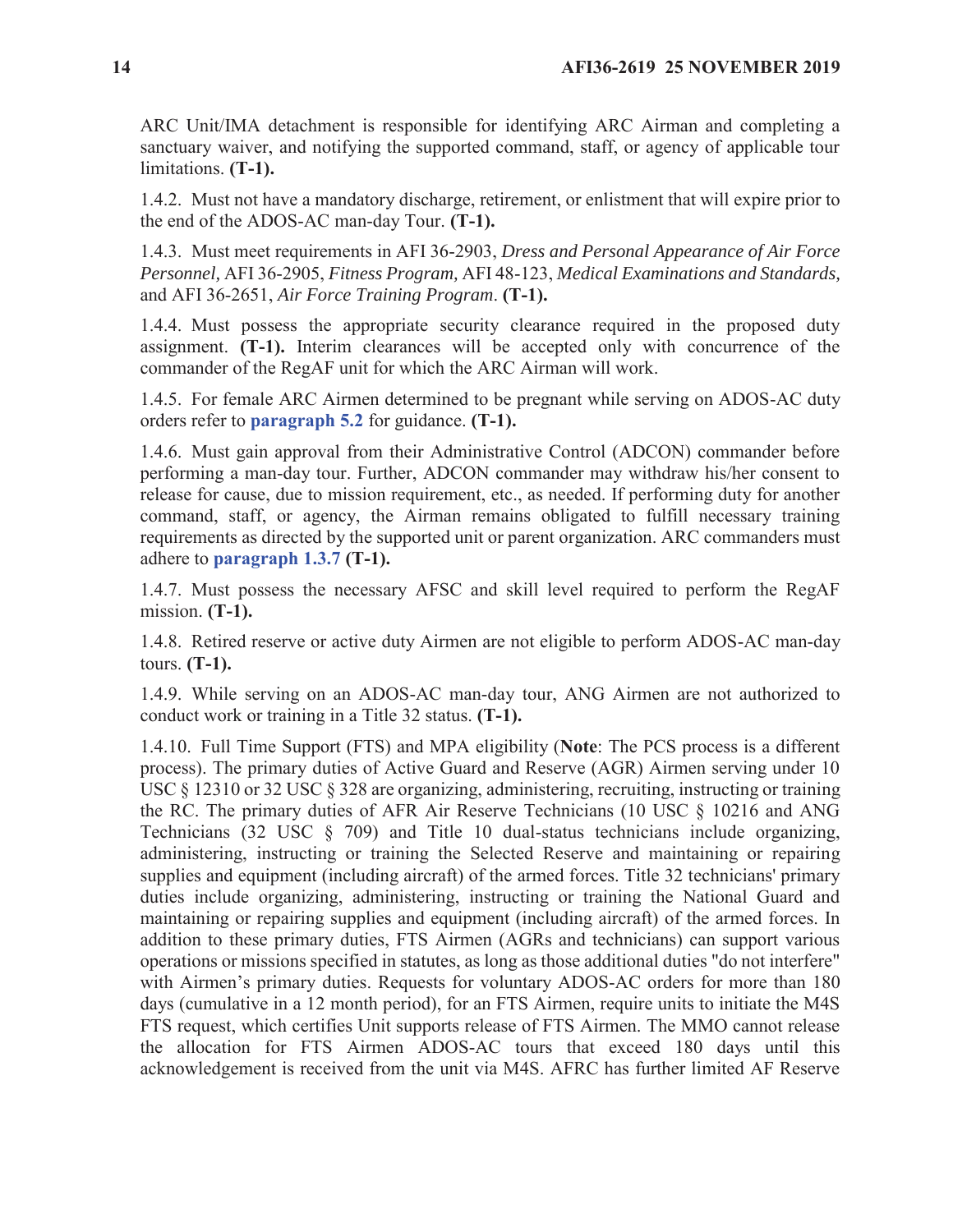Unit Commanders who allow FTS Airmen to exceed 180 days on a voluntary MPA tour, from backfilling the position vacated by FTS Airmen with ADOS-RC days. **(T-0).**

1.4.11. While ADOS-AC man-days cannot be programmed to backfill RegAF Personnel on terminal or ordinary leave, routine temporary duty (TDY), or in school, the commands, staffs, or agencies have the authority to realign days within their allocation during the year of execution, to fill those requirements that are deemed critical to their mission. When this option is exercised, MAJCOMs must assign mean code 131 in M4S.

# **1.5. Invalid uses of ADOS-AC man-days include:**

1.5.1. To backfill Active Guard/Reserve (AGR) or statutory tour status personnel. **(T-0).**

1.5.2. To accomplish ARC missions, support, or special projects. **(T-0).**

1.5.3. In lieu of establishing a valid, funded RegAF authorization on the Unit Manning Document. **(T-1).**

1.5.4. For the sole purpose of performing additional duties or volunteer activities (e.g., Combined Federal Campaign Project Officer, air shows). **(T-1).**

1.5.5. To fill/backfill civilian employee positions. **(T-1).**

1.5.6. To fill a position/function where RC volunteer is the same person who normally performs this duty as a full time Federal Civil Service employee or government contractor. **(T-0).**

1.5.7. To meet mission requirements of another command, staff or agency (e.g., Air Combat Command (ACC) ADOS-AC man-days cannot be used to support an Air Education and Training Command (AETC) mission requirement). **Exception**: centrally managed activities such as the Judge Advocate General's Corps and Intelligence community. **(T-1).**

1.5.8. To attend upgrade training (e.g., AFSC training (officer or enlisted), formal school, professional military education (PME), seminars, technical training, contractor course (e.g., Franklin Quest), or courses offered at universities and high schools). **(T-0).**

1.5.9. Exclusively to attend conferences, workshops and seminars, except RC personnel filling General Officer positions. IMAs will be considered for possible attendance to conferences when it can be clearly substantiated that it will be in the best interest of the AF and beneficial to the organization to allow an IMA to attend, in lieu of the RegAF personnel. Requests must be approved by command MMOs. **(T-1).**

1.5.10. To participate in guard and reserve internal exercises unless the Airman on MPA orders is augmenting a RegAF unit or serving as an evaluator. **(T-0).**

1.5.11. To support non-DoD requirements, unless reimbursement is provided. Possible missions include missions supporting Defense Support to Civil Authorities; DoD's response to natural disasters, chemical, biological, radiological, or nuclear incidents; wildland firefighting on US territories; support to other federal agencies; support to Foreign Military Sales, National Science Foundation, US Forest Service, National Security Agency, Federal Emergency Management Agency, State Partnership Program, and Personnel Force Innovation requirements. **(T-1).**

1.5.12. To support unfunded authorizations. **(T-1)**.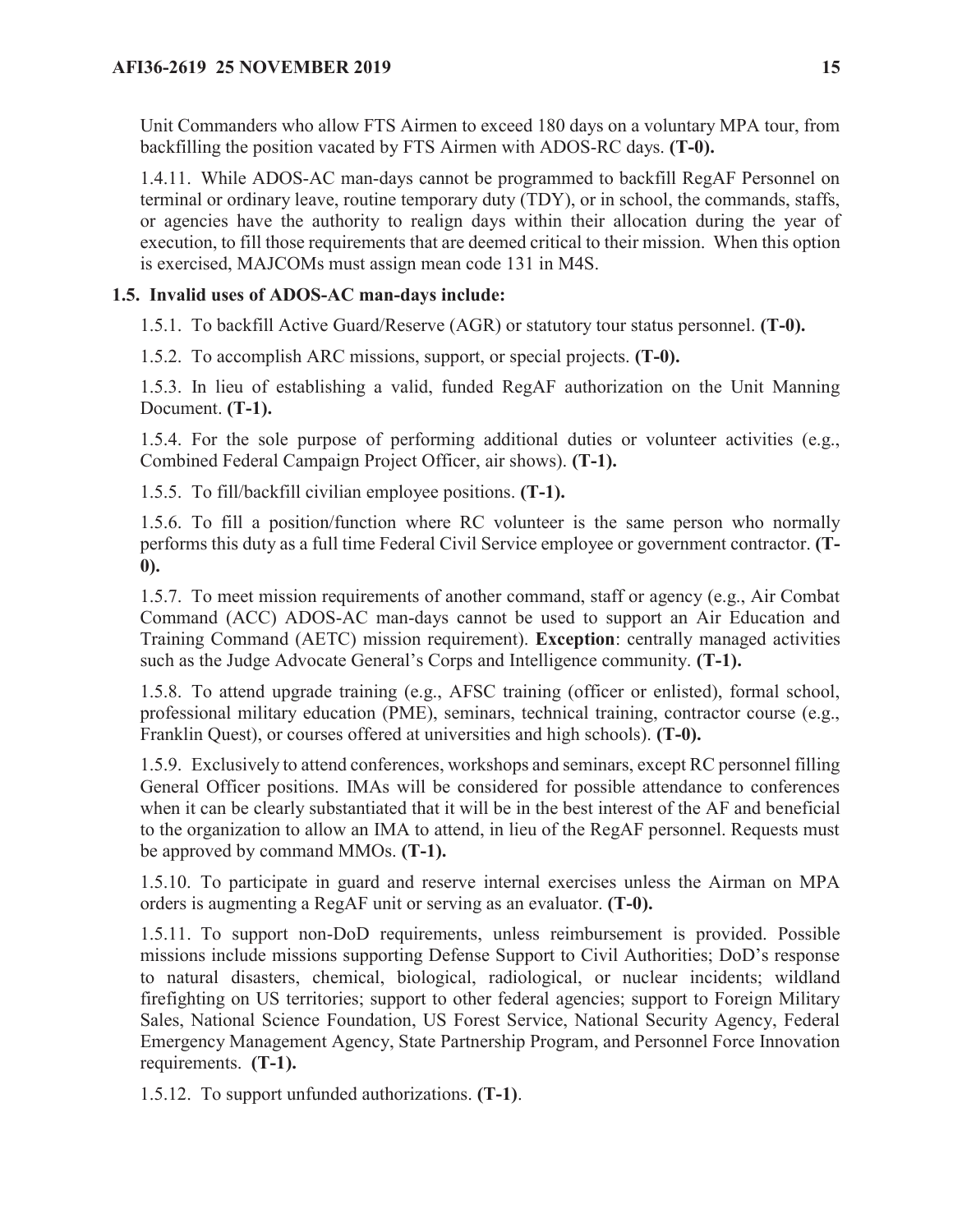## **1.6. Valid uses of ADOS-AC Man-Days (this list is not all-inclusive and does not guarantee funding):**

1.6.1. To support Combatant Commander requirements registered in a Global Force Management system of record and ordered to the ARC by the Secretary of Defense.

1.6.2. To support a substantiated surge (operational or workload), which is not expected to exceed 180 days. **(T-1).**

1.6.3. To support a RegAF requirement where the capability only exists in the ARC. **(T-1).**

1.6.4. To support a short-term (i.e., no more than 2 years) RegAF requirement. **(T-1).**

1.6.5. To provide a bridge for approved RegAF programmatic actions, documented by an approved Change Control Number.

1.6.6. For Joint Organizations, requests for staff augmentation, in functions where manning levels are below AF average. Requests for manning at or above AF average, new missions, or special projects must be submitted to the Joint Staff in accordance with the Global Force Management Implementation Guidance for validation and appropriate sourcing.

1.6.7. To integrate ARC Airmen in the Headquarters AF to provide cross component integrated working groups to develop policy and provide decision support.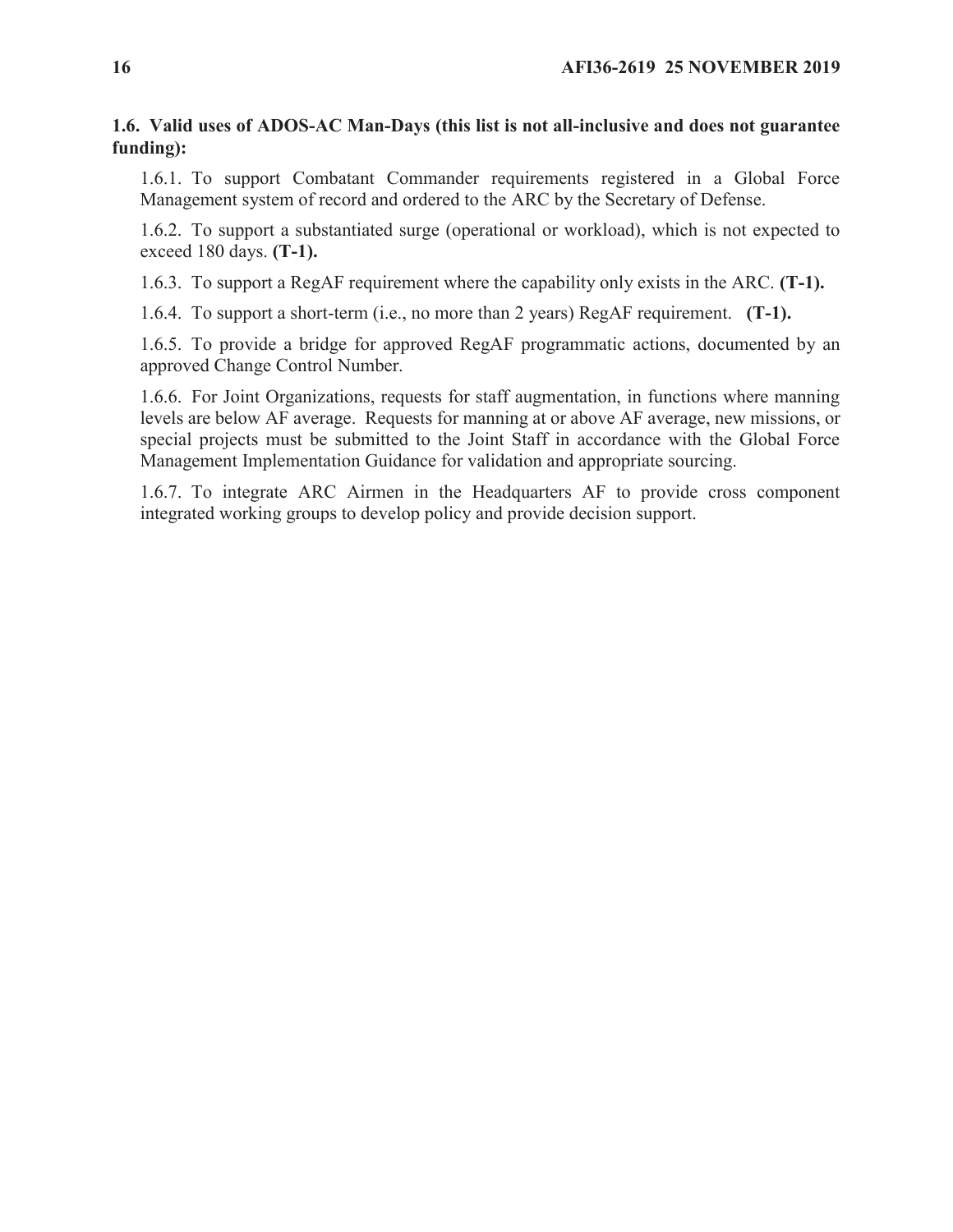## **CHAPTER 2**

### **MPA MAN-DAY TOUR PROVISIONS DETERMINING ADOS-AC MAN-DAY REQUIREMENTS**

#### **2.1. Planning and Programming for Steady State ADOS-AC Man-day.**

2.1.1. The AF has a requirements-based process to identify and validate all Man-Day requirements. This process is embedded into the AF planning and programming process. ADOS-AC man-day requirements are vetted through AF senior leadership for approval and linked to resource allocation decisions. This process ensures that approved requirements are appropriately funded. It also ensures the use of MPA man-days is appropriate and valid, and allows for Headquarters Air Force (HAF) tracking of reimbursable funds.

2.1.2. In accordance with AFI 10-301, AF/A3 will manage ARC operational utilization requirements by collecting, categorizing and prioritizing operational mission requirements with cross-functional coordination at all levels. AF/A3 collects ARC operational utilization requirements through a system specified by AF/A3, then prioritizes them using a published weighting methodology.

2.1.3. Units will submit requests for ADOS-AC man-days to AF/A1M, who will consolidate and verify the requirements before presenting them to the ADOS Panel Members. The verification process includes ensuring the Program Element Code, AF Position Number and AFS are earned through manpower standards assigned to the MAJCOM. **Attachment 2** defines the assignment categories for those ADOS-AC requests. The assignment categories enables A1M to better identify requirements to the Corporate Structure after the ADOS Panel decision. AF/A1MT, AF/A3OD and SAF/FMBOP collaborative recommendations are prepared and presented to the AF planning and programming process for funding. AF and MAJCOM level manning are constant, objective criteria used in this review, with other objective criteria identified in the Planning and Programming Instructions (PPI).

2.1.4. Joint Organizations with functions manned below AF-average levels may submit requests for staff augmentation, which will be reviewed but the ADOS panel and if validated will compete for ADOS-AC funding. If the request is for manning above AF average, new missions, or special projects, submit requests through Global Force Management Implementation Guidance process for validation and appropriate sourcing.

2.1.5. Additional guidance will be distributed via the Planning and Programming Instructions.

**2.2. Activation Periods.** The MPA man-day request will typically include the following mandays in the activation period: pre-deployment admin time (2 days); pre-deployment training listed within the Time Phased Force Deployment Data line item remarks/Combatant Commander directed training; travel to/from the Area of Responsibility as defined by the Joint Travel Regulation/United States Transportation Command planning factors; the estimated tour length/time-in-theater; redeployment in-processing (2 days if not authorized reconstitution downtime or if authorized reconstitution downtime, redeployment in-processing will be accomplished during the downtime); commands, staffs, and agencies downtime (dependent on the length of the tour, and no more than 14 days), accrued leave, and post-activation out-processing.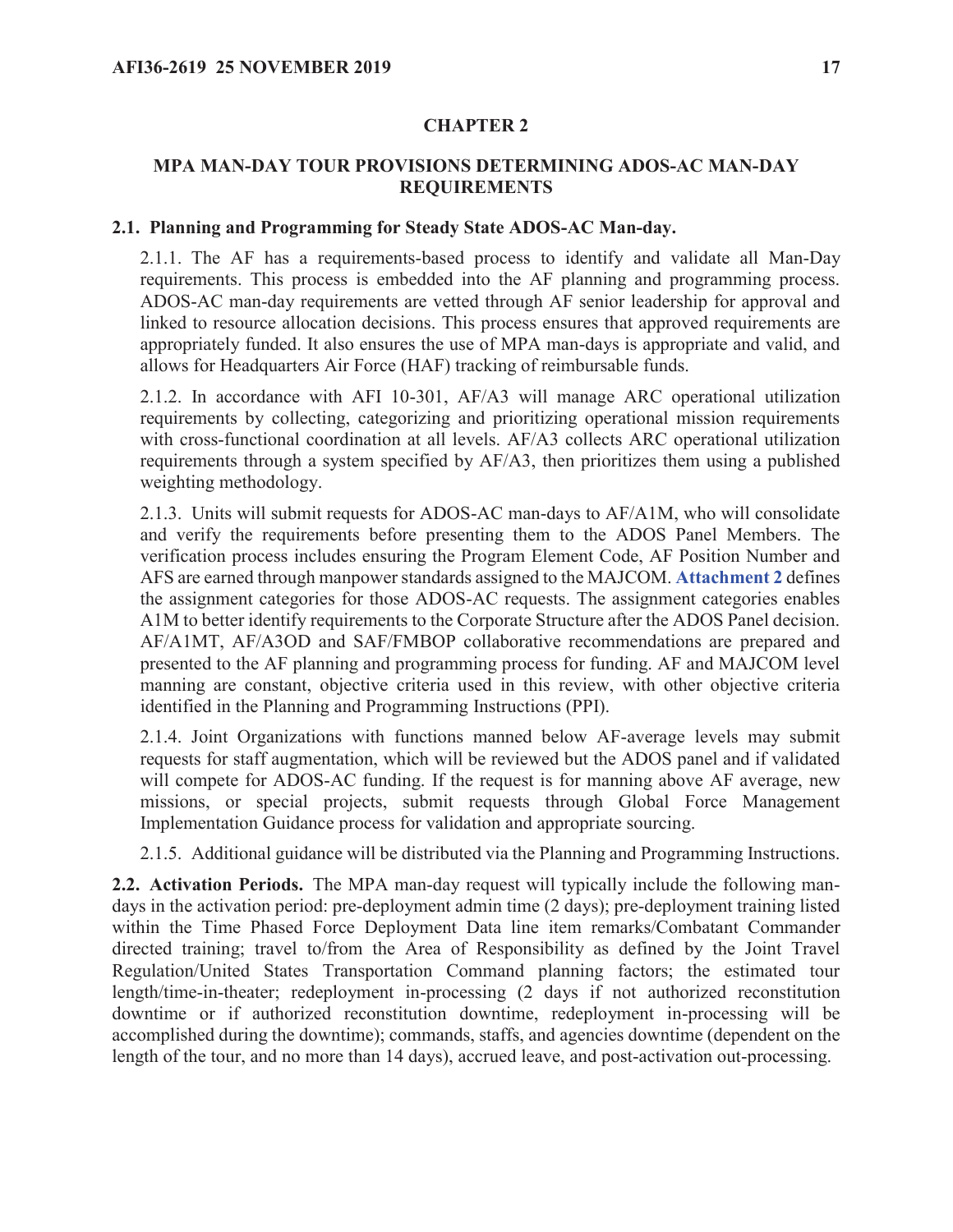# **2.3. Tour Curtailment Notifications.**

2.3.1. This applies to all ADOS-AC activations except mobilization. In situations where it is necessary to curtail an authorized delayed-effective-date active duty order after the period of activation commences – and where the AF is unable to re-mission the individual Airman – the AF will not curtail the Airman's orders immediately. Unless waived by the ARC Airman, individuals on MPA man-day tours of 90 days or more will remain on orders for 60 days from the date of notification or until their original tour end date, whichever is sooner. Individuals on MPA man-day tours of 31 to 89 days will remain on orders for 30 days from the date of notification or until their original tour end date, whichever is sooner. **(T-1).**

2.3.2. Airmen may request curtailment of orders; however, approval is based on the needs of the RegAF commander and supported mission. **(T-1).**

2.3.3. The notification requirement does not apply if the commander determines an Airman is no longer fit to perform duties (e.g., revoked security clearance required for the job hired, fitness standards, etc.).

2.3.4. If, after obtaining legal advice, the commander determines UCMJ actions is appropriate, the member's orders 10 USC § 12301(d)(h), 10 USC § 12302, and 10 USC § 12304b will be terminated and transferred into 10 USC § 802 status. Contact AF/A1MT for further guidance. **(T-0).**

2.3.5. Medical Continuation (MEDCON) 10 USC § 12301(h) tours are terminated when the member's medical issues are resolved or Airman elects not to participate in accordance with Department of Defense Instruction 1241.01, *Reserve Component (RC) Line of Duty Determination for Medical and Dental Treatments and Incapacitation Pay Entitlements*. Therefore, the tour curtailment notification requirements do not apply to MEDCON tours.

2.3.6. All ADOS-AC orders contain a start and an end date. ARC Airmen must remain cognizant of these dates. If/when the official tour end date is modified (curtailed or extended), ARC Airmen will be provided advance notice, as outlined in **paragraph 2.3.1**, of the new tour end date to allow for adequate transition time for the Airman. **(T-1).** Recommend Airmen sign a Statement of Understanding, an example is at **Attachment 3**.

2.3.7. Mobilization Curtailment Hardship Application Request.

2.3.7.1. An ARC Airman may submit a hardship application for evaluation if unable to be re-missioned to meet another AF requirement and Airman has incurred a "hardship" because of early mobilization curtailment. Hardship should be the result of mobilization and early deactivation/demobilization; however, other circumstances that may prevent an individual from returning to civilian status may be considered.

2.3.7.2. Airmen with approved hardship cases may be retained for a period up to 60 days but not to exceed the original activation period.

2.3.7.3. Hardship requests (see **Table 2.1**) will not be based on a problem(s) that existed prior to activation (e.g., individuals who were unemployed when activated, cannot base their hardship application on the fact that they "do not have a job to go back to").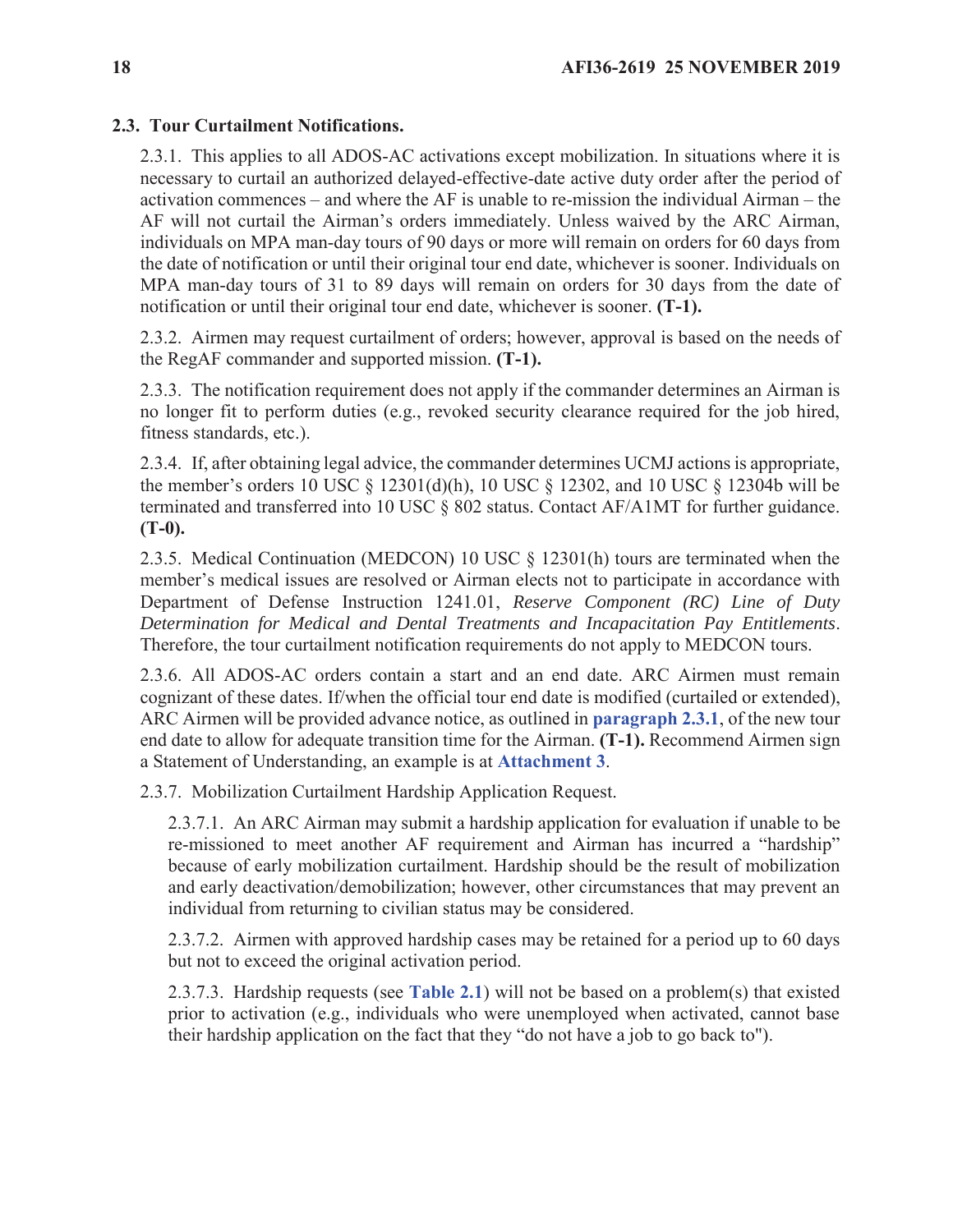| Lable 2.1. Hardship Requests Considerations. |                                                |
|----------------------------------------------|------------------------------------------------|
| Examples considered for approval (not all    | - Individual voided an employment contract     |
| inclusive)                                   | to complete an ADOS-AC tour for 12             |
|                                              | months. Airman was scheduled for               |
|                                              | deactivation after 60/90 days with no          |
|                                              | prospect for a new employment contract         |
|                                              | until 6 months after release from ADOS-AC      |
|                                              | tour.                                          |
|                                              | - Individual sold his/her medical practice     |
|                                              | believing he/she would be on an ADOS-AC        |
|                                              | tour for at least 24 months.                   |
|                                              | - Individual was between jobs, accepted a      |
|                                              | job with a new employer, but had not yet       |
|                                              | started with a new employer when activated.    |
|                                              | - Individual signed privately owned business   |
|                                              | over to another individual for the 12 months   |
|                                              |                                                |
|                                              | he/she was activated.                          |
| Examples not considered for approval (not    | - Individual was unemployed when activated.    |
| all inclusive)                               | - Individual makes more money on ADOS-         |
|                                              | AC tour than in his/her civilian job.          |
|                                              | - Individual requests retention for the        |
|                                              | purpose of skill level upgrade to be qualified |
|                                              | for enlistment in the RegAF.                   |
|                                              | - Individuals will not be retained to attend   |
|                                              | schools, backfill, or for the purpose of       |
|                                              | upgrading Status of Resources Training         |
|                                              | System levels.                                 |
|                                              | - Individuals will not be retained on ADOS-    |
|                                              | AC tours for the purpose of gaining            |
|                                              | eligibility for entitlements.                  |

**Table 2.1. Hardship Requests Considerations.** 

2.3.8. Hardship Process: An Airman must request retention on ADOS-AC tours for hardship reasons (personal, financial or medical caused by mobilization and early deactivation/demobilization) and submit all required documents at least 15 days prior to established deactivation/demobilization date. Example **at Attachment 4. (T-3).**

2.3.8.1. The hardship application request shall be submitted to the ANGRC or AFR FGC for review, determination of other tour opportunities, and recommendation. Recommendations from the ARC will include a statement from the ANGRC or FGC detailing other opportunities, if available; explain whether they were offered to the Airman; and if not, why not. The statement must also include, information on any tours offered and declined by the Airman. **(T-3).**

2.3.8.2. The ANGRC or FGC forwards hardship application requests with their recommendation to AF/A1MT, who will convene an ADOS Panel. If approved, AF/A1MT will provide instructions to the ARC for placing the Airman on 10 USC §12301(d) "voluntary" duty status.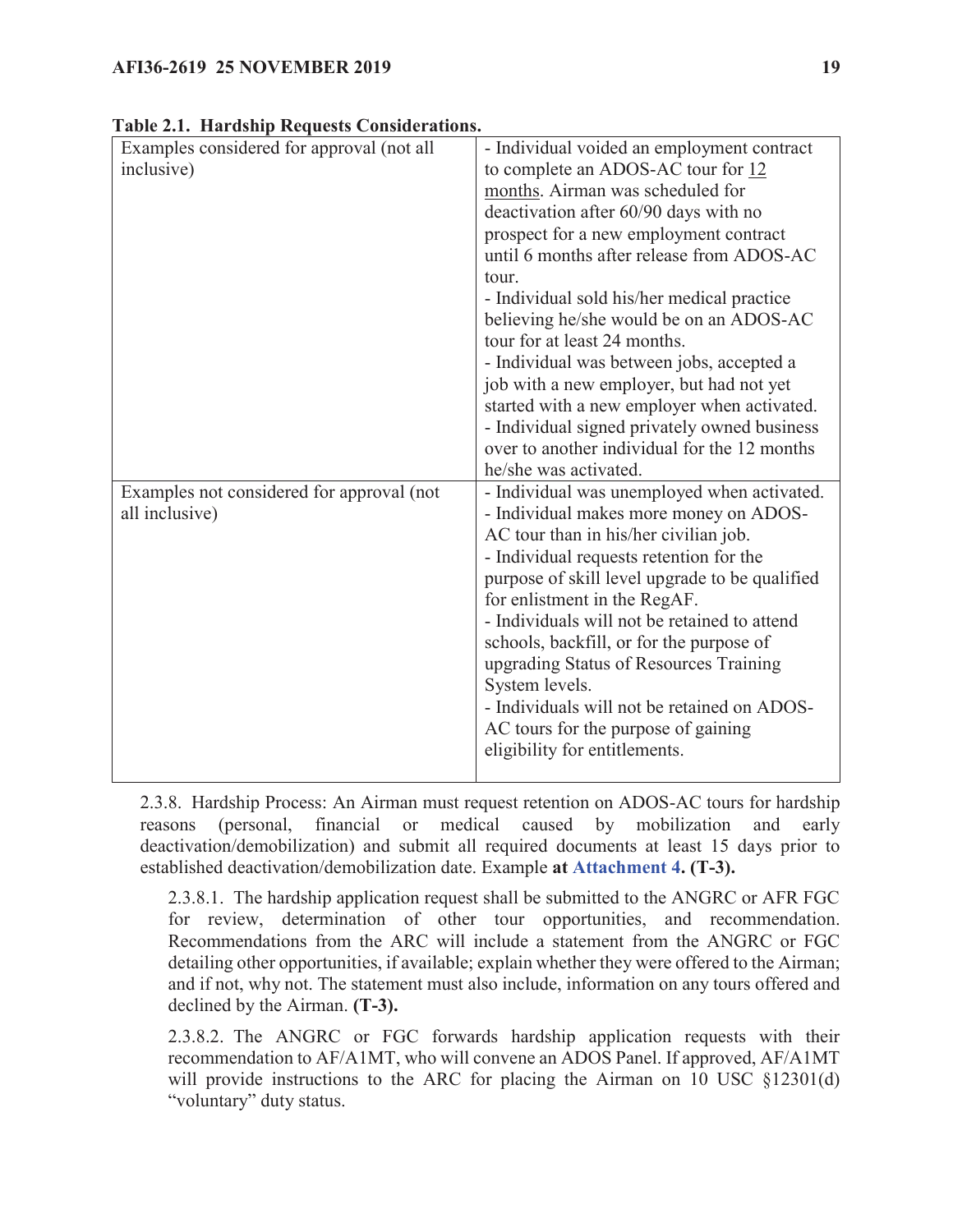2.3.8.3. If the ADOS Panel does not recommend approval of the hardship application package, the package will be forwarded to SAF/MR for further review and consideration.

## **2.4. Leave Entitlements.**

2.4.1. Annual leave programs give Airmen the opportunity to take leave within the constraints of operational requirements. The unit or squadron commander (or equivalent) will provide an opportunity to use leave to AFR and ANG Airmen serving man-day tours longer than 30 consecutive days. Airmen are encouraged to use leave for the maximum benefit of the Airman, prior to the end of their tour if military requirements permit. Additional tours or extensions may not be created for the purpose of taking leave.

2.4.2. MPA man-day Activations and Mobilizations. Leave is calculated based on the mission start date and end date and any leave days earned are included within the start and end date.

2.4.3. While serving on a man-day tour, ARC Airmen request leave using the AF Form 988, *Leave Request/Authorization*, from their RegAF supervisor. RegAF supervisor approves leave requests and validates upon the member's return. Airmen will provide their RegAF supervisors with the appropriate supporting unit and/or the ARC member's associated leave processing office **(T-1)**. Supervisors will forward approved leave requests to the ARC member's supporting leave processing office **(T-1)**. As a condition of employment, ARC Airmen will submit a "Leave Plan" showing when leave will be taken during the number of days the Airmen have been requested to perform **(T-1)**. As leave management for ARC Airmen is a manual process, RegAF supervisors and Airmen have a shared responsibility to ensure proper accounting for leave usage. **(T-1).**

2.4.4. Reserve Carry Over Leave. Refer to AFI 36-3003, paragraph 7.13.

2.4.5. Parental Leave is authorized; however, it has to be taken within the confines of the order. Any leave authorized under the Parental Leave Program for a covered Reserve component Airman that is not taken by the time the member is separated from active service shall be forfeited. (Refer to AFI 36-3003, para 4.2.4.8)

# **2.5. Travel and Per Diem.**

2.5.1. The JTR, Chapters 2 and 3, addresses travel and transportation allowances for ARC Airmen. The maximum allowable time to receive per diem at one location is 180 days. Requests for per diem beyond that timeframe must have SAF/MR approval prior to the start of the tour or prior to the effective date of any amendment extending the tour. **(T-1).**

2.5.1.1. Restriction on Consecutive Number of Days TDY to Any One Location (Other than for Training or Operational/Contingency Deployments). In accordance with Comptroller General Decision, 36 Comptroller General 757 (1957), and JTR paragraph 030303, a TDY assignment at one location may not exceed 180 consecutive days, except when authorized through the secretarial process. Airmen authorized to perform a TDY under this provision are authorized per diem entitlements.

2.5.1.2. Tours exceeding 180 consecutive days The office of the Deputy Assistant Secretary, Force Management Integration, AF Principal to Per Diem, Travel and Transportation Allowance Committee (PDTATAC), is the Secretariat level approval authority in matters under the JTR and is the authority for TDYs. Requests for waivers to the restrictions in **paragraph 2.5.1.1** (more than 180 consecutive days) are submitted using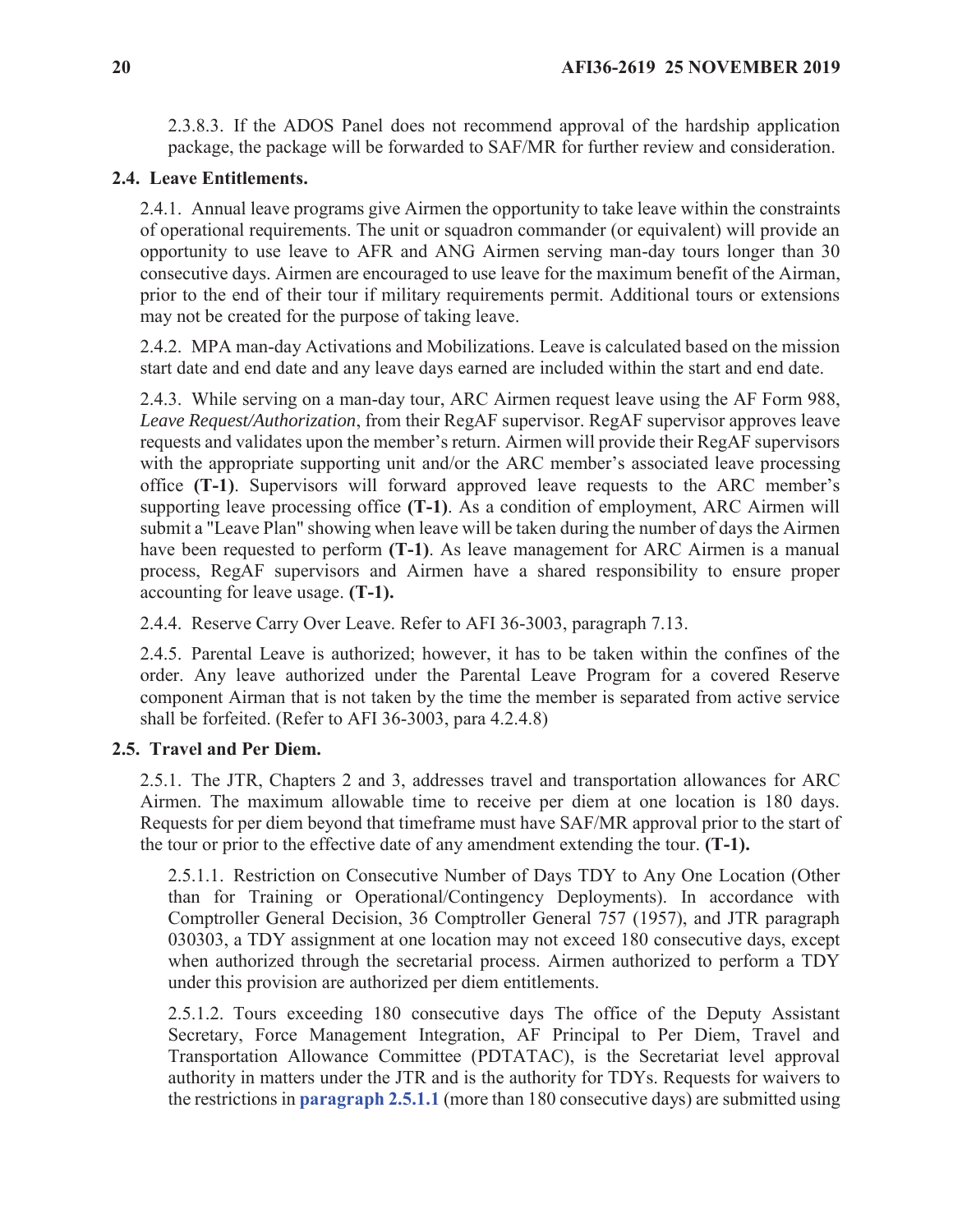the M4S to process the per diem waiver. TDYs requiring an AF Principal to PDTATAC waiver must be submitted for approval prior to the start if the tour initially exceeds 180 days.

2.5.1.3. Tour extensions exceeding 180 consecutive days. If an extension will cause a MPA tour to exceed 180 days, waiver request must be submitted to the AF Principal to PDTATAC no later than 30 days in advance of the 181st day of duty to be considered. Waivers will only be considered when mission objectives or unusual circumstances develop requiring an Airman to be TDY for longer than 180 consecutive days.

2.5.1.4. Tours exceeding 365 consecutive days. All TDYs that are projected to exceed 365 consecutive days require MAJCOM Deputy Commander or staff equivalent endorsement prior to submitting request in M4S. Justification letter will include: a) date TDY began and date current TDY period ends (including any prior waivers); b) Justification for the TDY or additional TDY term; c) Number of additional days required and new TDY completion date; d) Volunteer status of Airman and commander's recommendation; and e) statement regarding any hardship the Airman may incur. **(T-1).**

2.5.1.5. Individual TDY waivers do not need to be processed for SecDef approved Operational/Contingency Deployments in Excess of 180 days, but less than 365 days; the AF Principal to PDTATAC has determined that mission objectives requiring TDYs for more than 180 consecutive days are appropriate and a TDY waiver is authorized.

2.5.1.6. Individual TDY waivers need to be processed for SecDef approved Operational/Contingency Deployments in excess of 365 Days. Supporting units will process a per diem waiver for periods in excess of 365 consecutive days through the deputy MAJCOM commander, or staff equivalent, to the PDTATAC via the MPA database.

2.5.1.7. Annual reporting of all TDY assignments exceeding 180 consecutive days at any one location is required. The report will be used to identify tour duration and type trends. Each calendar year, AF/A1, will submit a report broken out by component for ADOS-AC tours. The report will reflect the type of tour, i.e., operational / contingency and all other TDYs (except training); length of Tour broken out as follows: 180 days or less; 181 to 190 days; 191 to 200 days; 201 to 210 days; greater than 210. Reports will be submitted annually per request for the calendar year period  $(1 \text{ Jan} - 31 \text{ Dec})$  to SAF/MRM via Task Management Tool no later than 28 February.

2.5.2. When authorized, travel and per diem payments associated with ADOS-AC tours are normally funded by the RegAF requesting agency or organization.

2.5.3. Per Diem entitlement cannot be waived by the Airman or denied by the orders issuing authority

2.5.4. The installation commander determines corporate limits and commuting distance of the duty location where ADOS-AC tour is performed.

2.5.5. ARC member's travel time is always included when computing MPA tour length in accordance with JTR, Chapter 2, Travel Time.

2.5.6. Orders may not be accomplished after the fact to provide an entitlement for per diem.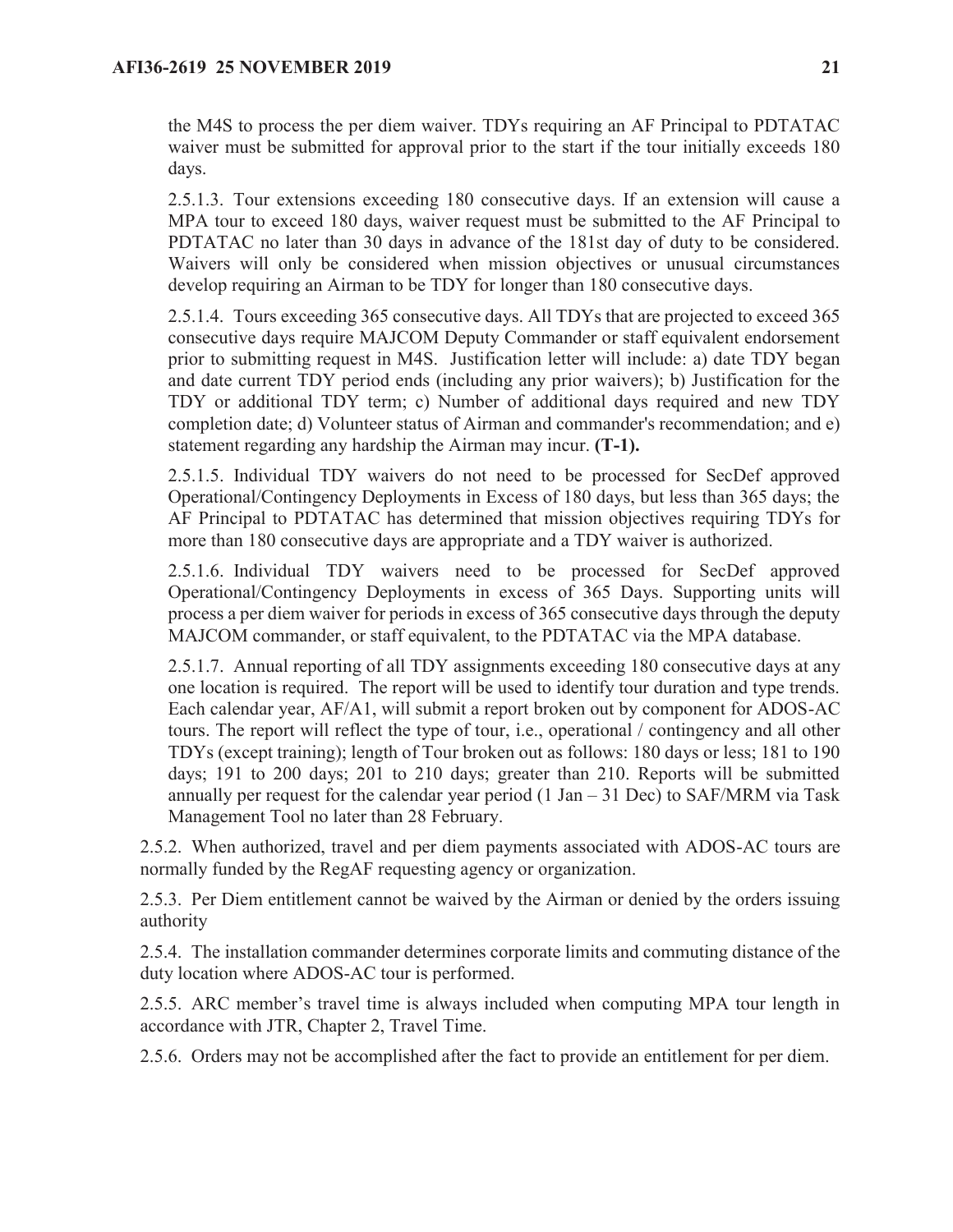2.5.7. DD Form 1351-2, *Travel Voucher or Subvoucher* or Defense Travel System travel voucher must be signed by the ARC Airman for payment of per diem and travel expenses. **(T-0).** 

2.5.8. The Airman should submit travel documentation to the appropriate servicing finance office within 5 working days after tour completion.

2.5.9. ARC Airmen performing a long tour (over 180 days) who do not live within commuting distance must report to the base housing referral office serving the duty location before entering into a rental, lease, or purchase agreement for off-base housing. **(T-3).**

# **2.6. Post Deployment/Mobilization and Respite Absence (PDMRA).**

2.6.1. PDMRA is a benefit, not an entitlement. MPA tours should include allowance for PDMRA for ARC Airmen who mobilize or deploy with a frequency beyond established Department of Defense rotation policy thresholds. Deployments/mobilizations to Continental United States (CONUS) and non-foreign Outside Continental United States (OCONUS) locations (Hawaii, Alaska, Guam, Puerto Rico, etc.) are not eligible for PDMRA regardless of the type of deployment/mobilization orders.

2.6.1.1. Refer to AFI 36-3003 for eligibility and calculation of PDMRA days.

2.6.1.2. Commanders will ensure Airmen are advised to use accrued PDMRA as soon as possible after returning from deployment. Accrued PDMRA earned during one MPA tour cannot be carried over to a subsequent MPA tour, a new permanent duty station, a new unit of assignment, or into sanctuary status. It is a use or lose benefit during the mobilization order period under which it is earned. **(T-1).**

2.6.1.3. Member's unit commander must report to SAF/MR through their chain of command to explain why ARC Airmen are unable to utilize accrued PDMRA days during their current mobilization order. **(T-1).**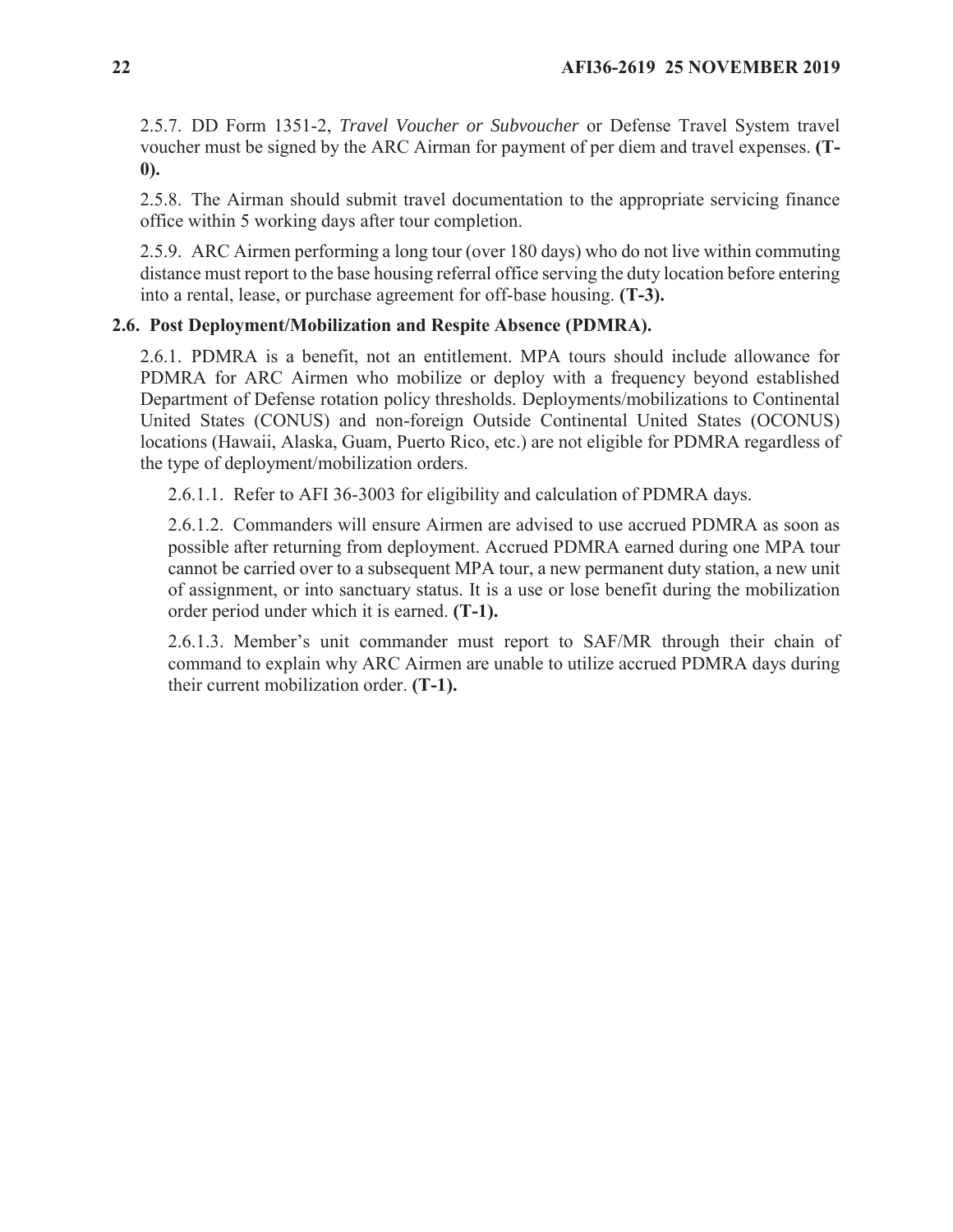### **CHAPTER 3**

#### **MPA ALLOCATION FOR MEDICAL CONTINUATION (MEDCON)**

**3.1. Overview.** Per AFI 36-2910, *Line of Duty (LOD) Determination, Medical Continuation (MEDCON), and Incapacitation (INCAP) Pay*, the purpose of MEDCON is to authorize medical and dental care for Airmen who incur or aggravate an injury, illness or disease in the line of duty and to provide pay and allowances while they are being evaluated, treated for or recovering from a service-connected injury, illness or disease.

3.1.1. ARC Airmen may be entitled to MEDCON when they are unable to perform military duties due to an injury, illness or disease incurred or aggravated while serving in a duty status.

3.1.2. See AFI 36-2910, Chapter 5 for MEDCON eligibility, roles and responsibilities, case management process, as well as validation, approval, termination and appeals processes.

**3.2. Extension of MPA Orders for Initial MEDCON Consideration.** Initial MEDCON is to allow medical provider time to assess an Airman's medical condition. An ARC member on ADOS-AC orders may be continued under 10 USC § 12301(h) orders up to 30 days to ensure necessary documentation is submitted to the ARC Case Management Division **(**ARCCMD) at the AF Personnel Center for further eligibility review. This action should be initiated upon notification of injury/illness or disease and will take precedence over downtime/leave, etc. AF/A1M will consider extensions to the initial 30 days with a documented timeline of events, and commander's letter addressing what the unit is doing to avoid similar issues/delays.

3.2.1. The following documentation is required for all initial MEDCON requests:

3.2.1.1. Member's acknowledgement for initial MEDCON orders extension

3.2.1.2. DD Form 2870, *Authorization for disclosure of Medical or Dental Information*

3.2.1.3. Commander's memorandum approving initial MEDCON orders. Memorandum should include date of injury, date returned from deployment and dates of medical attention received.

3.2.2. Members medical condition must be promptly reported (ideally within 72 hours or less from when injury occurred) to the member's commander and servicing medical facility/unit. Members returning from deployments must report medical condition within 72 hours of inprocessing home station. Failure to report the injury, illness or disease in a timely manner will require a written explanation to the commander and servicing medical facility/unit and submitted with required documentation identified in **paragraph 3.2.1**

3.2.3. If there is a break in tour and a finalized line of duty determination has not been completed the Airman is ineligible for MEDCON. If a break in tour occurs, Airmen have up to 180 days to request consideration for a finalized in-LOD determination. Follow the procedures outlined in AFI 36-2910. **(T-1).**

3.2.4. Early redeployment for in-patient treatment **(T-1)**:

3.2.4.1. Must be reported within 24 hours of admission.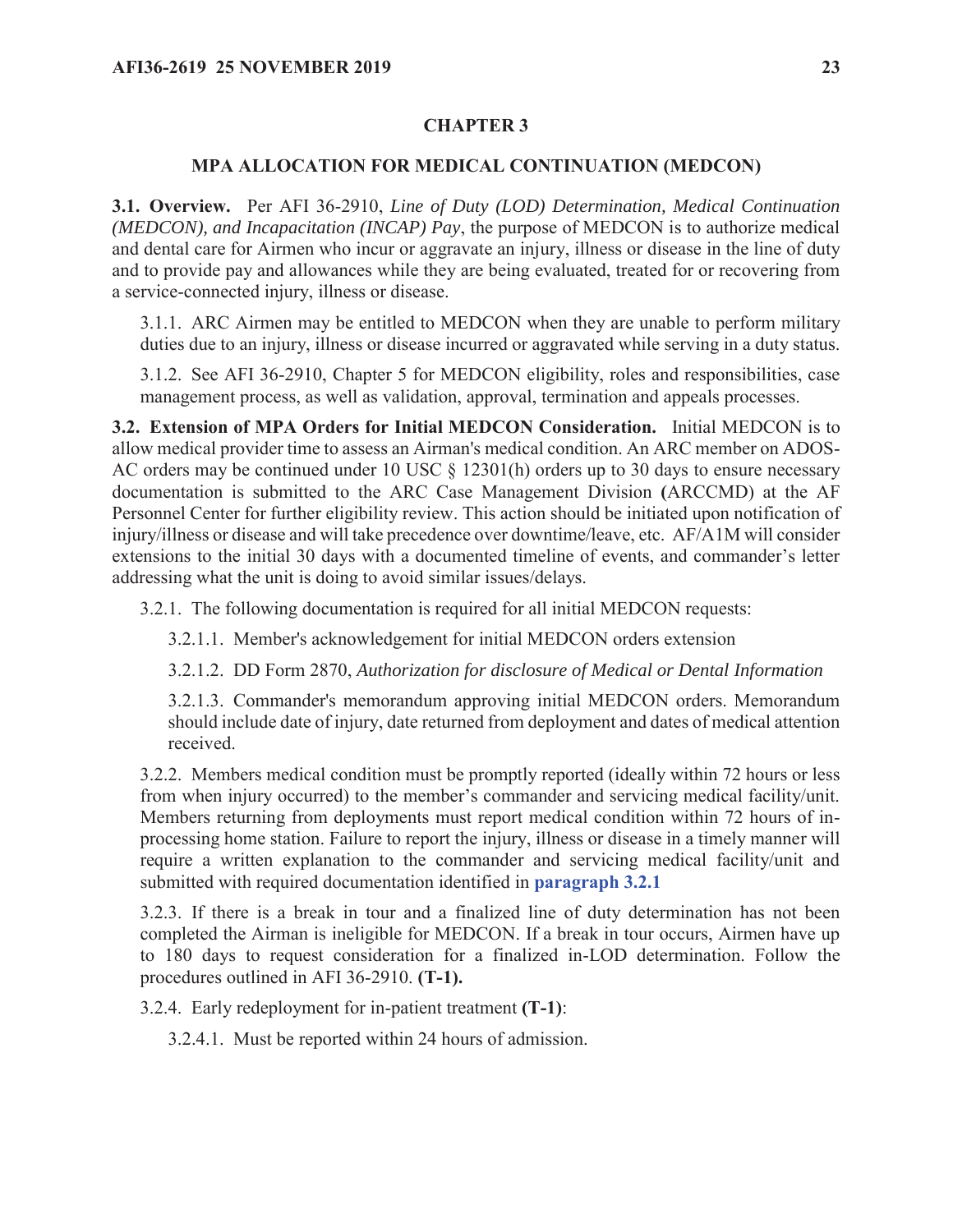3.2.4.2. Unit must request MEDCON orders via ARCCMD immediately upon notification. Once MEDCON approved, current tour must be curtailed without a break in service. (Note: Do not curtail tour until ARCCMD approves MEDCON eligibility).

3.2.5. Early redeployment for out-patient treatment:

3.2.5.1. Must be reported within 24 hours of return to home station.

3.2.5.2. Unit must request initial MEDCON immediately upon notification. Current tour must be curtailed to allow activation of initial MEDCON orders. (Note: Do not curtail tour until ARCCMD approves MEDCON eligibility).

3.2.6. MEDCON tours under 10 USC § 12301(h), must be entered into M4S. The RegAF Unit being supported or ARC unit or Military Treatment Facility will submit an initial MEDCON request (10 USC § 12301(h)), while keeping the original Emergency and Special Program code, and Per Diem fund cite used when Airman was injured. The RegAF unit will be responsible for funding Per Diem, if applicable, until Airman is returned to duty and released from MEDCON. **(T-1).**

**3.3. Requesting MEDCON Orders.** Requests for MEDCON orders are submitted to the ARCCMD for validation, approval, and certification. All ADOS-AC days required to support MEDCON orders will be requested, validated, approved, allocated, certified, tracked, managed, and reported through MPA database **(T-1)**. All information entered into electronic databases shall comply with Health Insurance Portability and Accountability Act (HIPAA) requirements and AFI 41-210, *TRICARE Operations and Patient Administration Functions*. **(T-1).**

**3.4. Allocation and Issuance of MEDCON Orders.** MEDCON may be funded by ADOS-AC or ADOS-RC. The following guidance is for ADOS-AC. MEDCON under ADOS-AC is for Airmen whose injury was incurred or aggravated on an ADOS-AC tour. If MEDCON is result of an ADOS-AC tour, the ARCCMD will ensure certification form to support a request for MEDCON, in accordance with AFI 36-2910, is generated.

3.4.1. When a request for MEDCON orders has been validated, approved, and certified by the Chief, ARCCMD, the MEDCON request will be submitted to AF/A1MT, at a minimum of two days prior to expiration date of the previous tour, for review and allocation.

**3.5. Termination of MEDCON Orders.** When MEDCON orders are terminated, supporting units will update AROWS or AROWS-R in accordance with AFI 36-2910 and the MPA database and return unused days to AF/A1MT. **(T-1).**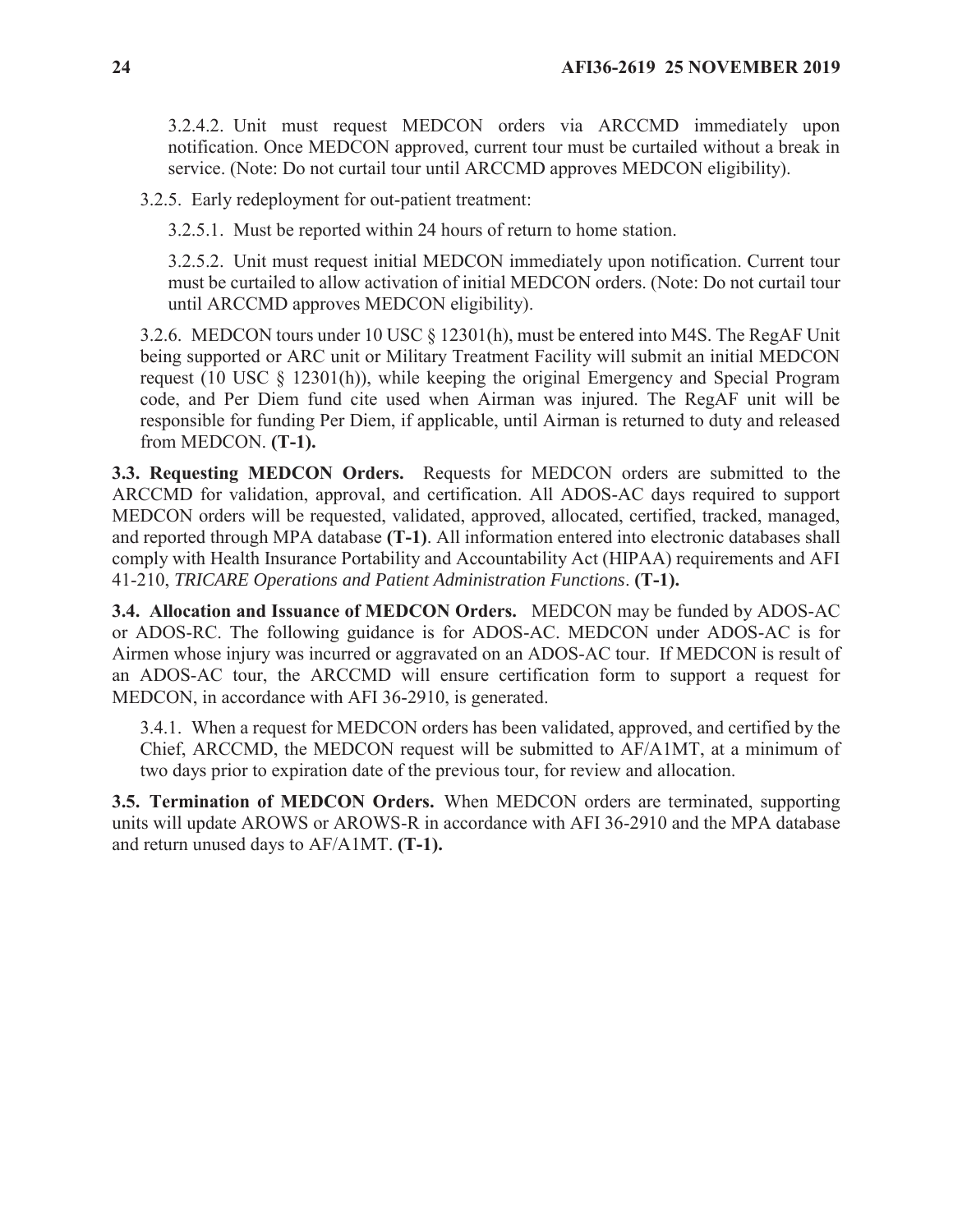## **CHAPTER 4**

#### **ADOS-AC 1,095 END STRENGTH ACCOUNTING**

**4.1. Overview.** Title 10 USC § 115, *Personnel Strength*, requires the AF to count ARC Airmen on ADOS-AC funded tours against RegAF end-strength, regardless of grade or rank, when the call or order to active duty or fulltime National Guard duty specifies a period of greater than three years or when the cumulative activation time exceeds 1,095 days (3 years) out of the previous 1,460 days (4 years).

4.1.1. These tours include ADOS-AC under Title 10 USC § 12301(d), or on full-time National Guard duty under Title 32 USC  $\S$  502(f)(2) (or any combination thereof) performing ADOS. 1,095 ADOS requirements includes Reserve Personnel Appropriation and MPA tours; however, guidance in this instruction applies to MPA tours only. See AFI 36-2254 Vol 1, *Reserve Personnel Participation,* for guidance on ADOS-RC tours.

4.1.2. Members electing to serve more than 1,095 of the previous 1,460 requires approval prior to the start of the ADOS tour. Each 1,095 request has an expiration date and is linked to a specific tour. If the Airman does not have a previously disapproved 1,095, and tour does not exceed 29 September, the command, staff or agency level may approve requests up to 1,400 days. A member's ADOS-AC tour should not be stopped on 29 September only to restart on 1 October to fill the same requirement. This practice will be viewed as avoiding end-strength reporting.

4.1.3. MPA database automatically generates a 1,095 questionnaire when members exceed the 1,095 threshold. Airmen will be identified by name and mission duty on a memo or email endorsed by the supported Command senior leader (Deputy Commander or designated representative), staff directors or agency equivalents. **(T-2).**

4.1.4. Airmen returning after SAF level disapproval, regardless of tour length, must be submitted to AF/A1M under a signed memorandum or email by the supported commander, deputy commander, staff directors or agency equivalents. **(T-1).**

4.1.5. If an Airman has a previously approved 1,095 for the same FY, duties and location, but requires a separate set of orders, requestor may submit a new questionnaire documenting the Airman's previous 1,095 approval and the appropriate MPA authorization number. The supported command MMO verifies the mission is the same, updates the MPA database and sends an email to AF/A1MT requesting an update to the approval status to allocate the tour. **(T-1).**

#### **4.2. 1,095 Related Issues.**

4.2.1. Ongoing, long-term (180 days or greater) ADOS-AC requirements must be reviewed for the proper resource actions. Potential alternate sourcing options should be addressed in mitigation plan (i.e., programmed or requesting AC end-strength increase, AGR or civilian requirement increase).

4.2.2. If ARC augmentation is the best resource to fill this requirement, commanders should expand MPA man-day opportunities to other ARC volunteers.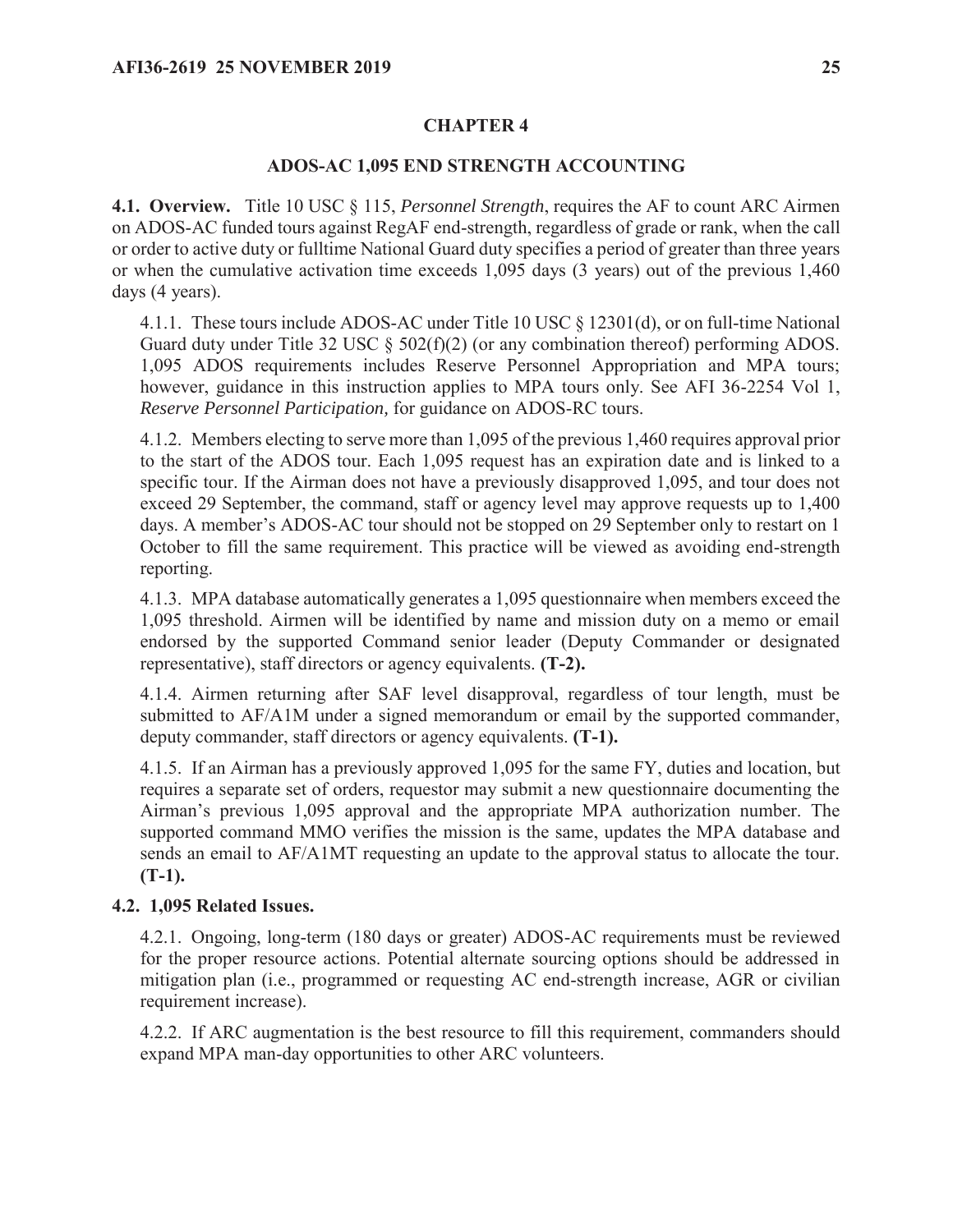4.2.3. All Airmen who will reach 18 years of Total Active Federal Military Service during a tour must have a signed sanctuary waiver before a tour is allocated (waiver can be signed for 179 days). Annotate sanctuary requirements in the 1,095 questionnaires. **(T-1).**

# **4.3. Key Dates for 1,095 ADOS Accounting Process.**

4.3.1. **Monthly:** Supported commands, staffs, and agency panels convene to evaluate 1,095 threshold requests; submit any HAF requests (Airmen previously denied by SAF/MR or Airmen with more than 1,400 total ADOS days) by the 5th of the month. HAF forwards decisions back to commands by the 15th of the month. **Note**: Submit packages 60 days prior to tour start in order to allow time for review, coordination, and notification to Airman. **(T-1).**

4.3.2. **1 June:** Supported commands, staffs, and agencies will forward their approved, prioritized non-Air Expeditionary Force (AEF) 1,095 Threshold Requests for Airmen with 1,095 days ADOS and on tour beyond 29 September to AF/A1M. **(T-1).**

4.3.3. **1 July:** Supported commands, staffs and agencies review total ADOS time for Airmen who will be on tour after 1 October to determine which Airmen will attain 1,095 and/or 1,400 status during the next FY. **(T-1).**

4.3.4. **16 July:** Supported commands, staffs and agencies notified of all request dispositions for their prioritized submissions. Airmen denied 1,095 request for 30 September or beyond, must be off tour no later than **29 September**. **(T-1).**

4.3.5. Requests for SAF/MR reconsideration will be an exception, not the norm. All requests for reconsideration must be approved by the supported command deputy commander or staff/agency directors or deputies and forwarded to AF/A1MT for review and recommendation and approval by SAF/MR.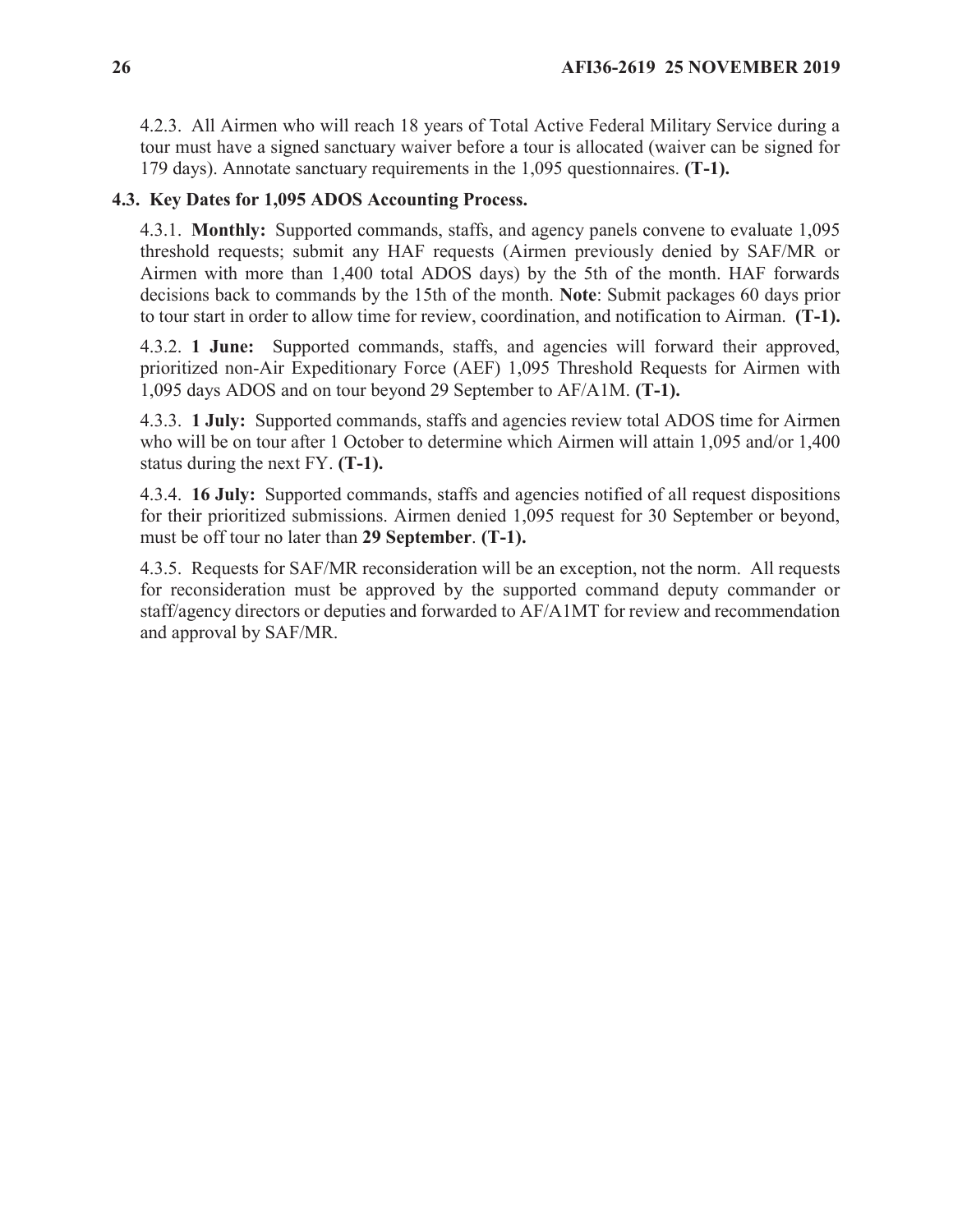### **CHAPTER 5**

#### **MISCELLANEOUS MILITARY PERSONNEL APPROPRIATION ACTIONS**

#### **5.1. Air Expeditionary Force (AEF) Military Personnel Appropriation Process.**

5.1.1. The AF presents its forces via an Air & Space Expeditionary Force. Since a substantial capability resides in the ARC, the AF relies on its Total Force to meet its taskings. Air & Space Expeditionary Force requirements are validated Combatant Commander-requests that have been ordered by the SecDef on active Joint Manning Documents or through Requests for Forces that appear in the Global Force Management Allocation Plan. There are two types of activation: "volunteerism" and "involuntary recall to Active Duty".

5.1.2. AFPC, Directorate for Personnel Operations (AFPC/DP2) will provide ACC, Air Operations Division (ACC/A3O) with the ANG and AFR planned agile combat support participation as identified in the Agile Combat Support Planning Schedule. Planned participation will be submitted via unclassified email channels using the AEF man-day Tour Requirement Template (**Attachment 5**) as soon as possible after receipt of the AFR and ANG proposed planned agile combat support requirements.

5.1.3. ACC/A3O will provide the accepted agile combat support participation plan by component in the approved template format via unclassified email channels to ACC, Readiness and Integration Division (ACC/A1RR), no later than 20 days after accepting the ARC planned requirement. Prior to tasking of AEF mission requirements to the ARC the ACC/A3O must ensure a Military Interagency Purchase Request is prepared to confirm funding exists to support tasked member's travel and transportation per diem costs associated with the AEF agile combat support participation plan.

5.1.4. ACC/A1RR is the MMO and is responsible for building the AEF agile combat support participation requirements in their POM submission to AF/A1MT. ACC/A1RR will task the AEF agile combat support requirement to the ARC Force Provider Center [ANGRC or AFR/FGC] accordingly once AEF agile combat support requirements are validated and mandays provided by AF/A1MT.

5.1.5. Combat AF/Mobility AF Scheduling Integrated Product Teams will inform their MAJCOM MMOs of ARC AEF sourcing solutions for inclusion in their POM submission to AF/A1MT.

5.1.6. The AFR FGC and ANGRC will ensure only Combatant Commander-directed training identified by the line remarks and AETC, Operations and Readiness Division is approved.

5.1.7. Tasked unit will ensure volunteer's SSN is in the Deliberate and Crisis Action Planning and Execution Segments system in accordance with timelines established in AFI 36-3802, *Personnel Readiness Operations*. Units are also responsible for completing the Unit AEF Tasking page or IMA page in AF-directed MPA man-day data system and submitting to the respective ARC section for validation. **(T-1).** Indicate in the notes whether 1,095 registration/per diem waiver is appropriate and accomplished. **(T-1)** Airmen deployed on AEF tours are eligible to take their leave at the end of the tour or carry their leave forward. If leave is being carried forward then tour must be curtailed by the amount of leave carried forward.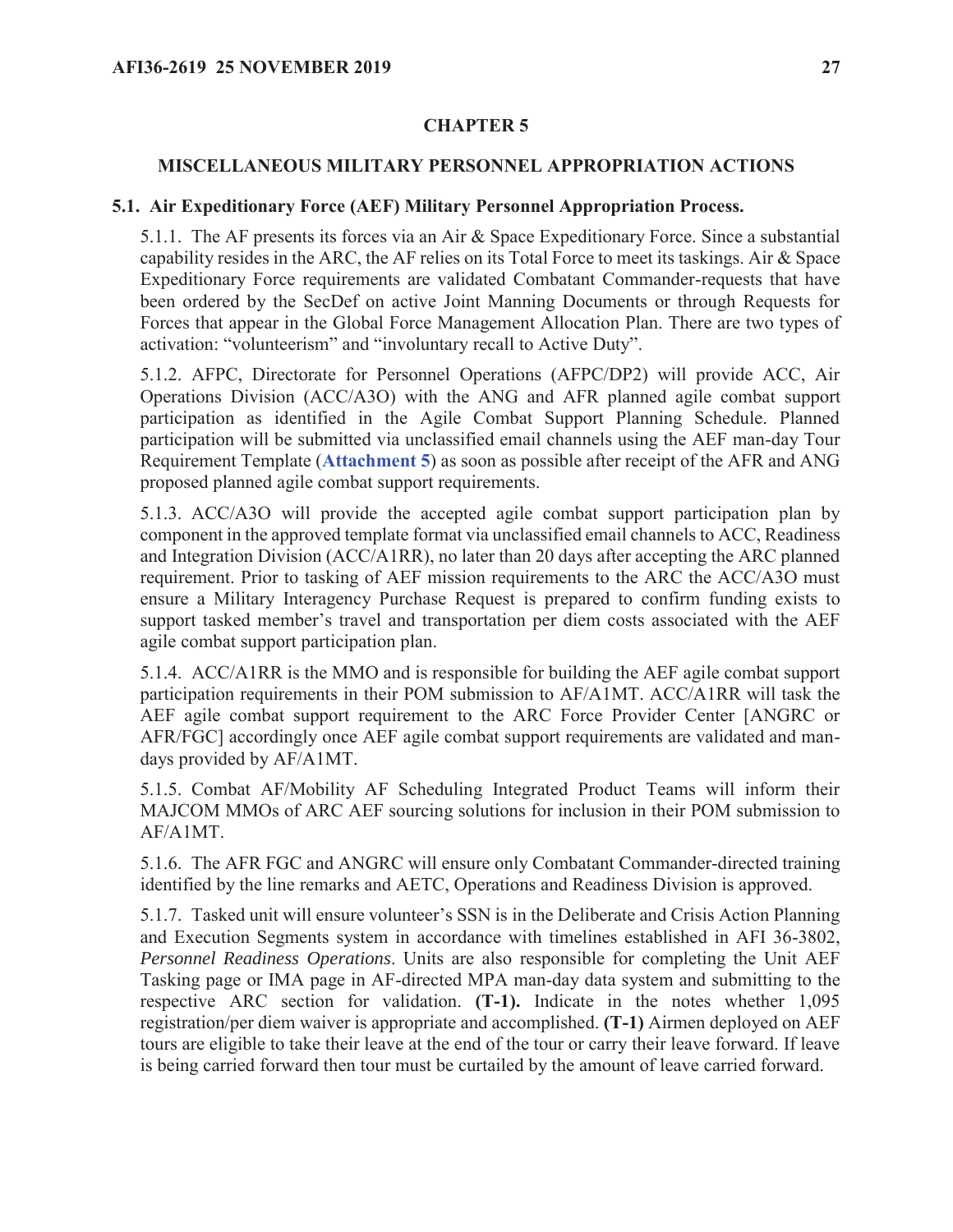# **5.2. Pregnancy.**

5.2.1. An ARC Airman determined to be pregnant shall ordinarily be permitted to continue serving as long as there is a valid requirement and the Airman's AF Form 469, *Duty Limiting Condition Report*, does not prohibit the Airman from performing the full-time duty required under the ADOS-AC orders. If the Airman does not meet the 12-month maternity leave threshold, the Airman can continue serving, if determined medically qualified to meet mission requirements, until end of the requirement or the date of birth, whichever is earlier (see **paragraph 5.2.5**). **(T-1).**

5.2.2. Once pregnancy is confirmed, by a certified medical provider, Airman must present a current AF Form 469 within 3 duty days to the supported commander. The AF Form 469 will be used to determine whether any specified duty limitations will prevent the Airman from performing the normal duties required under the ADOS-AC order. If the supported commander determines the duty limitations do not prevent performance of the expected ADOS-AC tour, the Airman may be activated or continued on the ADOS-AC orders. **(T-1).**

5.2.3. If the supported commander determines that duty limitation interferes or is not consistent with the duties to be performed during the MPA tour, at the member's request, the supported commander may seek other opportunities for which an Airman may be qualified to perform or may curtail the member's ADOS-AC orders. The effective date of the curtailment is 45 days after receipt of the limitation notification. **(T-1).**

5.2.3.1. Airmen who reside within the CONUS are restricted to ADOS-AC tours in the 48 contiguous states. **(T-1).**

5.2.3.2. Airmen who reside OCONUS are restricted to ADOS-AC tours in that OCONUS location. **(T-1).**

5.2.4. For pregnant ARC Airmen, activation of duty and/or continued duty is contingent upon the member's ability to maintain access to obstetric care. Provisions for obstetric care must be arranged within a reasonable travel distance of the duty location, as determined by a military medical provider. Supported commanders may curtail orders, notwithstanding whether the Airman is able to perform the duties of the orders, if obstetric care is not available and if medical personnel/facilities are not capable of managing the pregnancy. **(T-1).**

5.2.5. Department of Defense Maternity Leave Policy – The 12-week maternity leave policy applies to AC and RC Airmen serving on call or order(s) to active service for a continuous period of at least 12 months. **(T-1).**

5.2.5.1. Airmen on ADOS tours of less than 12 months do not qualify for maternity leave and their orders will terminate at the date of birth or end of tour, whichever date is earlier. At the member's request, however, ADOS-AC tours may be extended to reach the 12 month pregnancy threshold, if there is a valid requirement, if funding is available, and with both permanent unit commander and supported unit commander approval.

5.2.5.2. An interruption of ADOS orders to participate or attend IDT/UTA periods will constitute a break and negate the 12 month continuous period. **(T-1)**.

5.2.5.3. ADOS-AC tours will not be extended for the sole purpose of allowing or completing maternity leave. **(T-1)**.

5.2.5.4. Unused maternity leave at the end of the requirement shall be forfeited. **(T-1).**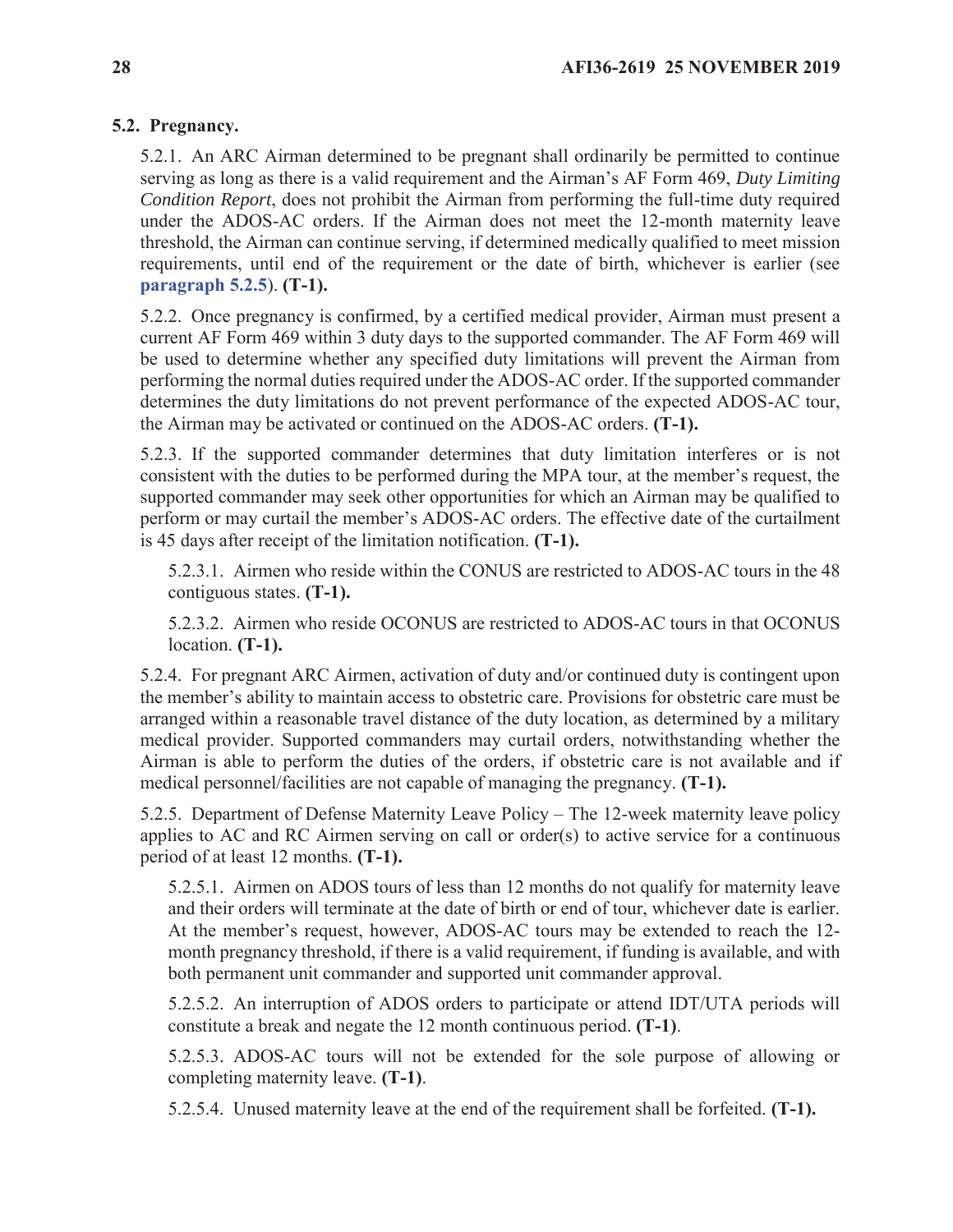5.2.6. MEDCON for RC pregnant Airmen:

5.2.6.1. Transition Assistance Medical Program (TAMP): Airmen on contingency orders or 10 USC § 12304b orders for greater than 30 days qualify for TAMP (180 day TRICARE benefits after end of tour).

5.2.6.2. TRICARE Reserve Select: established to provide continuity of service between orders.

5.2.6.3. Secretarial Designee Status: An ARC Airman coming off duty orders for more than 30 days and is pregnant, may apply for Secretarial Designee status at their nearest military hospital or clinic for care. If awarded, they would be able to get care at a military hospital or clinic as a secretarial designee, but not in the purchased care sector. All three services have the program and could use other Service Military Treatment Facilities through reciprocity.

# **5.3. Telework.**

5.3.1. Telework may be authorized if the RegAF determines the ADOS-AC mission requirement can be met via telework agreement. Telework may not be approved out of convenience to the Airman or as a mechanism for the organization to avoid funding travel and transportation allowances.

5.3.2. Tours involving Telework should specify deliverables required during the ADOS-AC tour and may not be open-ended. Telework agreements must conform to the RegAF unit's telework policies.

5.3.3. Organizations employing ARC resources under this method must accomplish a Telework agreement using DD Form 2946, *Department of Defense Telework Agreement* and online training at **https://www.telework.gov/**. Organizations must maintain a Telework agreement and provide to the supported command ADOS-AC Man-Day Account Manager if requested. **(T-0).**

5.3.4. ARC resources assigned to or performing ADOS-AC tours with organizations belonging to the HAF (Secretariat and Air Staff) should reference and comply with guidance outlined in HOI 36-16, *Telework-Readiness Program*. **(T-0).**

> SHON J. MANASCO Assistant Secretary of the Air Force Manpower and Reserve Affairs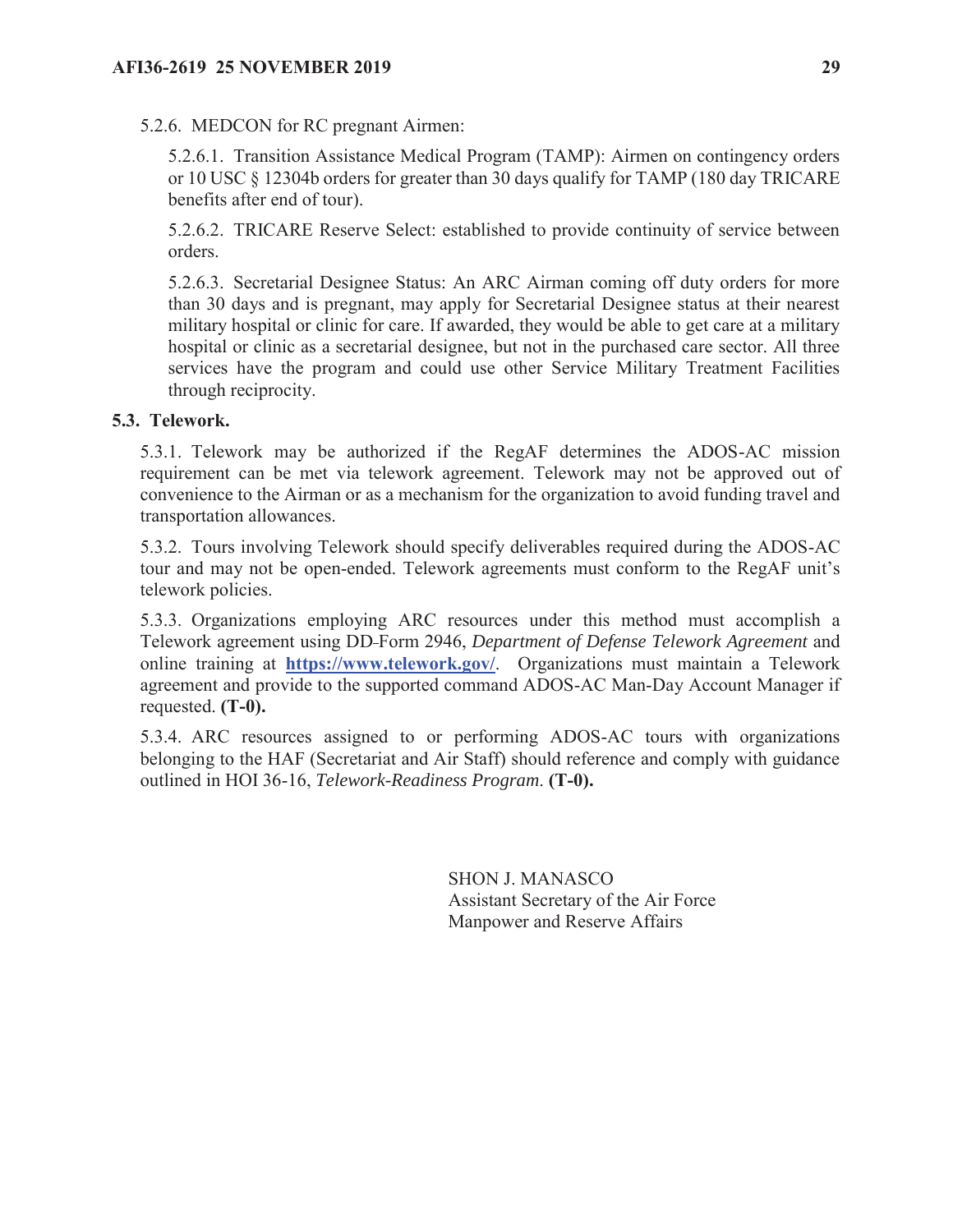### **Attachment 1**

## **GLOSSARY OF REFERENCES AND SUPPORTING INFORMATION**

#### *References*

- 5 USC § 522a, *Records Maintained on Individuals*
- 10 USC § 115, *Personnel Strengths: Requirement for Annual Authorization*
- 10 USC § 802, *Art. 2. Persons Subject to this Chapter*
- 10 USC § 526, *Authorized Strength: General and Flag Officers on Active Duty*
- 10 USC § 9013, *Secretary of the Air Force*
- 10 USC § 12004, *Strength in Grade: Reserve General and Flag Officers in an Active Status*
- 10 USC § 12301, *Reserve Components Generally*

10 USC § 12302, *Ready Reserve*

10 USC § 12304, *Selected Reserve and Certain Individual Ready Reserve Members; Order To Active Duty Other Than During War Or National Emergency*

10 USC § 12310, *Reserves: for Organizing, Administering, etc., Reserve Components*

10 USC § 10216, *Military Technicians (Dual Status)*

32 USC § 328, *Active Guard and Reserve Duty: Governor's Authority*

32 USC § 709, *Technicians: Employment, Use, Status*

JTR **http://www.defensetravel.dod.mil/Docs/perdiem/JTR.pdf**

DoDI 1035.01, *Telework Policy*, 4 April 2012

DoDI 1215.06, *Uniform Reserve, Training and Retirement Categories for the Reserve Components,* 11 March 2014

DoDI 1241.01, *Reserve Component (RC) Line of Duty Determination for Medical and Dental Treatments and Incapacitation Pay Entitlements*, 19 April 2016

AFPD 10-3, *Operational Utilization of the Air Reserve Component Forces*, 29 November 2017

AFPD 36-26, *Total Force Development and Management*, 18 March 2019

AFPD 36-30*, Military Entitlements,* 11 April 2019

AFPD 36-81, *Total Force (TF) Human Resource Management (HRM) Domain Governance,* 15 November 2013

AFI 10-301, *Managing Operational Utilization Requirements of the Air Reserve Component Forces*, 20 December 2017

AFI 10-401, *Air Force Operations Planning and Execution*, 7 December 2006 AFI 10-402, *Mobilization Planning*, 8 March 2018

AFI 33-360, *Publications and Forms Management,* 1 December 2015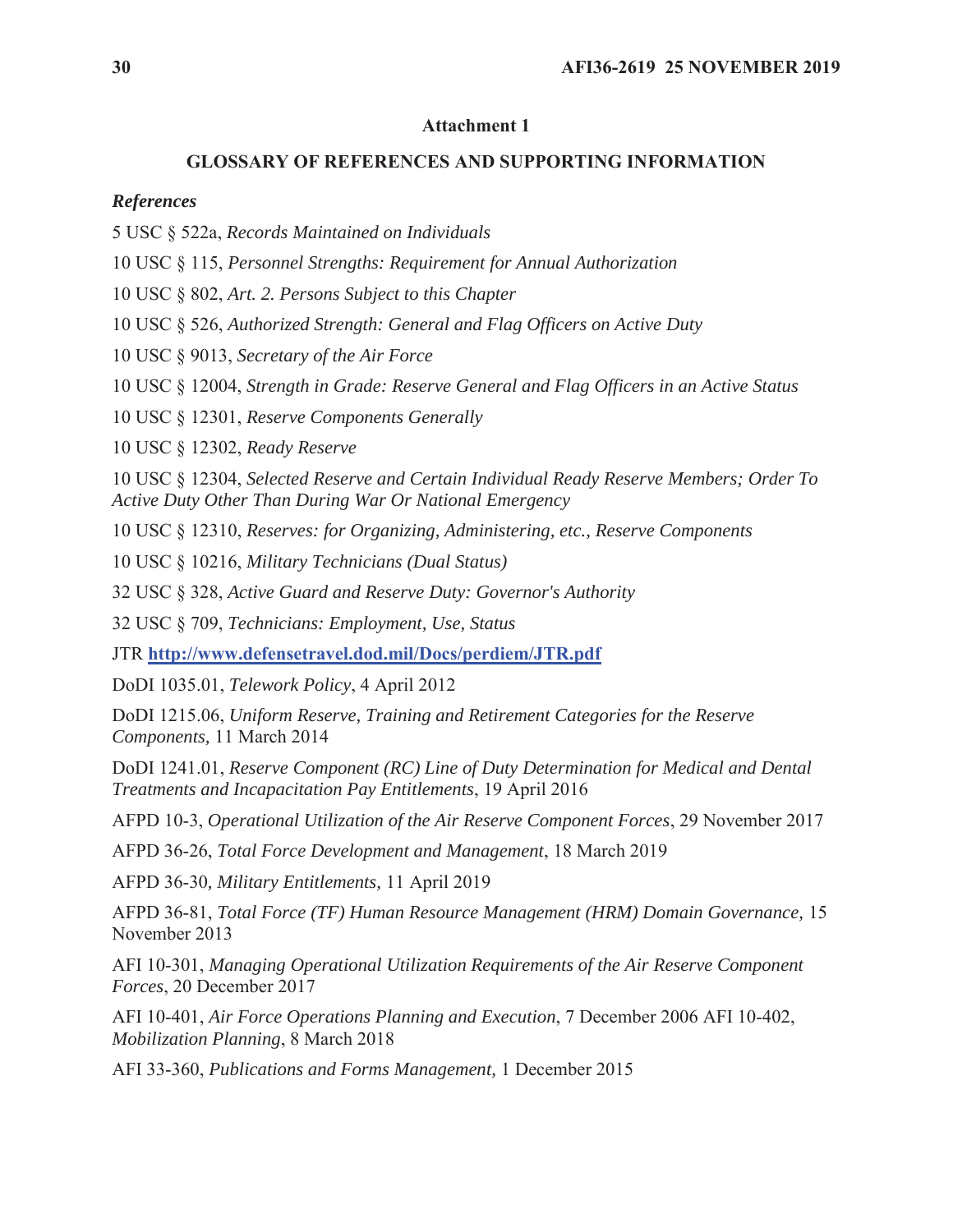#### **AFI36-2619 25 NOVEMBER 2019** 31

AFI 36-2008, *Voluntary Extended Active Duty (EAD) For Air Reserve Commissioned Officers*, 5 Nov 2002 AFI 36-2131, *Administration of Sanctuary in the Air Reserve Components,* 27 June 2011 AFI 36-2651, *Air Force Training Program,* 3 Jan 2019 AFI 36-2254, Vol 1, *Reserve Personnel Participation,* 26 May 2010 AFI 36-2903, *Dress and Personal Appearance of Air Force Personnel*, 18 July 2011 AFI 36-2905, *Fitness Program*, 21 October 2013 AFI 36-2910, *Line of Duty (Misconduct) Determination*, 8 October 2015 AFI 36-3003, *Military Leave Program*, 11 May 2016 AFI 36-3802, *Personnel Readiness Operations*, 23 February 2009 AFI 41-210, *TRICARE Operations and Patient Administration Functions,* 6 June 2012 AFI 48-123, *Medical Examinations and Standards,* 5 November 2013 AFMAN 65-601 Vol 1, *Budget Guidance and Procedures,* 24 October 2018 AFMAN 33-363, *Management of Records,* 1 March 2008 F036 AF PC Q, *Personnel Data System* F065 AFRC C, *Reserve Order Writing System-Reserves Records* Comptroller General Decision, *36 Comptroller General 757* (1957) HOI 36-16, *Telework-Readiness Program*, 20 June 2011 System of Records Notice(s) F0 33 AFRC A, *Reserve Participation Management System Records Adopted Forms*  DD Form 1351-2, *Travel Voucher or Subvoucher* DD Form 2870, *Authorization for Disclosure of Medical or Dental Information* DD Form 2946, *Department of Defense Telework Agreement*

AF Form 469, *Duty Limiting Condition Report*

AF Form 847, *Recommendation for Change of Publication*

AF Form 938, *Request and Authorization for Active Duty Training/Active Tour*

AF Form 988, *Leave Request/Authorization*

AF Form 3902, *Application and Approval for Off-Duty Employment*

## *Abbreviations and Acronyms*

**AC**—Active Component

**ACC**—Air Combat Command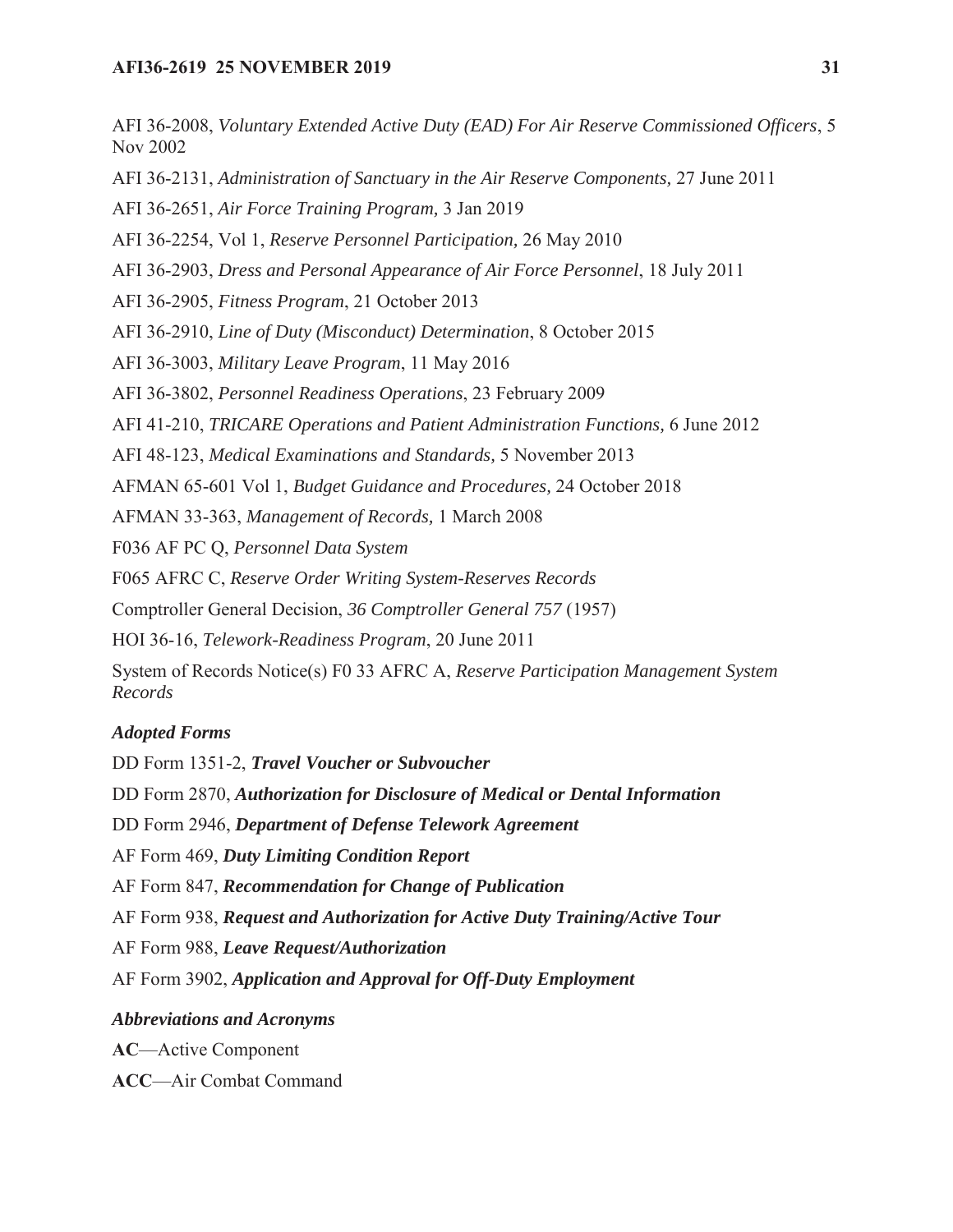**ACC/A3O**—Air Combat Command Air Operations Division

**ACC/A1RR**—Air Combat Command Readiness and Integration Division

**ADCON**—Administrative Control

**ADOS**—Active Duty Operational Support

**AEF**—Air and Space Expeditionary Force

**AETC**—Air Education and Training Command

**AF/A1**—Deputy Chief of Staff for Manpower, Personnel and Services

**AF/A1M**—Director of Manpower, Organization, and Resources

**AF/A3**—Deputy Chief of Staff for Operations

**AF/A3OD**—War Planning and Policy Division

**AF/DPG**—General Officer Management Office

**AF/DSI**—Air Force Director of Staff for Integration

**AF/JA**—Air Force Judge Advocate

**AF/RE**—Chief of the Air Force Reserve

**AFI**—Air Force Instruction

**AFPC**—Air Force Personnel Center

**AFPC/DP2**—AFPC, Directorate for Personnel Operations

**AFR**—Air Force Reserve

**AFPD**—Air Force Policy Directive

**AFRC**—Air Force Reserve Command

**AFRC/FGC**—Air Force Reserve Command Force Generation Center

**AFSC**—Air Force Specialty Code

**AGR**—Active Guard Reserve

**ANG**—Air National Guard

**ANGRC**—Air National Guard Readiness Center

**AOR**—Area of Responsibility

**ARC**—Air Reserve Component

**ARCCMD**—ARC Case Management Division

**AROWS**—Air Force Reserve Orders Writing System

**AROWS-G**—Air Force Reserve Orders Writing System –Air National Guard

**CONUS**—Continental United States

**CCDR**—Combatant Commander Requirement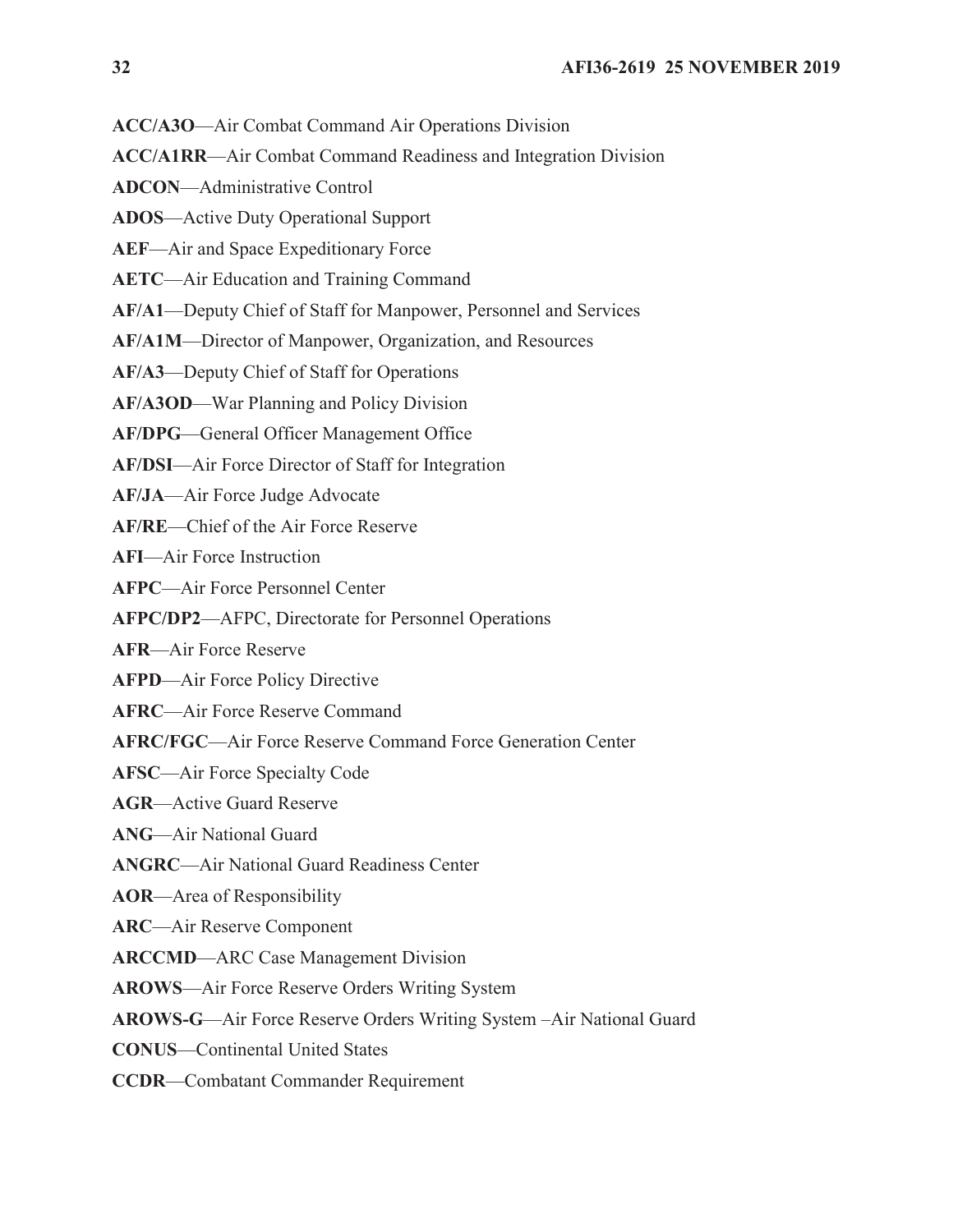**DoD**—Department of Defense

**FAM**—Functional Area Managers

**FGC**—Force Generation Center

**FTS**—Full Time Support

**FY**—Fiscal Year

**HAF**—Headquarters Air Force

**IMA**—Individual Mobilization Augmentee

**JTR**—Joint Travel Regulation

**M4S**—Manpower MPA Man-day Management System

**MAJCOM**—Major Command

**MEDCON**—Medical Continuation

**MMO — ADOS-AC Man**—Day Management Office

**MPA**—Military Personnel Appropriation

**MTF**—Military Treatment Facility

**NGB/A1X**—Director of the Air National Guard, Chief, Plans and Integration Division

**NGB/CF**—Director of the Air National Guard

**OCONUS**—Outside of the Continental United States

**OMB**—Office of Management and Budget

**OPR**—Office of Primary Responsibility

**PCS**—Permanent Change of Station

**PDMRA**—Post Deployment Mobilization and Respite Absence

**PDTATAC**—Per Diem, Travel and Transportation Allowance Committee

**POM**—Program Objective Memorandum

**RC**—Reserve Component

**RegAF**—Regular Air Force

**RIO**—Readiness and Integration Organization

**SAF/FMBO**—Deputy Assistant Secretary of the Air Force for Budget Operations

**SAF/FMBOP**—Deputy Assistant Secretary of the Air Force for Budget Operations and Personnel

**SAF/GC**—General Counsel

**SAF/FM**—Assistant Secretary of the Air Force, Financial Management and Comptroller

**SAF/MR**—Secretary of the Air Force for Manpower and Reserve Affairs

**SecDef**—Secretary of Defense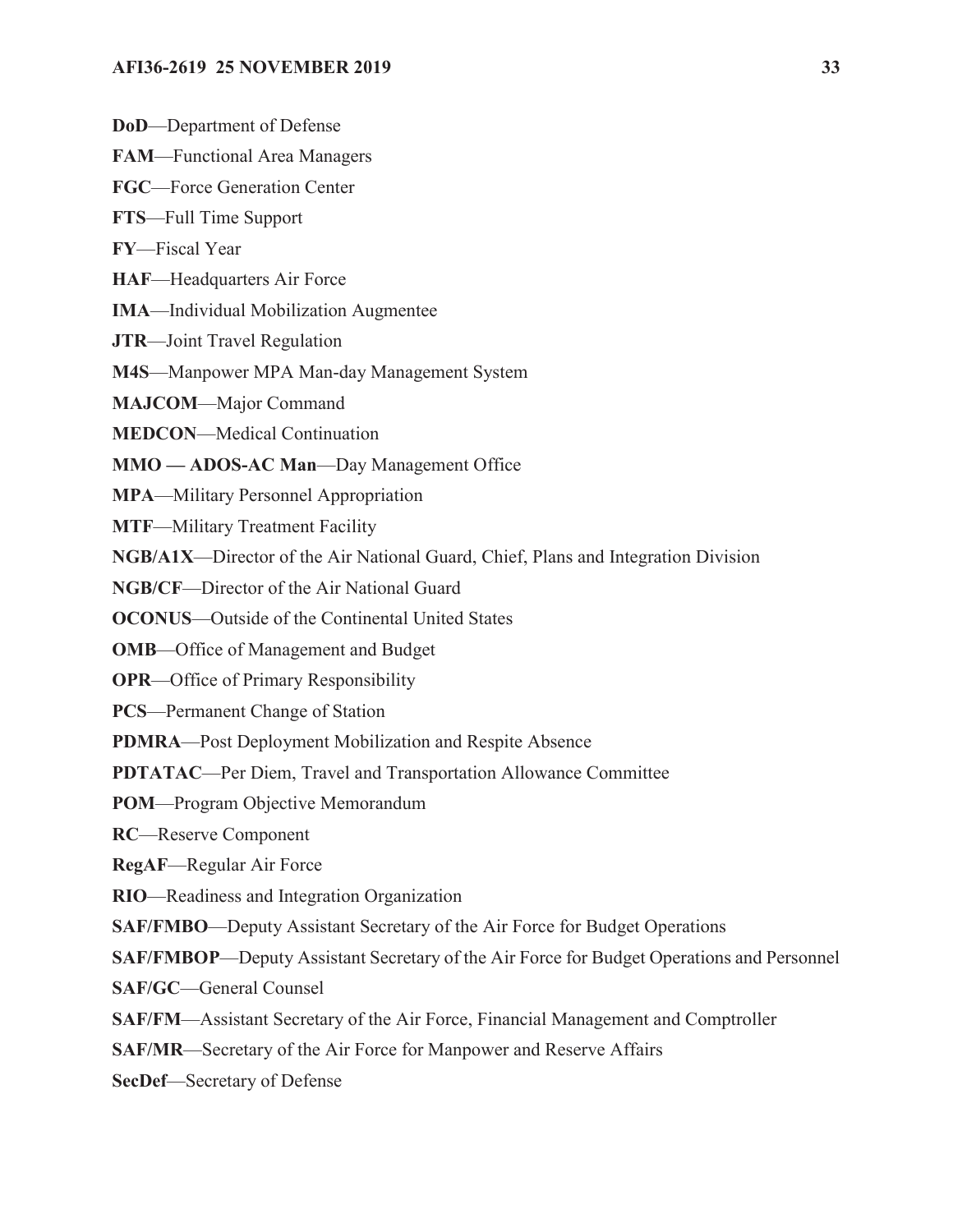**TAMP**—Transition Assistance Management Program

**TDY**—Temporary Duty

**TFI**—Total Force Integration

**USC**—-United States Code

**UCMJ**—Uniform Code of Military Justice

**ULN**—Unit Line Number

**UTA**—Unit Training Assembly

# *Terms*

**Active Duty Operational Support Active Component (ADOS-AC)**—ADOS-AC provides the necessary skilled manpower assets to support existing or emerging requirements. (Reference DoDI 1215.06). ADOS-AC support is defined as all active duty under Title 10 USC § 12301(d) (except Active Guard/Reserve (AGR) duty and periods of involuntary mobilization and MEDCON; and Active Duty for Training performed at the direction of an organizational or operational commander (active or reserve); or as a result of reimbursable funding. ADOS-AC is funded by the AC's appropriation in support of the AC's roles and missions.

**Active Duty Sanctuary Protection**—Sanctuary protection begins with 18 years of Total Active Federal Military Service and ends with 20 years of Total Active Federal Military Service. The absence of an approved waiver provides the entitlement to remain on active duty for the purpose of qualifying for an active duty military retirement while serving in an ARC full-time position.

**Active Duty Sanctuary Candidate**—Airmen whose upcoming tour or extension would entitle them to invoke sanctuary protection are considered sanctuary candidates.

**Active Guard Reserve (AGR**—National Guard and Reserve Airmen of the Selected Reserve who are ordered to active duty or full-time National Guard duty for the purpose of organizing, administering, recruiting, or training the RC units.

**Air Force Specialty Code (AFSC)**—A combination of numbers and alpha characters used to identify an AF occupation. Officer AFSCs consist of four characters; Airman AFSC's consist of five characters. When more specific position requirements or individual qualifications are needed, alpha prefixes or suffixes are authorized for use with the numerical codes.

**Air Force Reserve (AFR)**—The AFR is a Reserve Component of the AF consisting of Air Force units, organizations and Airmen; the AFR does not include ANG resources.

**Air Force Reserve Command (AFRC)**—The MAJCOM responsible and accountable for the peacetime and wartime readiness of the AFR.

**Air National Guard (ANG)**—That part of the organized militia of the several states and Territories, Puerto Rico, and the District of Columbia, active and inactive, that (a) is an AF; (b) is trained, and has its officers appointed, under the sixteenth clause of section 8, article I of the Constitution; (c) is organized, armed, and equipped wholly or partly at Federal expense; and (d) is federally recognized.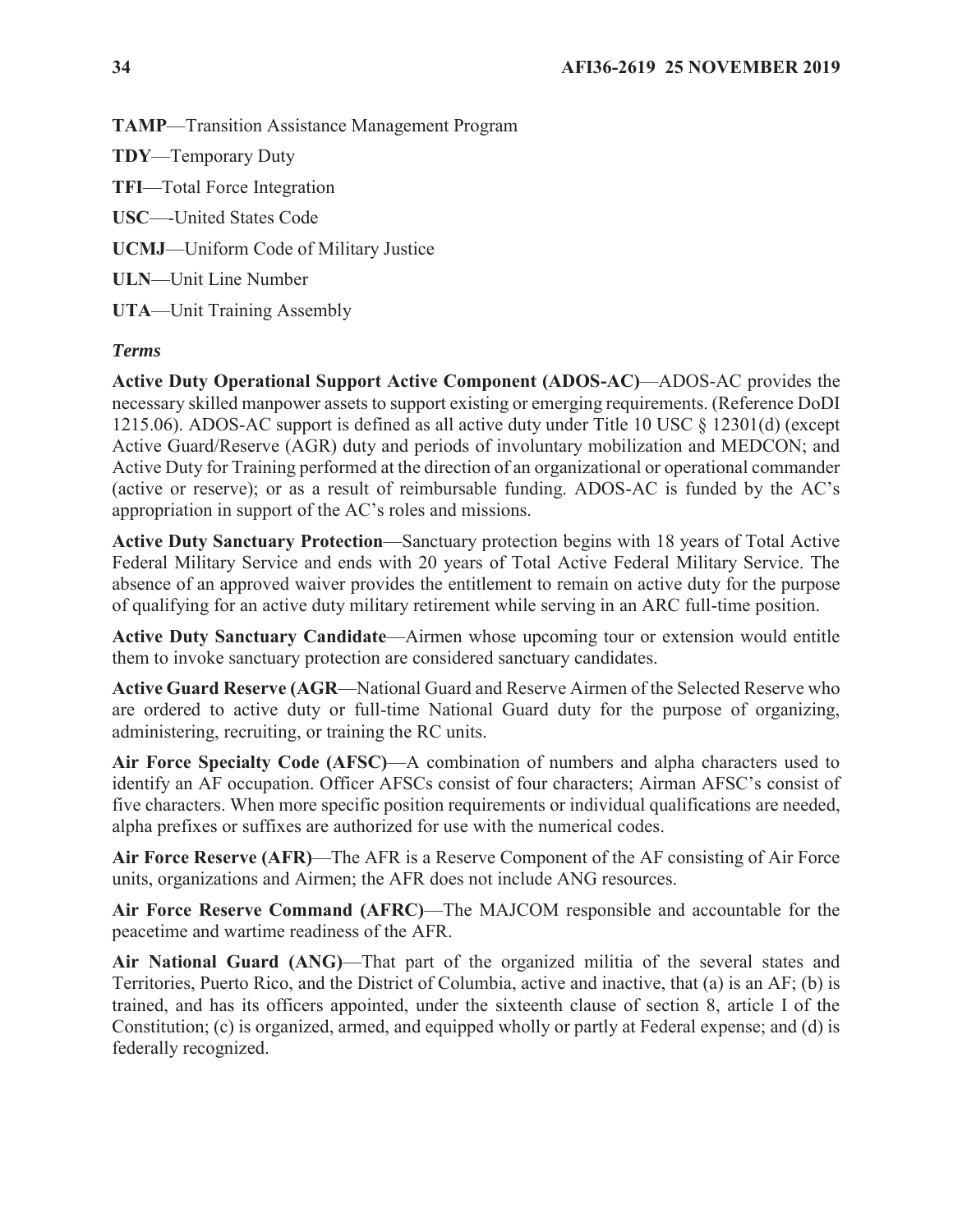**Air National Guard AEF Cell**—Centrally manages all deployment processes for the ANG at the component level. Processes all Deliberate and Crisis Action Planning and Execution Segments system requirements for Wing sourcing and verification. Also serves as the Deployed Requirements Manning Document POC for AEF aviation and agile combat support. Synchronizes planned activities (e.g., training, exercises, inspections, PME, etc.,) with the AEF battle rhythm to ensure forces are ready during their scheduled AEF deployment period. Also manages AF directed MPA man-day data system processing for AEF man-days within the ANG.

**Air National Guard Readiness Center (ANGRC)**—The department within the National Guard Bureau responsible and accountable for the peacetime training and wartime readiness of the Air National Guard.

**Air Reserve Component (ARC)**—All units, organizations, and Airmen of the ANG and the AFR.

**AEF Rotation Tour**—The dates an Airman performs an Air and Space Expeditionary Tour of duty (AEF); for the purpose of MPA accountability the rotation does not include travel, downtime or leave. These elements are programmatically calculated by the AF directed MPA man-day data system at time of AEF tour input and establish the overall MPA tour.

**Allocation**—Man-days given to a command staff functional manager for expenditure (also referred to as sub-allocation).

**Authorization**—In terms of ADOS-AC man-day program, this is a MPA man-day allocation issued by the supported AC command, staff or agency which authorizes the publication of a MPA man-day tour order on a particular ARC member or Airmen to support/augment an Active Force mission.

**ARC Unit Airman**—An ANG or AFR Airman assigned to an ARC wing/group for training and support of military requirements.

**Combatant Commander Requirement**—A mission requirement that is recorded in the Joint Capabilities Requirements Manager or Electronic Joint Manpower and Personnel System and contained in the Global Force Management Allocation Plan or Service directed and Global Force Management Data Initiative compliant tool.

**Command Man-day General Manager**—The person charged with accountability and responsibility of the command's total MPA man-day program within the AC Command A1/J1 directorate.

**Downtime**—For the purpose of this instruction, downtime when used in conjunction with deployments is personnel reconstitution time.

**Fiscal Year**—A designated 12 month period that starts 1 October of one calendar year and continues through 30 September of the next calendar year.

**Force Generation Center (FGC)**—The single agency responsible for generating AFR forces by leveraging AFR strategic capabilities to meet operational needs in support of Global Force Management internal and external requirements. The FGC performs all aspects of force generation to include oversight, visibility, and accountability of all AFR forces. Its span of control extends from the Individual Reservist to entire Combat Capable Units, supporting a broad array of organizations from AF units to Combatant Commands, through all stages of activation from Volunteerism up to and including Full Mobilization.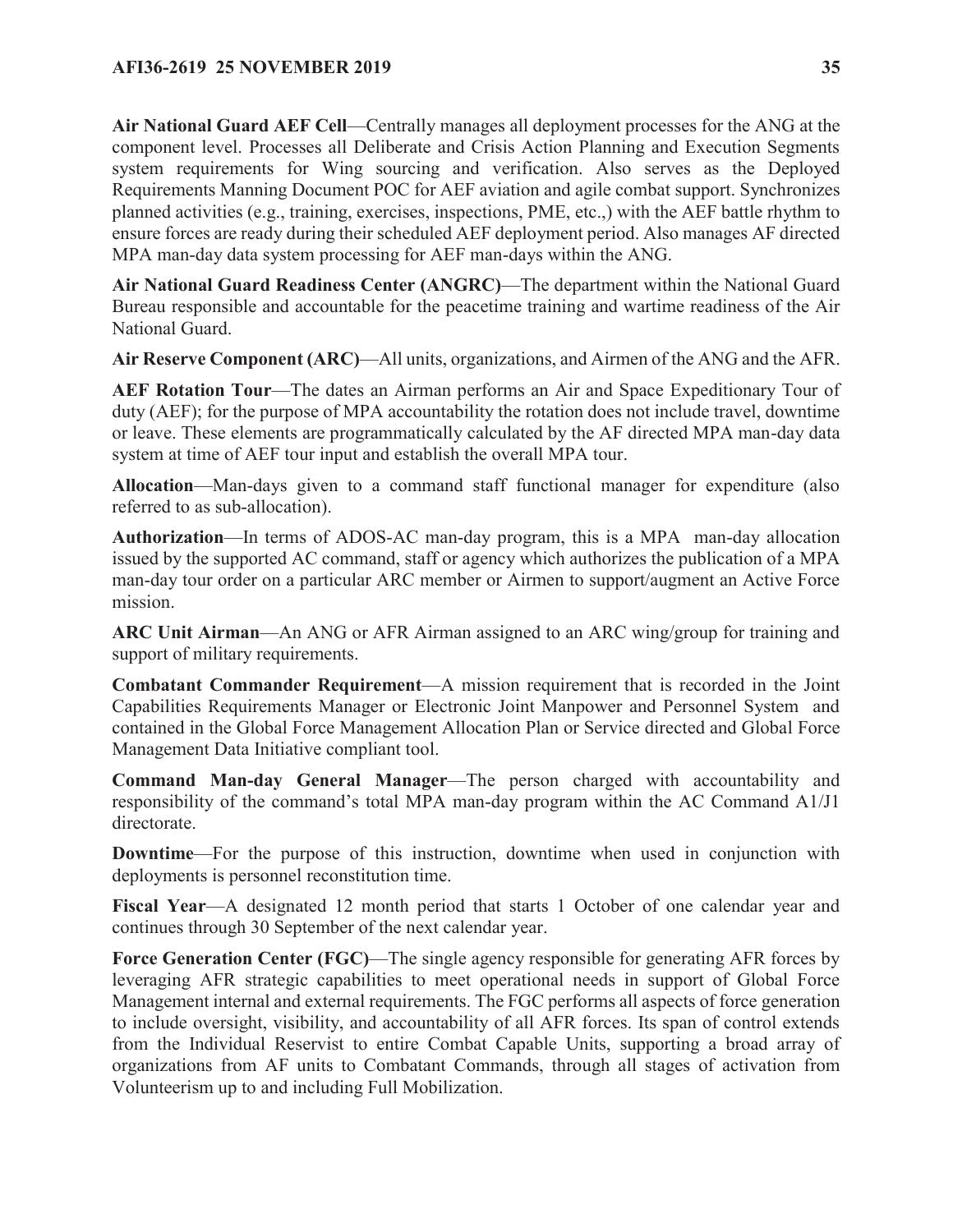**Individual Mobilization Augmentee (IMA)**—An ARC Airman from the AFR (not ANG), assigned and/or attached to an AC organization for training and support of all military requirements

**Long MPA Tour/Activation**—A MPA tour or activation to a period of over 180 days in length (JTR Chapter 5).

**Man-day**—A MPA man-day is defined as a 24 hour calendar day of active duty for which base pay, Basic Allowance for Housing, Basic Allowance for Subsistence and similar compensation elements are drawn from the MPA to pay ARC Airmen for performance of duty. (This does not include travel and per diem related compensation).

**Man-day Tour**—Usually a string of continuous calendar days with a start and stop date during which an ARC Airman performs a tour of active duty.

**Man-day Tour Length or man-day Activation Time**—The number of man-days authorized for performance of duty which includes mission time as well as travel, leave, downtime (if earned), and PDMRA (if earned).

**Military Personnel Appropriation (MPA**—The centrally managed 3500 RegAF military personnel account that provides pay and allowances for both AC and Reserve Component activated for current contingencies. This account funds the ADOS-AC man-dayman-day program.

**Military Personnel Appropriation (MPA) Man-day**—Supports operational and strategic requirements of the active force by authorizing man-days annually to non-Extended Active Duty (EAD) officers, NCOs, and enlisted personnel. Pay and allowances for personnel performing mandays is from the MPA account (a RegAF account) managed by AF/A1MT.

**MPA Man-day Tour Start Date**—The first day of the tour when Airman reports for duty or starts travel, normally the first calendar day of the member's tour as designated in block 13 of the AF Form 938 (reserve order).

**MPA Man-day Tour Stop Date**—The last day of the tour when the Airman usually returns home. Also referred to as the release date, normally the last calendar day of the Airmen's tour as designated in block 14 of AF Form 938 (reserve order).

**PAS Number—A** four digit alphanumeric code identifying the ARC member's unit of assignment.

**Pay and Allowance Fund Cite—The funding authority which entitles payment of base pay, Basic** Allowance for Subsistence and Basic Allowance for Housing.

**Per Diem and Travel Fund Cite—The funding authority provided to the command man-day** manager by the using agency for TDY entitlements of the ARC Airman performing a man-day tour (paid by Operations & Maintenance account).

**Personnel Budget Review Committee**—Oversees the RegAF MPA budget and advises the AF Board and the AF Council on all issues related to the personnel program, budgeting and execution. Reviews RegAF MPA budgets and personnel management plans, evaluates risk mitigation, and assesses the impact of execution strategies on out-year programs and budgets. Operates as a forum to provide leadership with an update on the AF personnel budget and to provide recommendations to the AF Board and AF Council for final approval. Reference AFI 65-601 Vol 3.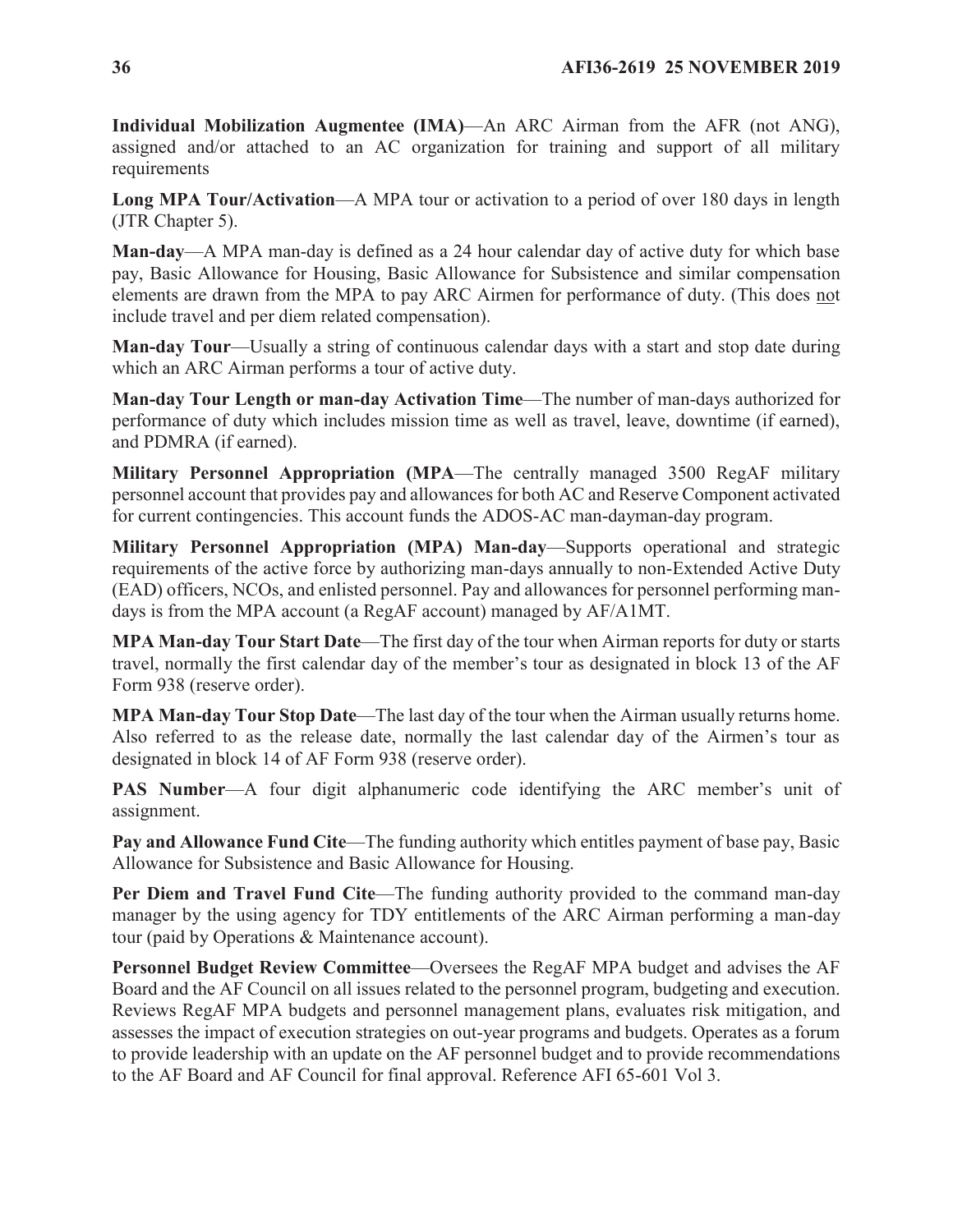### **AFI36-2619 25 NOVEMBER 2019 37**

**Program Objective Memorandum**—An annual memorandum submitted to the Secretary of Defense from each military department and defense agency. It proposes total program requirements for the next five years. It includes rationale for planned changes from the approved Future Years Defense Program baseline within the fiscal guidance issued by the Secretary of Defense. Reference AFI 65-601 Vol 3.

**Reserve Integration Office (RIO)—the AFR organization to manage the Individual Mobilization** Augmentee (IMA) program.

**Regular Air Force (RegAF)**—The component of the AF that consists of persons whose continuous service on active duty in both peace and war is contemplated by law, and of retired members of the RegAF.

**Reimbursable Program**—Program funded via Military Interdepartmental Purchase Requests based on departmental memoranda of agreement e.g., Defense Support to Civil Authorities; DoD's response to natural disasters, chemical, biological, radiological, or nuclear incidents; wildland firefighting on US territories; support to other federal agencies; support to Foreign Military Sales requirements.

**Standard Command FAM Construct**—The standard operation of an AC command, staff and agencies. The command staff (A1, A3, A4, etc.) validates the mission requirement as needing ARC augmentation, thereby enabling the command, staff or agency's MPA Management Office to authorize/approve the MPA allocation to the appropriate ARC Wing.

**Statutory Tour**—A controlled tour of active duty service. Usually, a precise number of years at a specific location.

**Steady State**—planned force structure and resources to meet continuous or recurring operational mission commitments.

**Supplemental Funding**—A Congressional appropriation to support surge requirements such as Overseas Contingency Operations based on mobilization authority linked to a declaration of a national emergency or some future declaration-based authority in response to a contingency.

**Total Force Enterprise**—The strategic, corporate level process consisting of the three components (RegAF, ANG, AFR) and Civil Service who make up the USAF that provides an enterprise level force mix analysis and macro-level options for force balancing through Total Force Integration initiatives which include Classic and Active Associate constructs for balancing of Active Duty, ANG, AFR and AF civilian personnel and equipment.

**Unit Reconstitution**—Unit-focused activity following a deployment or operation that is dedicated to accounting for unit assigned members, equipment and supplies, and for stabilizing/replenishing equipment and supply levels commensurate with pre– deployment/pre-operation levels.

**Volunteer**—an Airman activated under 10 USC § 12301(d).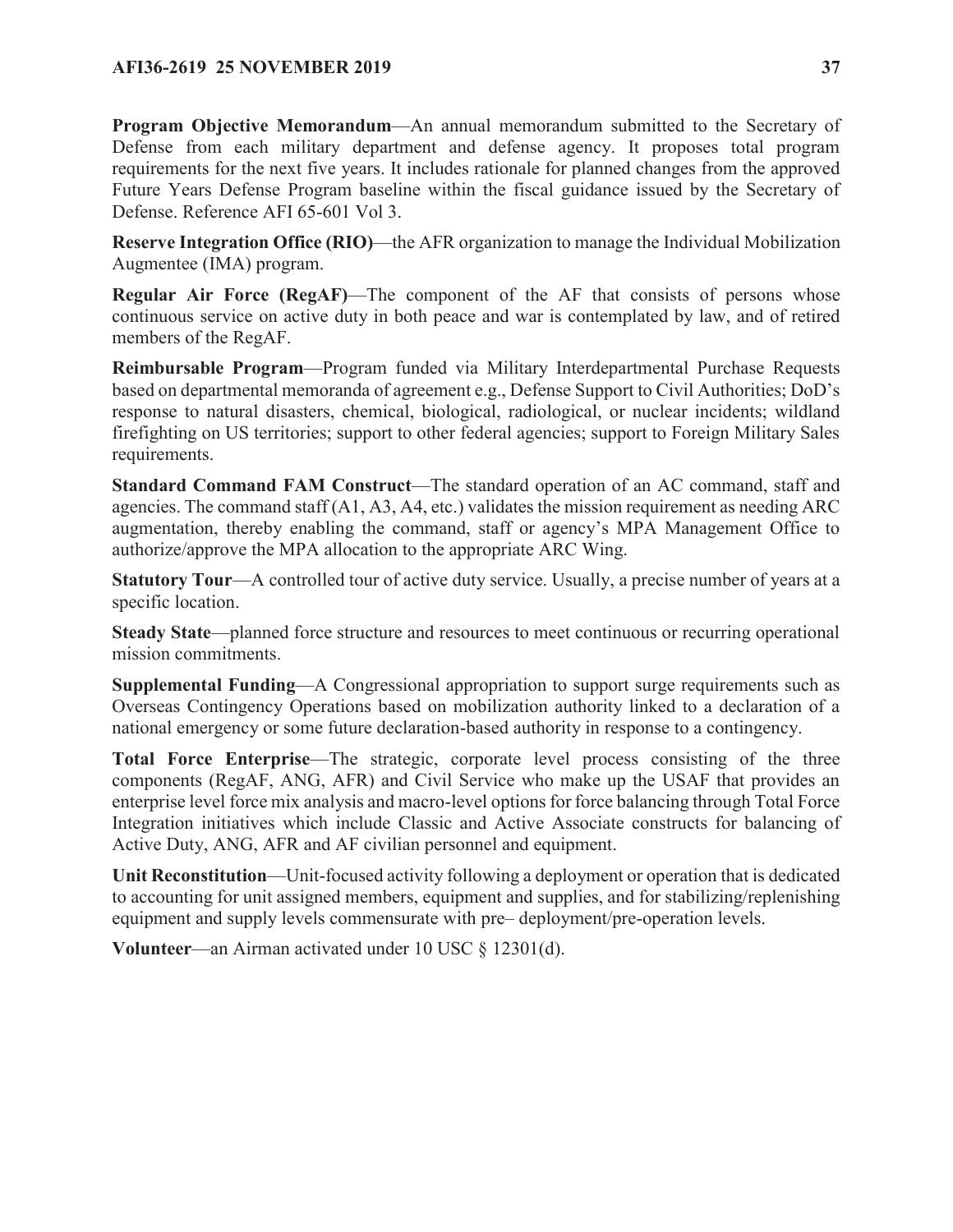# **Attachment 2**

# **ASSIGNMENT LEVELS FOR STEADY STATE MPA REQUIREMENTS**

**A. Support for non-supplemental funded Air Expeditionary Force(s) (AEF) rotations.** 

A1 – Aviation AEF Rotations

A2 – TFI Unit filling AEF Rotations

A3 – Agile Combat Support (ACS)

A4 – Title 10 USC Section 12304b: Pre-planned CCDR requirements, involuntary activation

A5 – Title 10 USC Section 12302: Non-OCO 12302 authority

**B. Support for continuing/enduring missions operational requirements.** These missions performed at a wing/operational level.

B1 – Total Force Integration/Enterprise Missions and AF directed training: non-AEF established TFI or other documented associations (AC & ARC integrated) missions

B2 – Unit Equipped Missions

B3 – ARC Capability not in the AC

B4 – Emergent requirements to support Total Force Enterprise AC/RC Mix Guidance (not identified in other B categories)

**C. Support for operational requirements in new and emerging missions not funded with supplemental funding (e.g., cyberspace, remotely piloted aircraft support).** This category would be used at the unit/wing/operational level.

C1 – Direct support of Nuclear Deterrence Mission

C2 – Direct support of Intelligence, Surveillance, and Reconnaissance

C3 – Direct support of Cyber and Space Operations

**D. Support for Named Contingencies (non-supplemental funded).** Support for nonsupplemental funded domestic contingencies missions which are not sourced via AEF (i.e., Operation NOBLE EAGLE (ONE); Coronet Oak, etc). This category would be used at the operational level.

**E. Support to Unified Combatant Commands.** Includes building partnerships/building partner capacity events, Combatant Commander exercises, and Theater Security Cooperation/Theater Security Package missions. Building partnerships includes missions such as the Light Attack and Armed Reconnaissance and Light Mobility Aircraft support and Contingency Response Group . This category is used in support of the Combatant Commander and not sourced via AEF.

E1 – Combatant Command Exercises

E2 – Theater Security Cooperation/Theater Security Package (not reimbursable)

E3 – Light Attack/Armed Reconnaissance and Light Mobility operations support

E4- Other Building Partnerships/Building Partnership Capacity events.

**F. Reimbursable.** This is used for man-days funded via Military Interdepartmental Purchase Requests (MIPRs) or other reimbursable funds based on departmental memoranda of agreement (MOA). Also supports missions supporting Defense Support to Civil Authorities (DSCA); DoD's response to natural disasters, chemical, biological, radiological, or nuclear incidents; wildland firefighting on US territories; support to other Federal Agencies; support to Foreign Military Sales requirements; etc.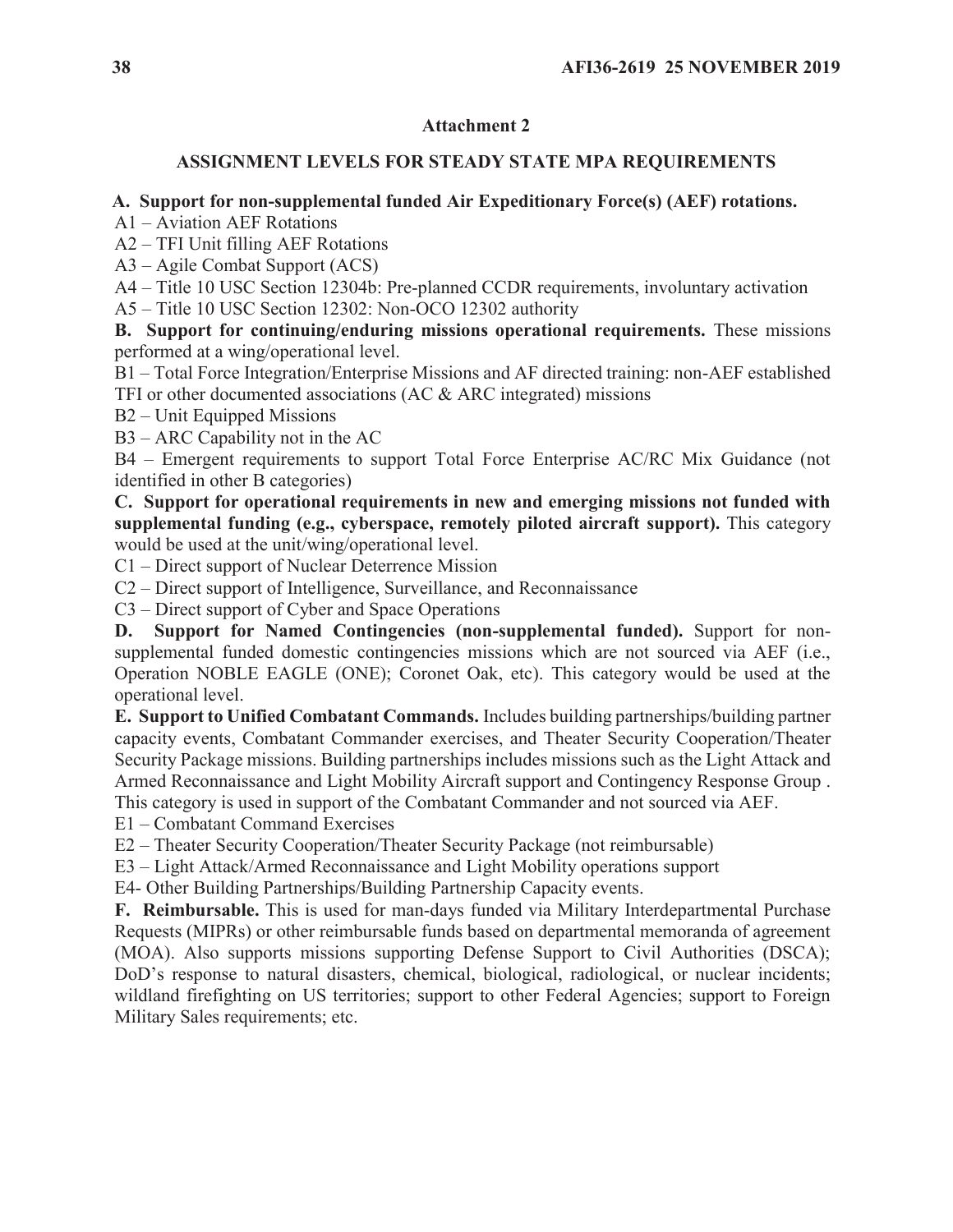### **G. Short term operational support not specifically identified in the other priorities**

G1 – Short-term augmentation of RegAF Missions: Military Honors/Funerals

G2 – Short-term augmentation of RegAF Missions: Medical/Legal Continuation

G3a – Short-term augmentation of RegAF Missions: Operational-level Critical Skill support (must be on Critical Skills Lists)

G3b – Short-term augmentation of RegAF Missions: MAJCOM/NAF-level Critical Skill support (must be on Critical Skills Lists)

G3c – Short-term augmentation of RegAF Missions: AF-level Critical Skill support (must be on Critical Skills Lists)

G3d – Short-term augmentation of RegAF Missions: Other CCMD-level support (must be on Critical Skills Lists)

G4– Short term augmentation of RegAF Missions: Exercise and Training support

G5– Short term augmentation of RegAF Missions: Education support

G6a– Short term augmentation of RegAF Missions: Other Operational-level support

G6b – Short-term augmentation of RegAF Missions: Other MAJCOM/NAF-level support

G6c– Short term augmentation of RegAF Missions: Other AF -level support

G6d – Short-term augmentation of RegAF Missions: Other CCMD-level support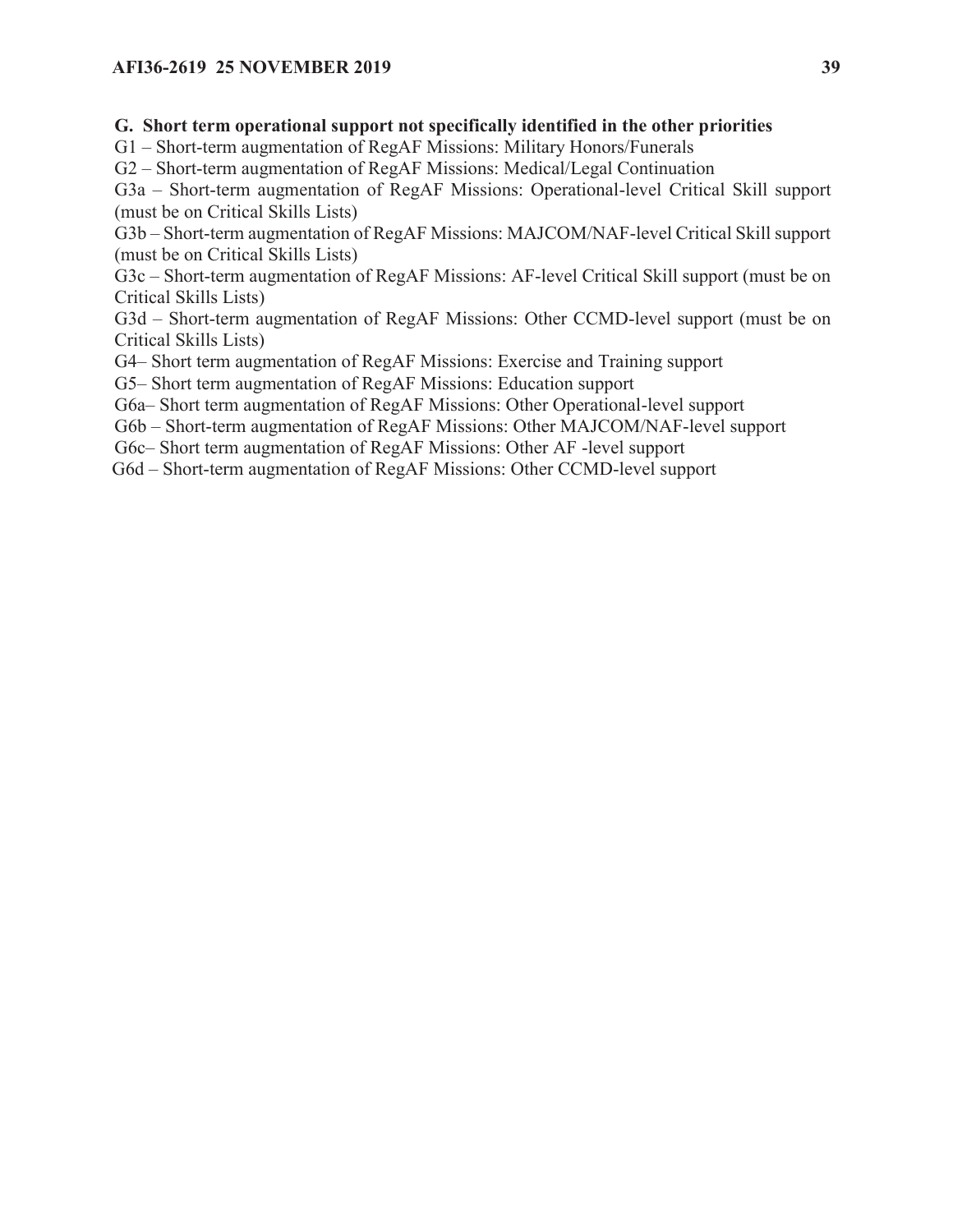#### **Attachment 3**

## **STATEMENT OF UNDERSTANDING WAIVER OF NOTIFICATION FOR TOUR MODIFICATION**

### **A3.1. Waiver Notification.**

I, , understand my right to be notified of any modification to my orders within 60 days if my orders are for 90 days or more, or 30 days for orders 30-89 days in length.

(Please Initial)

 I understand that for each type of military personnel appropriation tour, a new waiver will be required and accomplished.

I understand that my military personnel appropriation tour will not begin until I acknowledgement of my rights.

I elect to receive/not receive (circle one) advance notification of tour extension or curtailment.

Member's Signature (Date) lst

Ind, (Commander) (Date)

I support the action of (Requestor) to waive his/her notification of military personnel appropriation tour modification to perform the above voluntary military personnel appropriation tour.

Typed Signature Block and Signature cc:

Individual

The authority to collect and maintain this information exists in Title 5 USC  $\S$  552(a) (2000), the release of your SSN is for identification purposes and voluntary. Ensure that all records created as a result of processes prescribed in this publication are maintained in accordance with Air Force Manual (AFMAN) 33-363, Management of Records, and disposed of in accordance with the AF Records Disposition Schedule (RDS) located in the Air Force Records Information Management System (AFRIMS).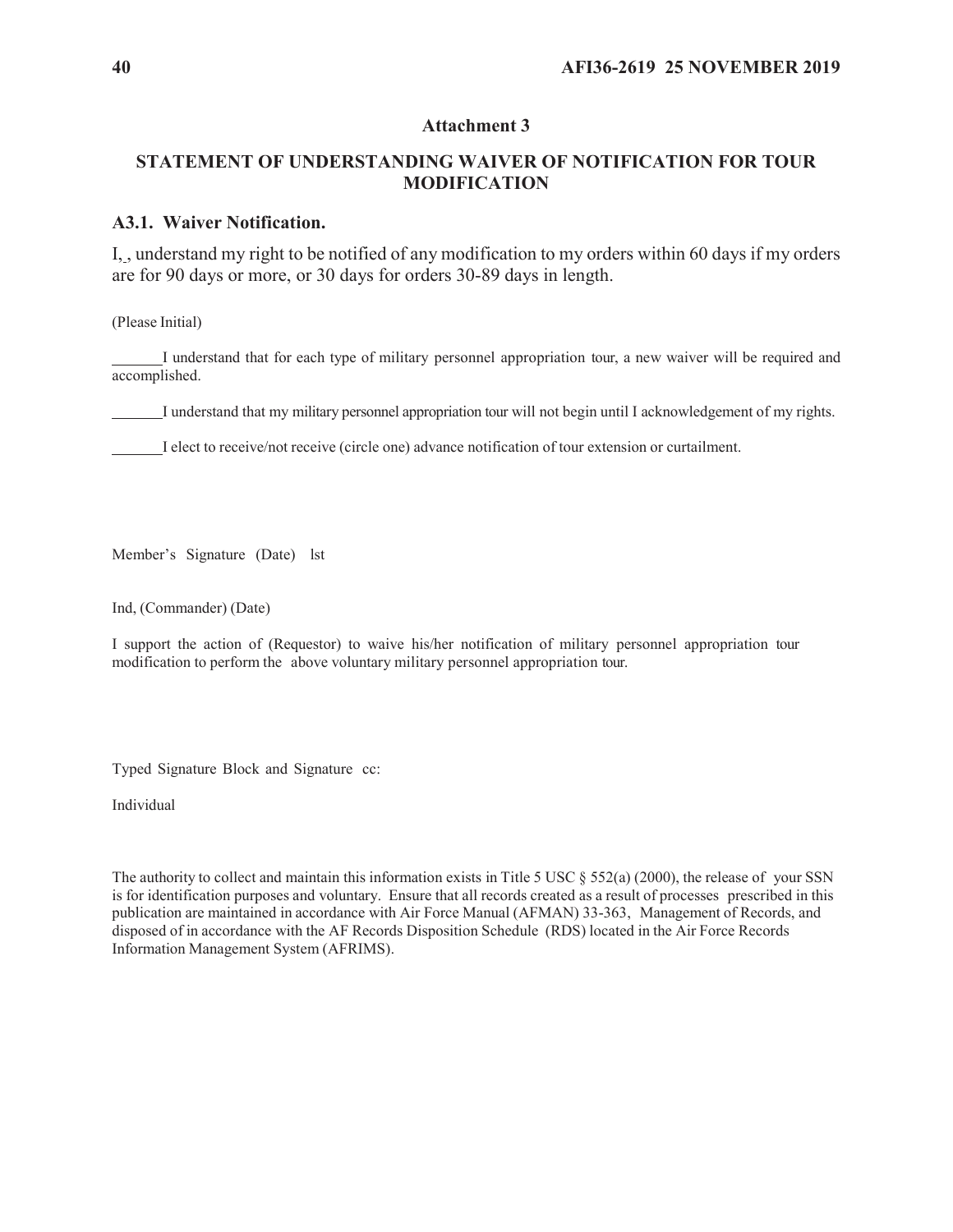# **Attachment 4**

# **HARDSHIP REQUEST CHECKLIST REQUEST CHECKLIST**

# **Figure A4.1. Hardship Request Checklist.**

|                                 | * Hardship should be the result of mobilization and early deactivation/demobilization                                                                                                                                                                                                                                                                                         |     |
|---------------------------------|-------------------------------------------------------------------------------------------------------------------------------------------------------------------------------------------------------------------------------------------------------------------------------------------------------------------------------------------------------------------------------|-----|
|                                 |                                                                                                                                                                                                                                                                                                                                                                               |     |
| Grd/Name:                       | Unit:                                                                                                                                                                                                                                                                                                                                                                         | PM: |
| Mob window:                     | Current deactivation/demobilization date:                                                                                                                                                                                                                                                                                                                                     |     |
| ULN:                            | Reason for Hardship: Personal $\Box$ Financial $\Box$ Medical $\Box$                                                                                                                                                                                                                                                                                                          |     |
|                                 | Is Airman an ART? Yes $\square$ No $\square$ Date FGC contacted for other tour possibilities:                                                                                                                                                                                                                                                                                 |     |
| If not reason:                  |                                                                                                                                                                                                                                                                                                                                                                               |     |
|                                 | All packages must include the following supporting documentation:                                                                                                                                                                                                                                                                                                             |     |
| 1.                              | Statement of hardship from Airman (must be endorsed by Unit and Wing CC) – will need to<br>Include: social security number, Air Force Specialty Code, Duty Title, Expiration of Term of<br>Service (ETS) (if applicable), how the Airman will be utilized if hardship status is granted, and<br>a detailed explanation of how the early demobilization will cause a hardship. |     |
| 1.<br>authority                 | Timeline of hardship to include specific dates; notices of curtailment, travel back, earned<br>leave, downtime, and new demobilization date *New date CANNOT exceed current mob                                                                                                                                                                                               |     |
| 1.<br>amendments, as applicable | Original and/or copy of Contingency Exercise Deployment and AF Form 938 orders and                                                                                                                                                                                                                                                                                            |     |
| 1.<br>Personal Data)            | Copy of Personnel Report Individual Person (A#D001, BAD001 – Enlisted/Officer                                                                                                                                                                                                                                                                                                 |     |
|                                 |                                                                                                                                                                                                                                                                                                                                                                               |     |
|                                 | Other documents that may be required based on hardship type:                                                                                                                                                                                                                                                                                                                  |     |
| 1.                              | Statement from doctor: Must include date medical issue arose (based on hardship). Must<br>identify a "get well date" or estimate the length of recovery. Must state physical limitations that<br>will affect the member ability to activate/deactivate?                                                                                                                       |     |
| 1.                              | Statement from employer: Must include dates of employment. Must state when Airman                                                                                                                                                                                                                                                                                             |     |
|                                 | can return to work. If unable to return to work must provide reason is ineligible for employment.                                                                                                                                                                                                                                                                             |     |
| l.<br>history.                  | Statement from creditor: Must identify total outstanding debt and 12 months of payment                                                                                                                                                                                                                                                                                        |     |
|                                 |                                                                                                                                                                                                                                                                                                                                                                               |     |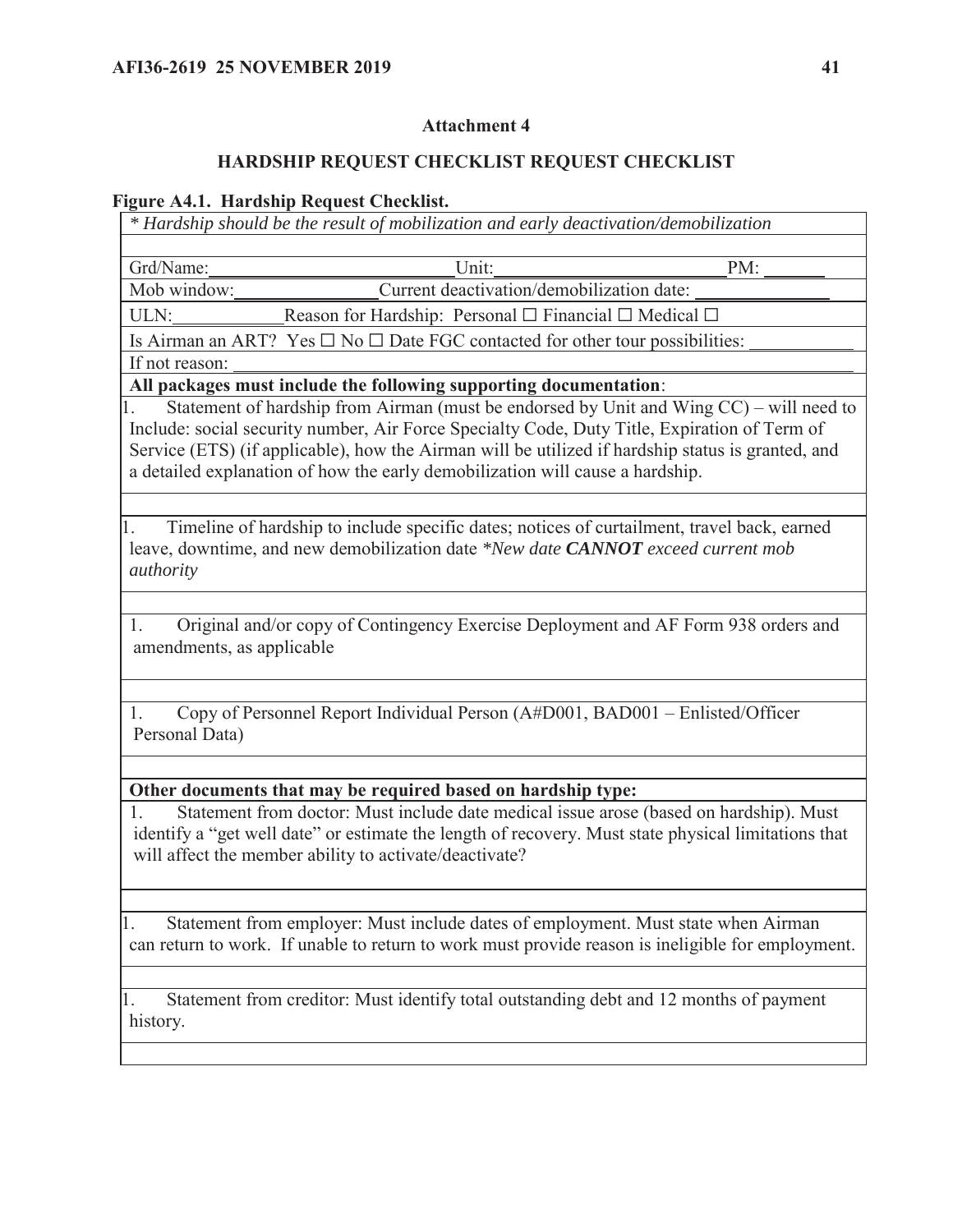1. Statement from school: Must show admission to program, actual start date and identify if enrollment can be deferred post mobilization without subsequent impacts.

1. Copy of Emergency Leave paperwork

1. Red Cross Number

1. Other Documents as required

**If the Airman is submitting a financial hardship the following documentation must be included:**

- 1. Notarized statement of expenses directly incurred as a result of mobilization
- 1. Leave and Earning Statement
- 1. Pay Stub from other income sources
- 1. Copy of Mortgage or Residential Lease
- 1. Other attachments as directed

\*\*\*\*\*\*\*\*\*\*\*\*\*\*\*\*\*\*\*\*\*\*\*\*\*\*\*FOR ARC USE ONLY\*\*\*\*\*\*\*\*\*\*\*\*\*\*\*\*\*\*\*\*\*\*\*\*\*\*\*\*\*\*\*

Date package received

Date package returned to unit for corrections:

When forwarding package make sure to include a statement on any tours that were offered yet declined by the Airman (must state if a tour was offered and why it was not taken)

Date package forwarded to AF/A1MT with recommendation Date decision reached: <br> Date Unit notified:

| Follow-up | Person Contacted |  |
|-----------|------------------|--|
| Follow-up | Person Contacted |  |
| Follow-up | Person Contacted |  |
|           |                  |  |